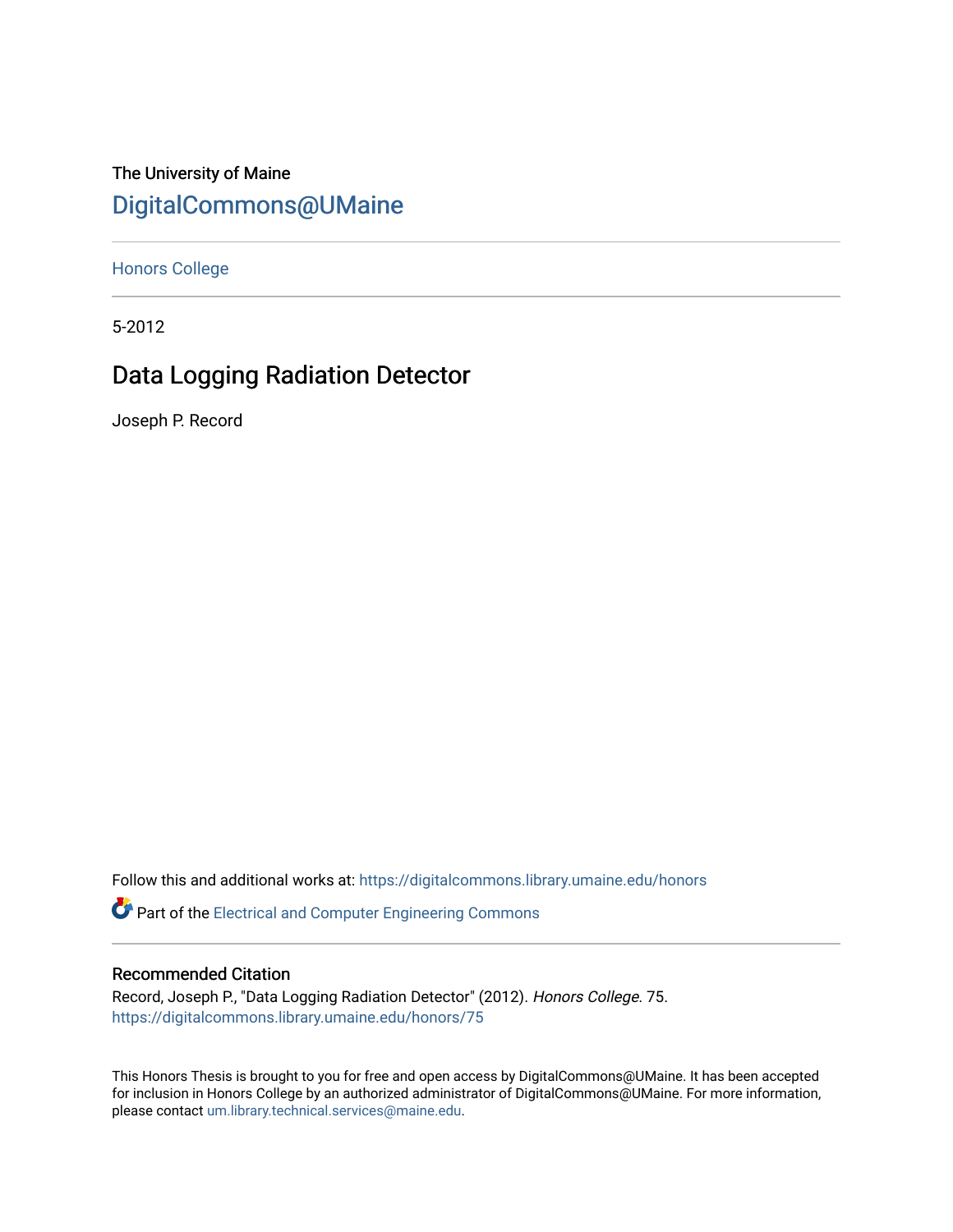# DATA LOGGING RADIATION DETECTOR

by

Joseph P. Record

A Thesis Submitted in Partial Fulfillment of the Requirements for a Degree with Honors (Electrical Engineering)

> The Honors College University of Maine May 2012

Advisory Committee:

Richard Eason, Associate Professor of Electrical and Computer Engineering, Advisor Nuri Emanetoglu, Assistant Professor of Electrical and Computer Engineering Mark Haggerty, Rezendes Preceptor for Civic Engagement David Kotecki, Associate Professor of Electrical and Computer Engineering John Vetelino, Professor of Electrical and Computer Engineering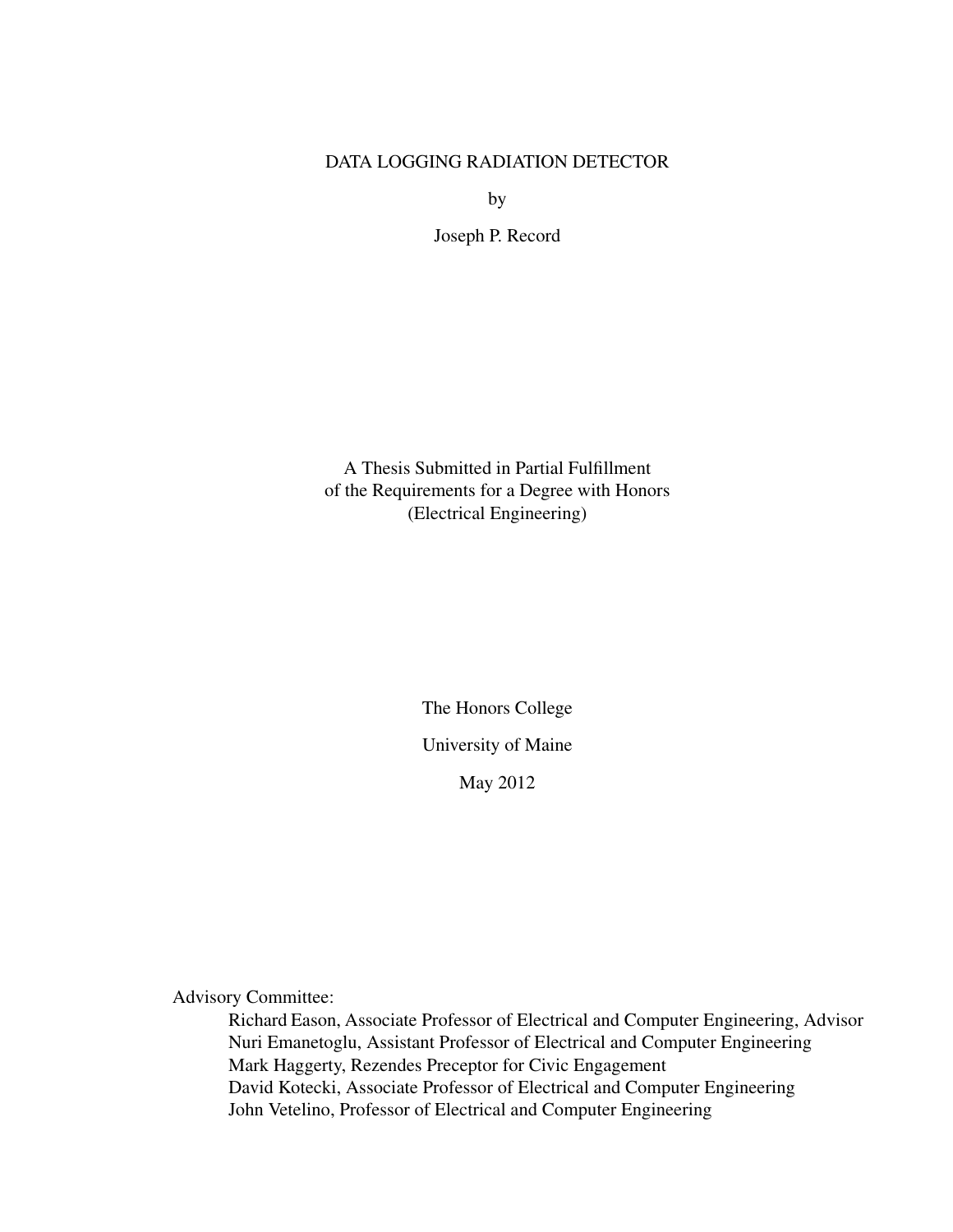#### DATA LOGGING RADIATION DETECTOR

By Joseph P. Record

Thesis Advisor: Dr. Richard Eason

A Thesis Submitted in Partial Fulfillment of the Requirements for a Degree with Honors (Electrical Engineering) May 2012

This thesis describes significance of radiation detection and describes the design, build, and test of a radiation detection device called the Data Logging Radiation Detector. The device is capable of measuring alpha, beta, and gamma radiation and storing the resulting data to an SD card. The Data Logging Radiation detector consists of four major blocks: a DC-DC boost switched mode power supply, a Geiger-Müller tube, an ATMega328p microcontroller, and a removable SD card. The switched mode power supply generates the necessary high voltage to bias the Geiger tube. Alpha particles, beta particles, and gamma rays are then able to be sensed when they collide with the tube, resulting in a pulse of current from the tube that can be processed by the microcontroller. The microcontroller then writes the data in counts per minute (CPM) to an SD card. The switching power supply achieved an output voltage of 514 V and 71% efficiency. Mean CPM data agree with a commercial Geiger counter to within 5%. Results are discussed and potential improvements suggested.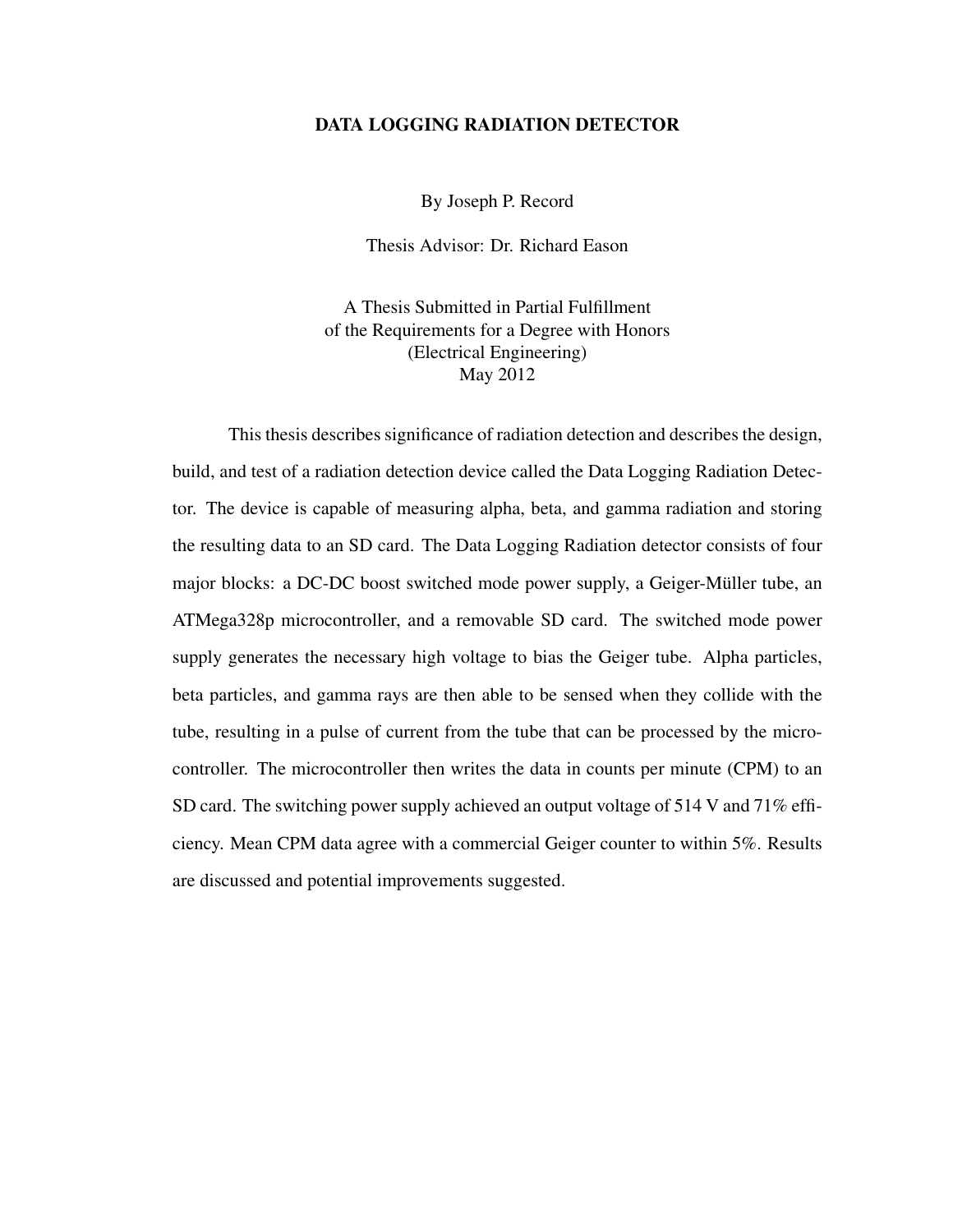#### ACKNOWLEDGMENTS

<span id="page-3-0"></span>I would like to thank and acknowledge my partner Brian Grant, who worked on the Electrical Engineering Capstone project with me, upon which this thesis is inspired. Brian was instrumental throughout the course of this project. He played a key role in interfacing with the microcontroller and SD card, particularly as seen in Section [4.2](#page-34-0) and [4.3](#page-39-0) of this thesis. He is responsible for writing the functions that implement SD card communication, as well as implementing the interupt service routine and analog to digital converter/pulse width modulation code. All device construction and data collection was done in conjuction with his work.

I would also like to thank Professor Rick Eason for providing the inspiration, funding, and support for this work.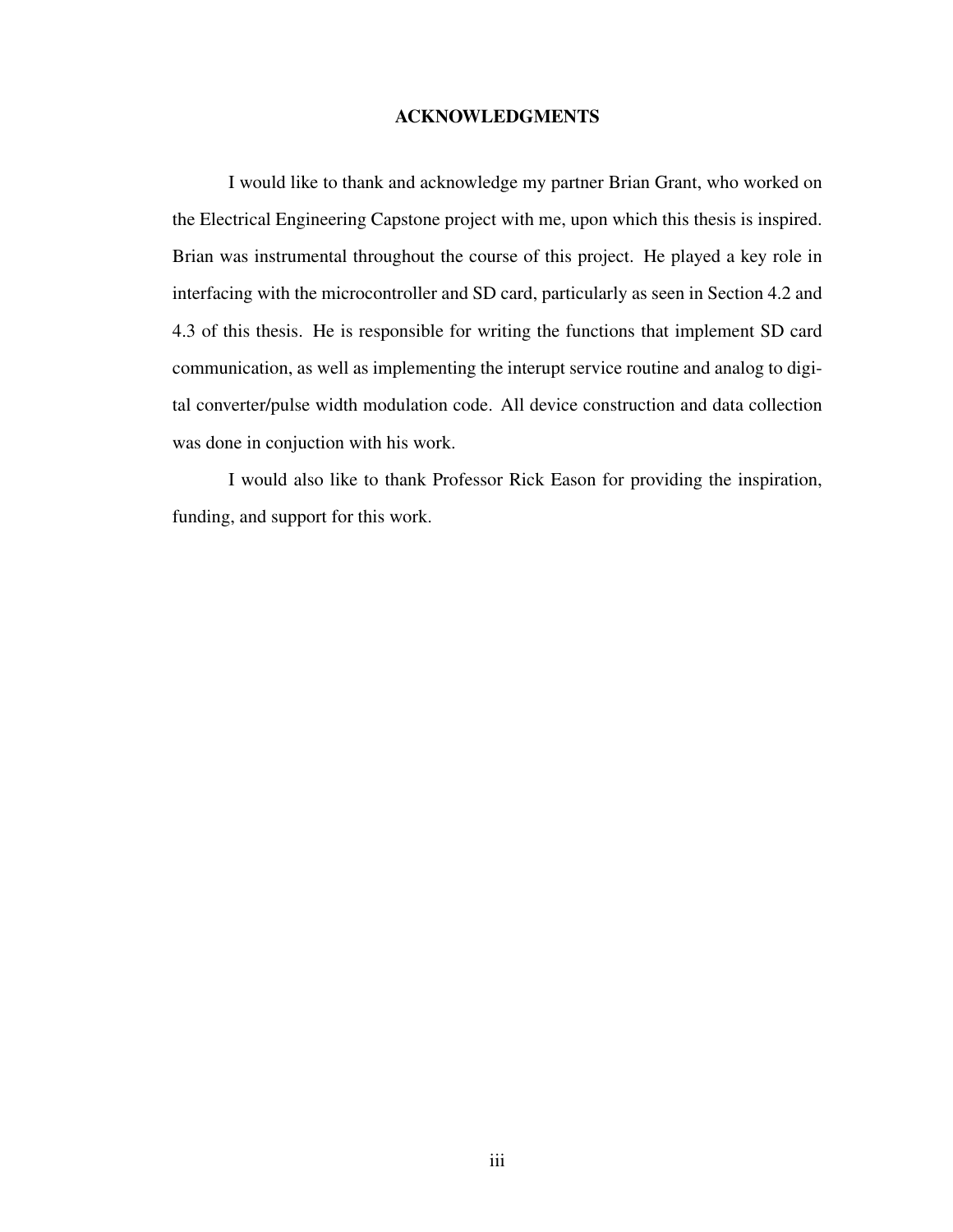# **TABLE OF CONTENTS**

# Chapter

| $1_{-}$ |
|---------|
|         |
|         |
|         |
|         |
|         |
|         |
|         |
|         |
|         |
|         |
|         |
|         |
|         |
|         |
|         |
|         |
|         |
|         |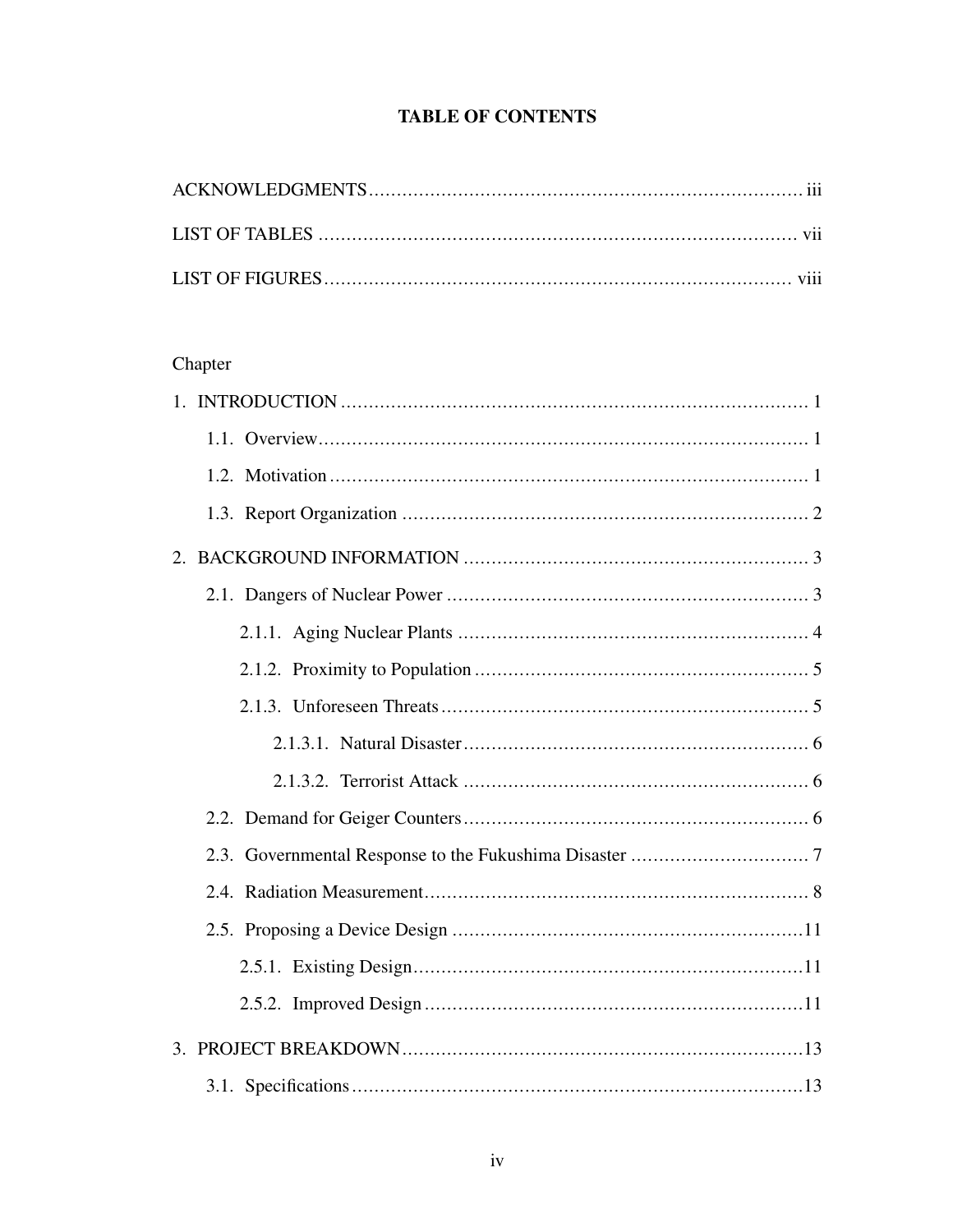| 5. |  |
|----|--|
|    |  |
|    |  |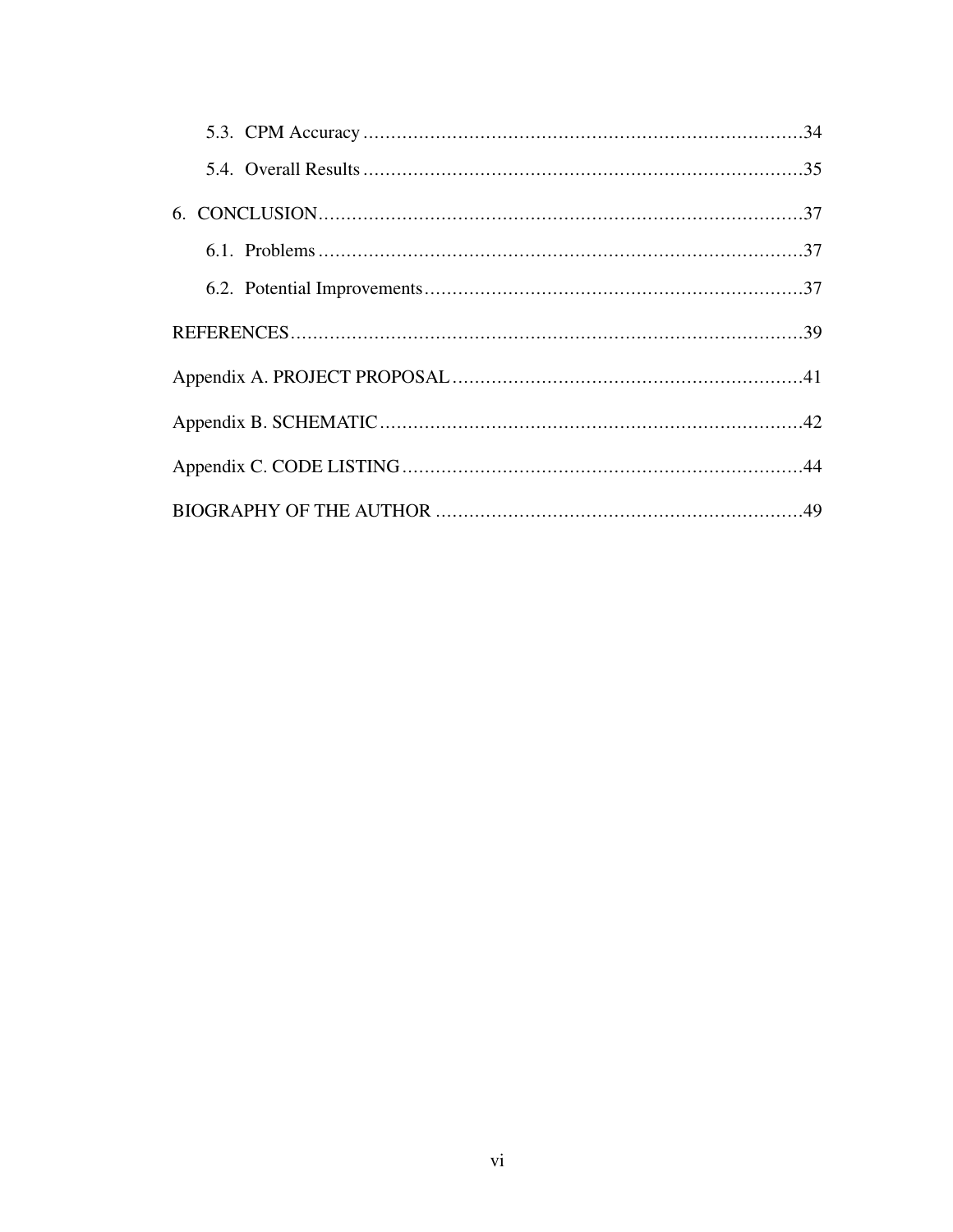# LIST OF TABLES

<span id="page-7-0"></span>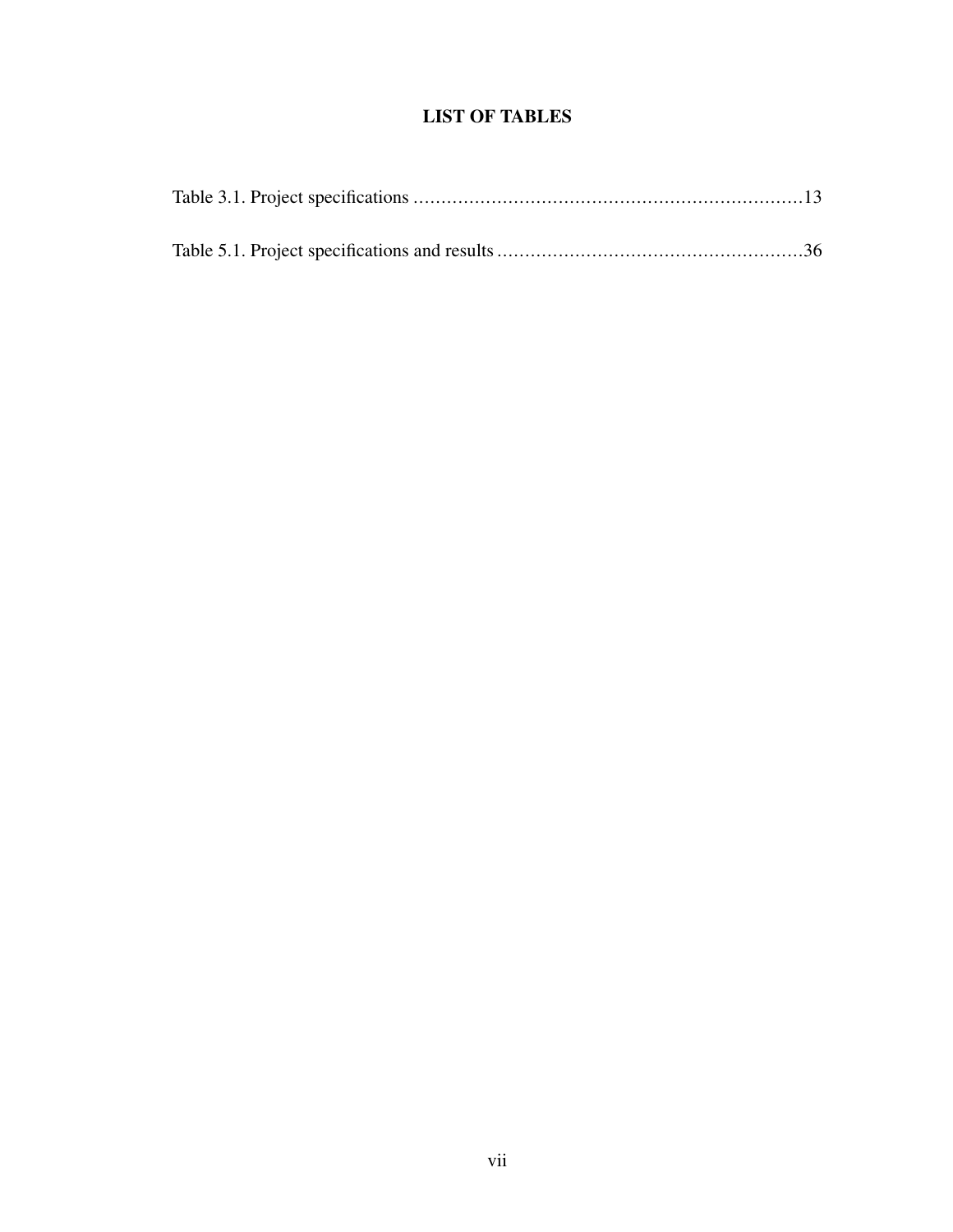# LIST OF FIGURES

<span id="page-8-0"></span>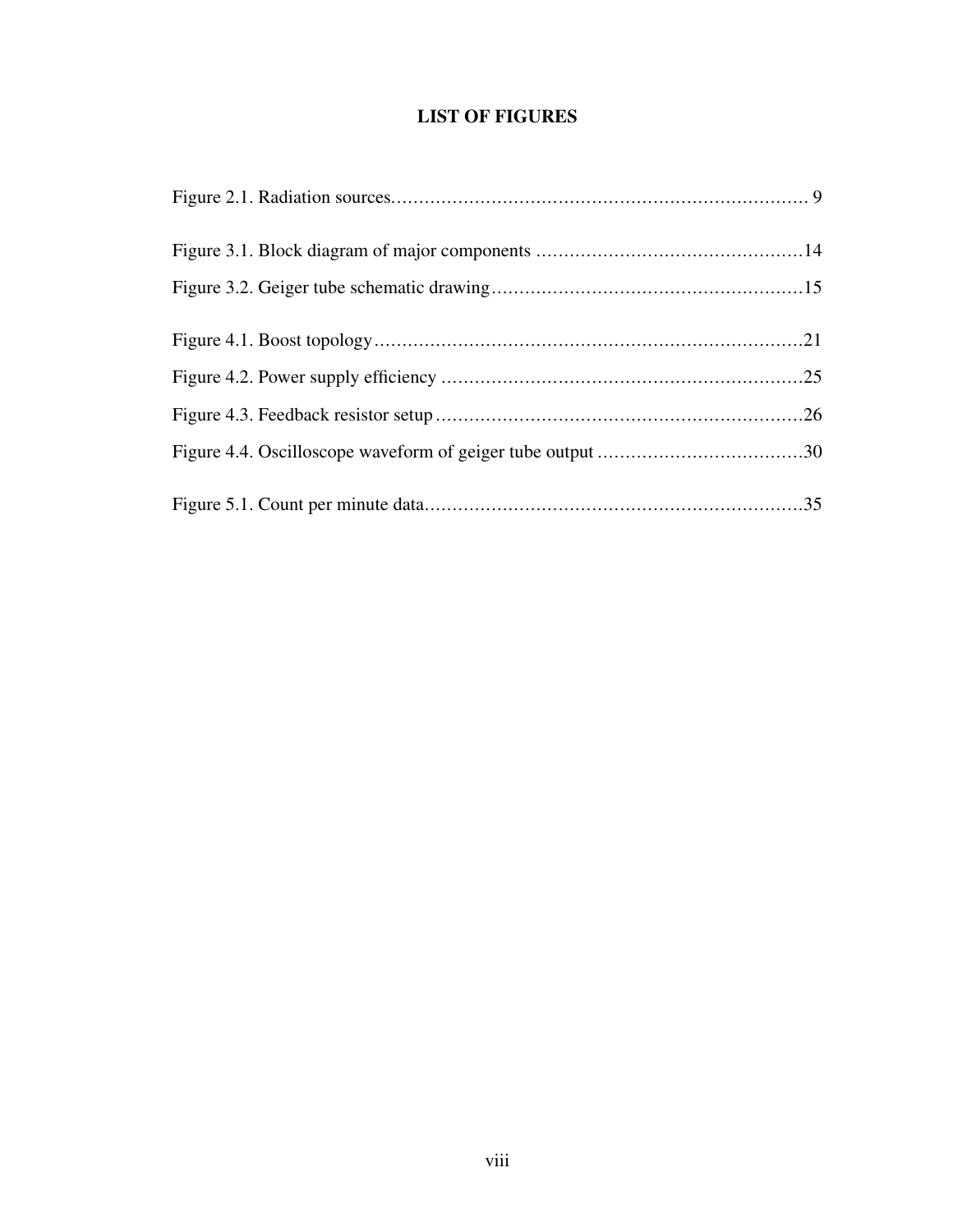#### Chapter 1

# INTRODUCTION

<span id="page-9-0"></span>This thesis presents background information into the theory and importance of radiation dectection, specifically focusing on the design and test of a radiation detection device called the Data Logging Radiation Dector. This device is a consumer level Geiger counter that is capable of measuring ionizing radiation which can be harmful to human health.

#### <span id="page-9-1"></span>1.1 Overview

Geiger counters are able to sense the three types of ionizing radiation: alpha particles, beta particles, and gamma rays via a Geiger tube—a physical component that converts a radiation detection into an electrical signal. To power the Geiger tube, a switching power supply is implemented to boost a 5 V DC signal to a desired 550 V DC signal, suitable for the Geiger tube selected for this design. Once this high potential is placed across the two terminals of the Geiger tube, incoming alpha, beta, or gamma radiation will produce a pulse of current from the tube. This current, referred to as a count, is then processed by a microcontroller and stored in units of counts per minute (CPM) to removable memory in the form of an SD card. This enables a user to remotely sense radiation levels—something most commercial Geiger counters are unable to do.

#### <span id="page-9-2"></span>1.2 Motivation

The motivation for this thesis was the Fukushima nuclear disaster of March 2011. The tsunami and following nuclear meltdown was a national tragedy for Japan. As a result, the Fukushima story garnered much global attention. This thesis describes the current state of nuclear power production using the Fukushima disaster as a example of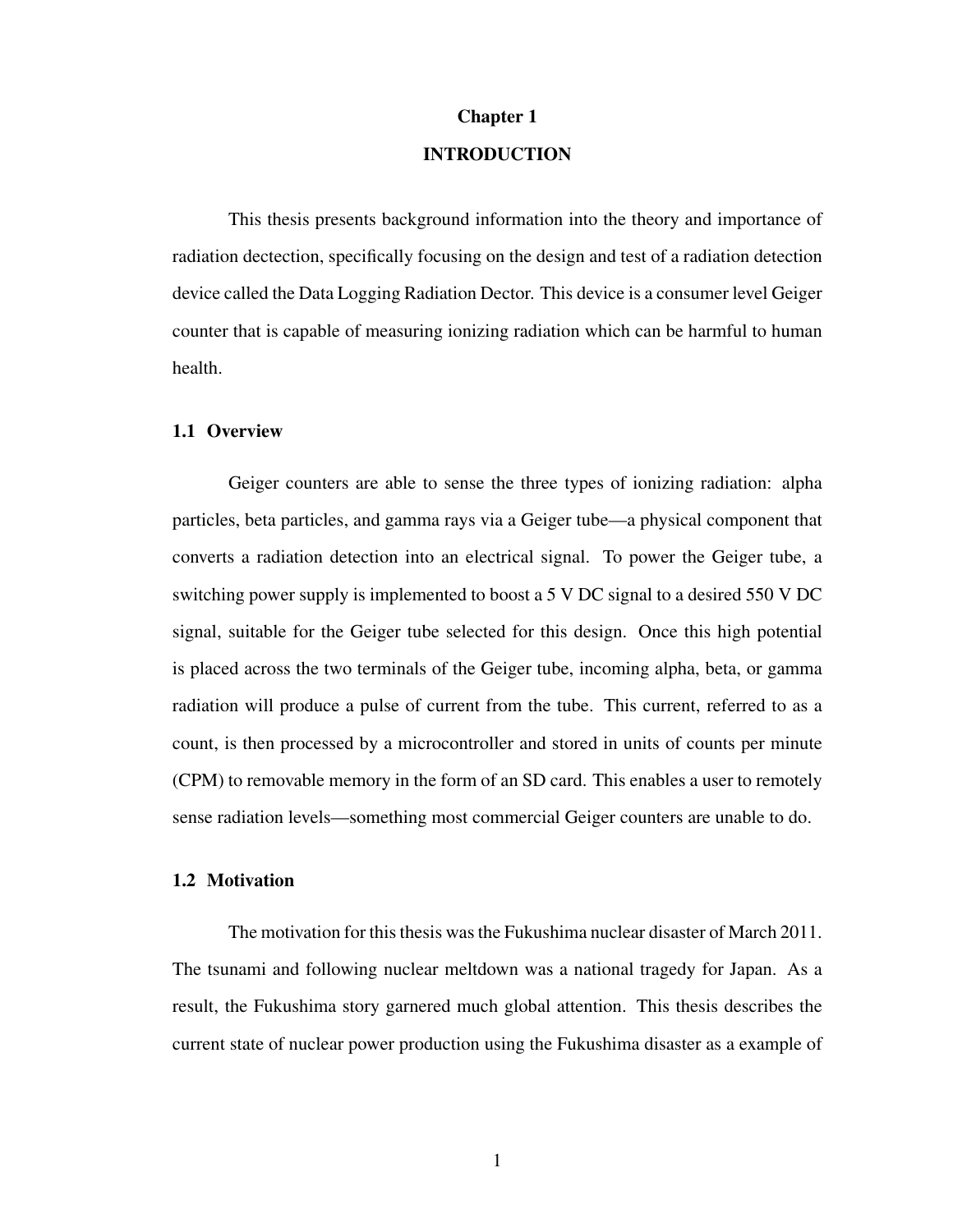what went wrong and describes how a consumer device such as the Data Logging Radiation Detector could be used to prevent unnecessary harm to victims of future nuclear disasters.

#### <span id="page-10-0"></span>1.3 Report Organization

Chapter 2 describes the implications and importance of being able to measuring radiation. Particular focus is given to the dangers of nuclear radiation, the demand for radiation measurement devices, and the governmental response following the Fukushima disaster. A design for the Data Logging Radiation dector is proposed.

The remaining chapters describe the analysis, design, construction, and test of the Data Logging Radiation Detector (this work was done in conjection with ECE capstone project partner Brian Grant). Chapter [3](#page-21-0) focuses on the four major blocks of the Data Logging Radiation Detector and how these blocks achieve the desired goal of measuring radiation. Chapter [4](#page-27-0) focuses on the design of the device including operation and implementation. Chapters [5](#page-40-0) and [6](#page-45-0) present experimental results and conclusions, respectively. Appendices are provided at the end of this thesis.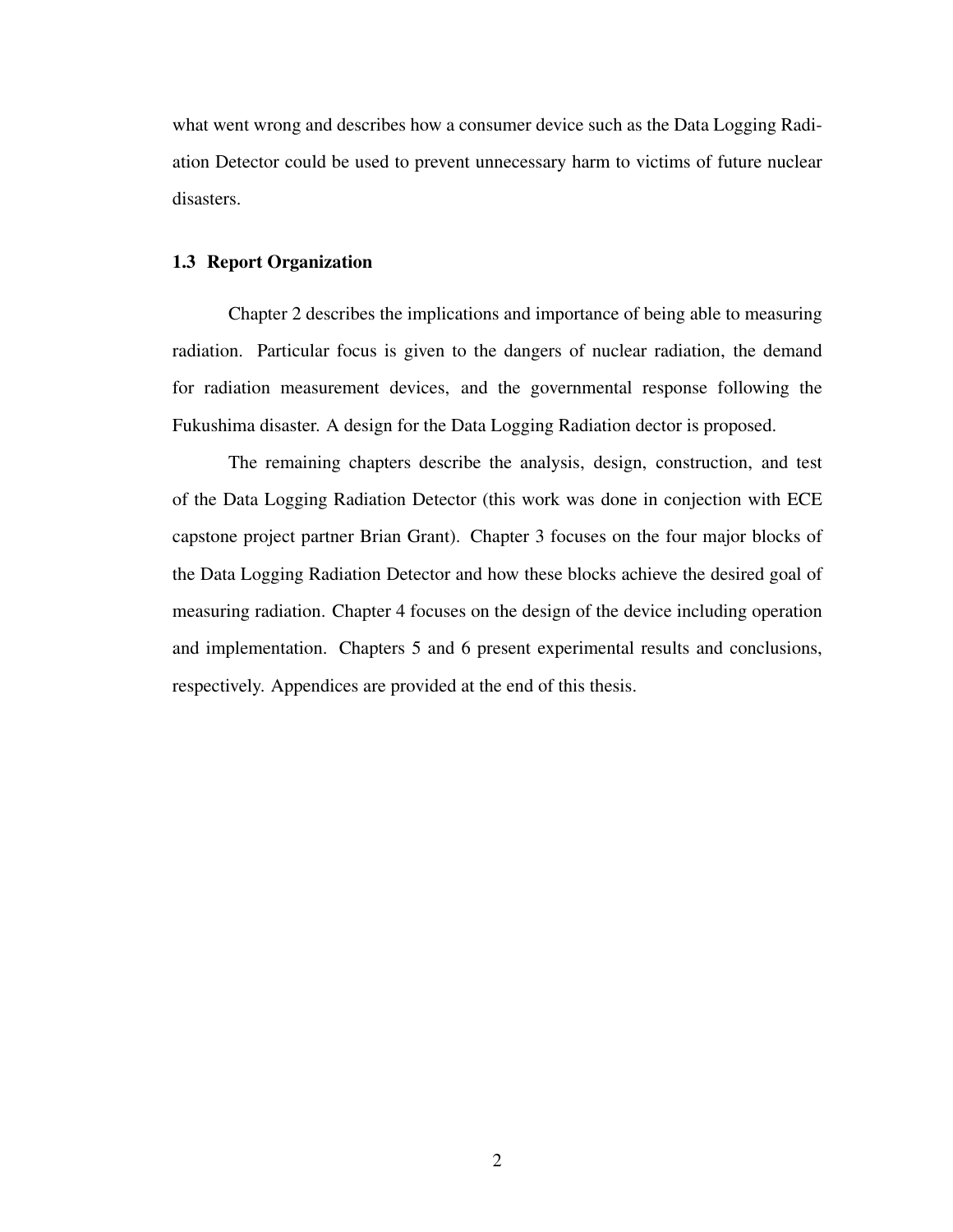#### Chapter 2

# BACKGROUND INFORMATION

<span id="page-11-0"></span>The Japanese nuclear disaster of March 2011 highlighted inherent dangers with nuclear power generation, showed that demand for radiation detection was greater than supply, and exposed flaws in governmental response to nuclear disaster. A simple solution to these problems is to empower the ordinary citizen with their own means of measuring radiation levels. This thesis proposes the design of one such device, the Data Logging Radiation Detector.

#### <span id="page-11-1"></span>2.1 Dangers of Nuclear Power

The production of electricity through nuclear processes accounts for a significant proportion of the world's energy demand. By the end of 2006, nuclear power generated about 15% of the world's energy [\[1\]](#page-47-1). According to the International Atomic Energy Agency (IAEA), at the end of that same year, there were 435 operational nuclear plants in countries throughout the globe. This makes nuclear power crucial to the global economy and livihoods of many millions of people. The significance of nuclear power cannot be downplayed, yet the risks surrounding nuclear power cannot be downplayed either.

Nuclear radiation is harmful to human health and evironment. Specifically problematic is that nuclear radiation is invisible, inaudible, odorless, and non-tactile; no human sense can detect it. For this reason it is necessary to use Geiger counters or other radiation detection devices to monitor radiation levels. This section will describe some of the inherent dangers of nuclear power production in attempt to highlight the need for ordinary citizens to have their own radiation measurement devices.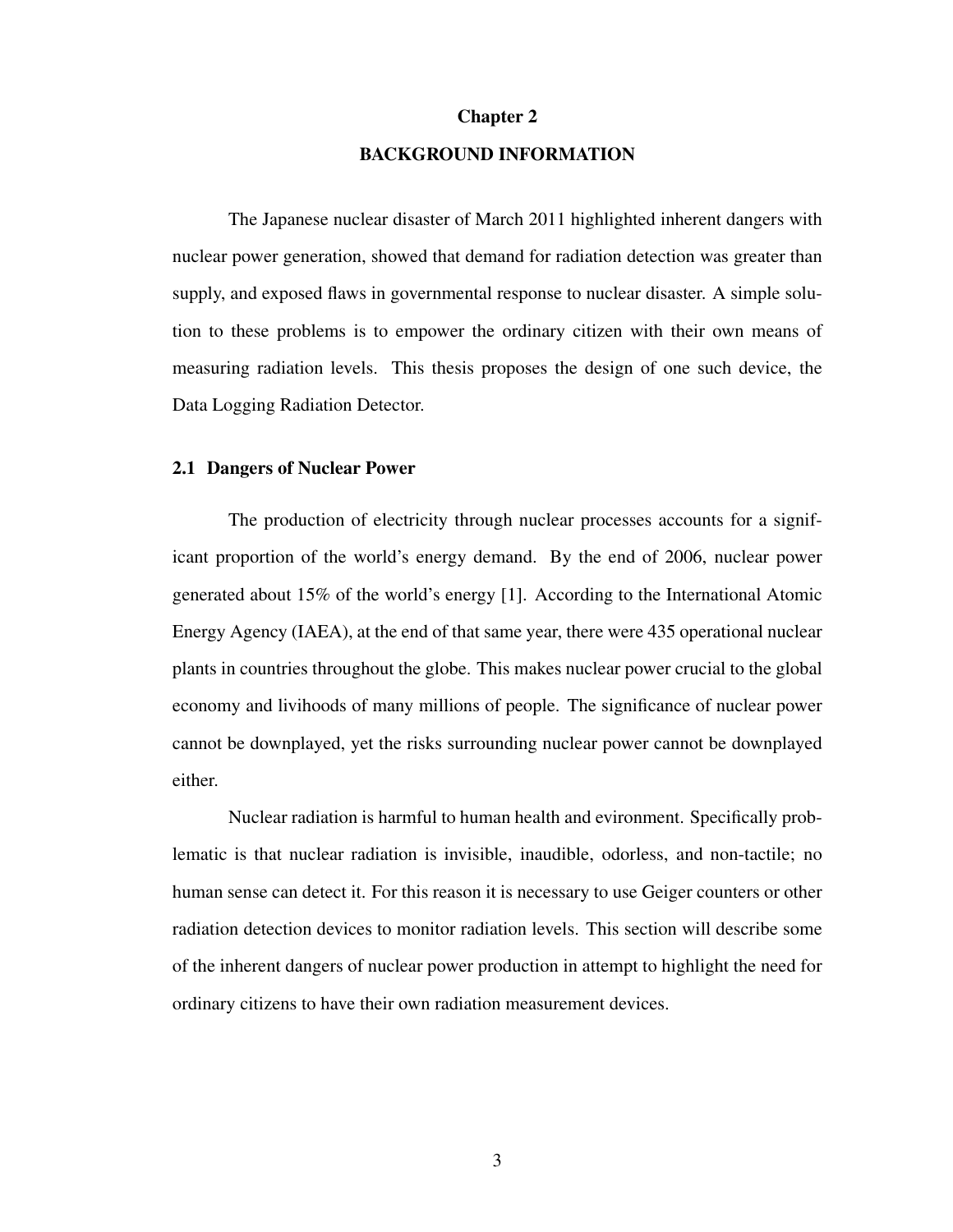#### <span id="page-12-0"></span>2.1.1 Aging Nuclear Plants

Aging nuclear power plants pose a significant threat to the safety of nuclear energy production. As of 2008, the average age of nuclear power plants across the globe was 24 years [\[2\]](#page-47-2). This number has been rising steadily for a number of years. Given the recent Fukushima disaster, calls for further nuclear investments have been quieted and the average age of nuclear plants is likely to continue to increase. In the United States, 48 of 104 plants have received 20 year renewal permits after their initial 40 year commissioning, meaning they will be over 60 years old when they are decommissioned. This trend is similar throughout the rest of the world.

As these plants get older, wear and tear of cooling systems, structure, and other essential components is inevitable. If these systems are not properly maintained, the likelihood of failure increases as the plants age. According to a bulletin by the IAEA [\[3\]](#page-47-3), "if degradation of key components or structures is not detected before loss of functional capability, and if timely corrective action is not taken", then aging will directly affect the safety of nuclear power generation. Given the effect of aging on safety and the fact that ground was broken on all nuclear power plants in the United States before 1974 [\[4\]](#page-47-4), aging is a significant issue in current and future nuclear energy discussions.

Even after the plants cease to produce power, they must be carefully decommissioned. Many of the radioactive materials within the nuclear reactors have half lives of thousands of years, meaning signifcant amounts will be present for a long time to come. Care must be taken in the handling of these materials and suitable locations must be found for their longterm safe keeping. These actions are in some ways more dangerous than normal plant operation because the processes are more complicated and rarely performed. Plus, transport and movement of radioactive materials is particularly risky.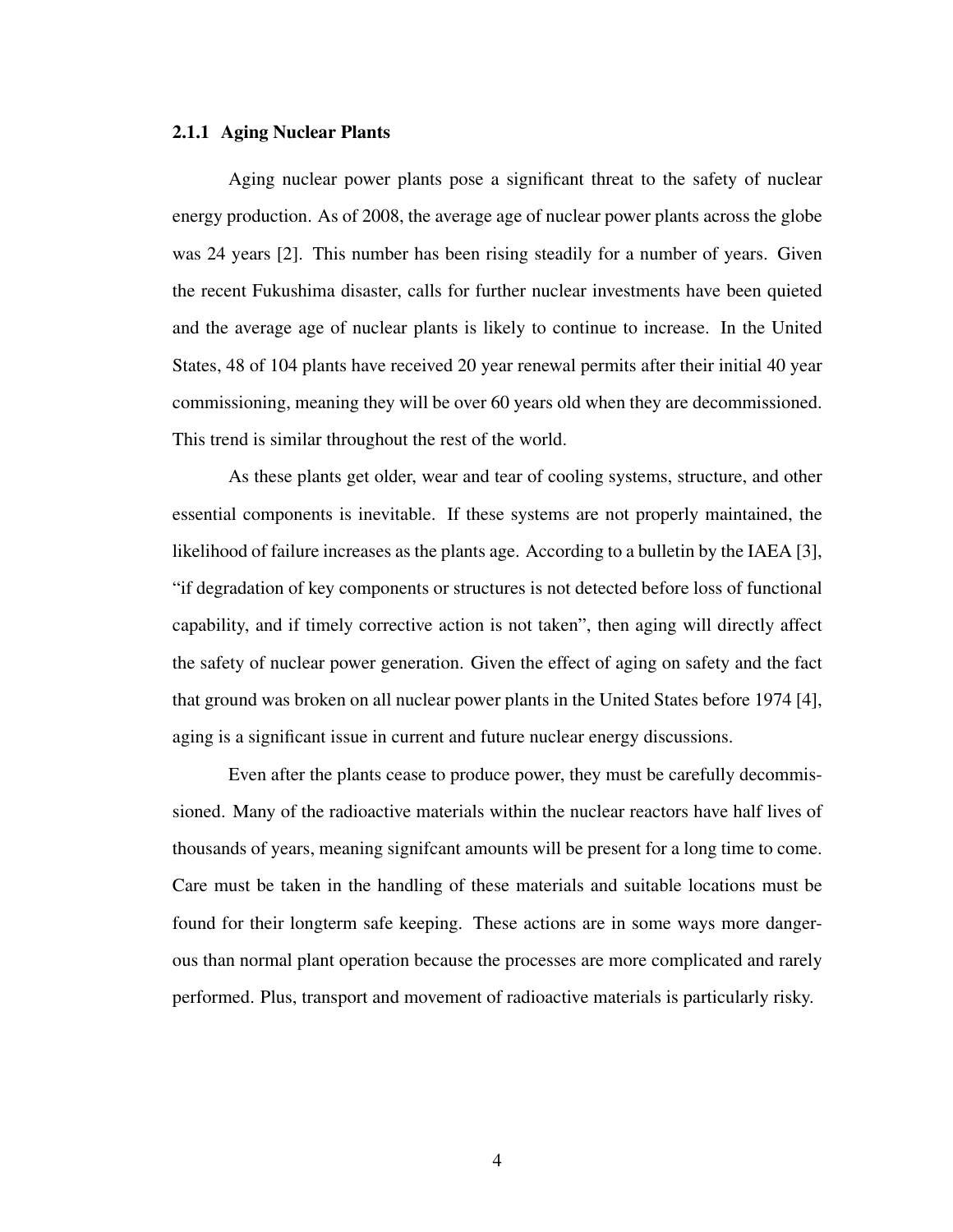#### <span id="page-13-0"></span>2.1.2 Proximity to Population

In countries such as the United States and China, these nuclear plants are often located in areas with significant population densities. According to the journal *Nature*, 17.34 million people live within 75 km of the Indian Point nuclear plant in New York State. This number is relatively small compared to the 27.82 million within 75 km of Chinas Guangdong nuclear plant [\[5\]](#page-47-5). In total "one hundred and fifty-two nuclear power plants have more than 1 million people living within 75 kilometres" [\[5\]](#page-47-5). Special attention must be payed to these nuclear power plants as they pose risks to the large populations that surround them.

In the Fukushima nuclear disaster of March 2011, significant levels of radiation were found 80 km away from the plant [\[6\]](#page-47-6). The majority of the particularly harmful radioactive materials such as strontium-90 and americium-241 were not released because the concrete structure containing the reactor was largely left in tact [\[6\]](#page-47-6). If the concrete was destroyed by explosion such as in the Chernobyl disater of 1986, the contaminates would likely have traveled even greater distances, potentially reaching the population centers of Koriyama or Iwaka. The fukushima plant was relatively fortunate to be located far enough away from major populations. Even in cases such as Fukushima, when a plant is located far from people that means it is often located near argricultural areas which can be just as dangerous.

## <span id="page-13-1"></span>2.1.3 Unforeseen Threats

Even when redunancies and careful maintence are put in place in a nuclear power plants, some events cannot be prevented and can be just as—if not more—damaging than component failure or human error. Nuclear plants for the most part do not have built-in safegaurd for things such as natural disasters or terrorist attacks. These threats are known as "beyond design basis," meaning that nuclear plants are not designed to with these factors in mind [\[5\]](#page-47-5).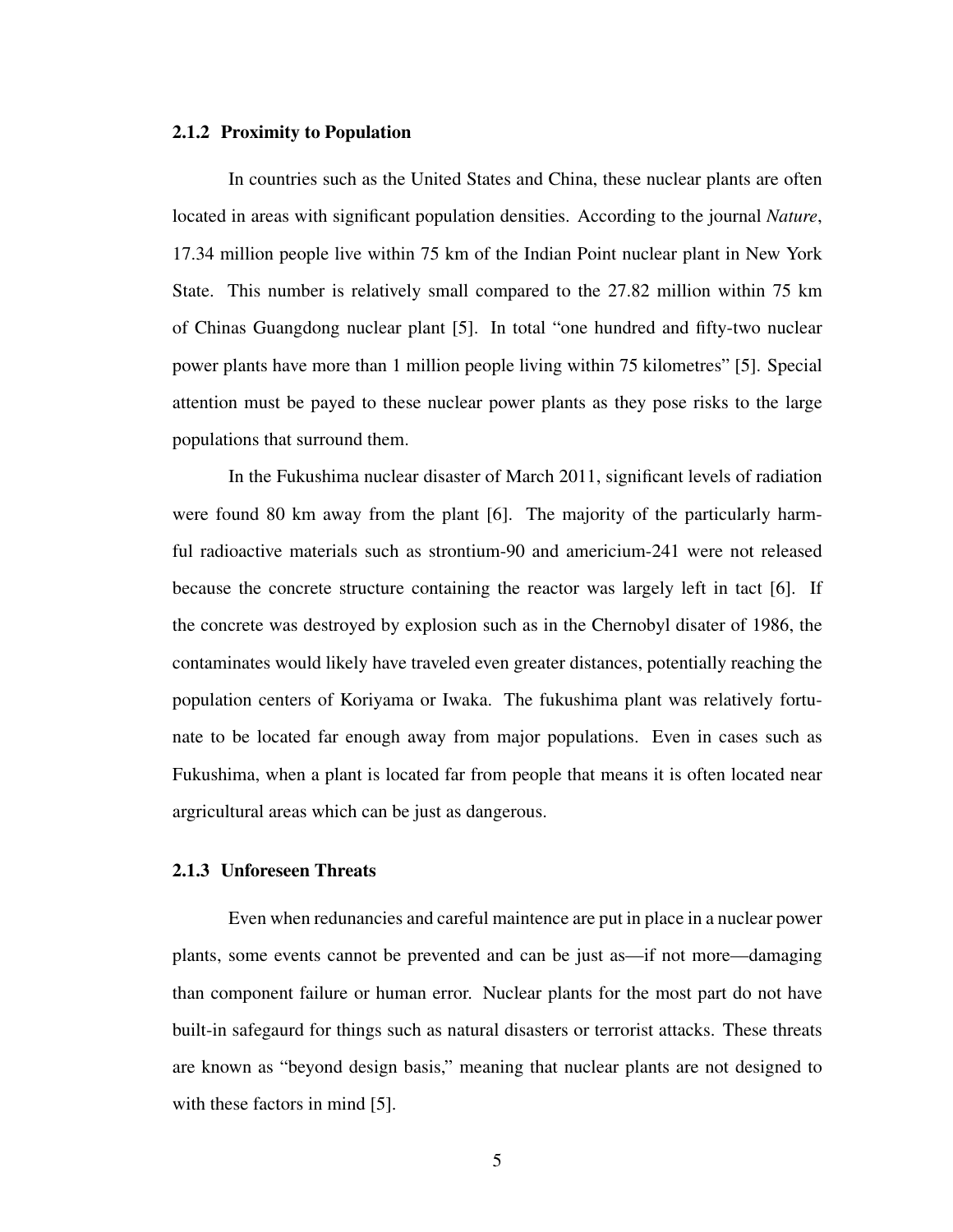#### <span id="page-14-0"></span>2.1.3.1 Natural Disaster

Japan, even in with its high seisimic activity, considered Fukushima to be a relatively low risk area for earthquakes and tsunami [\[5\]](#page-47-5). The engineering safeguards typically built into a nuclear power plant located near highly active seismic region were not completely implemented in the Fukushima case. Any damage caused by such an unforeseen event is likely to cause more damge as there are less safeguards and contingency planning is less thorough.

#### <span id="page-14-1"></span>2.1.3.2 Terrorist Attack

Terrorist attacks are particularly threatening, albeit, more preventable and thereby less likely. A terrorist attack, however, would likely involve an explosive device putting a greater area and more people at risk. Considerable attention must therefore be paid to security measures around nuclear plants. Also, this threat can be accounted for after the plant is constructed as the threat does not pertain to any engineering regulations but rather the security surrounding the plant.

#### <span id="page-14-2"></span>2.2 Demand for Geiger Counters

After the destruction caused by the tsunami and resulting nuclear power plant failure, many people—both in Japan and globally—flocked to purchase Geiger counters. Before the disaster, most people saw no need for measuring radiation themselves—at least now after the fact. Largely this was seen as a job for governmental and nuclear agencies. However, the events of March 2011 highlighted the fact that many people have a desire to measure radiation themselves. According to [\[8\]](#page-47-7), many retailer sellers of Geiger counters such as Jim Flanegin's [geigercounters.com](Geigercounters.com) had to shut down due to large demand in the days after the Japanese tsunami. For a period of weeks to months after, virtually all Geiger counters were out of stock across all internet retailers.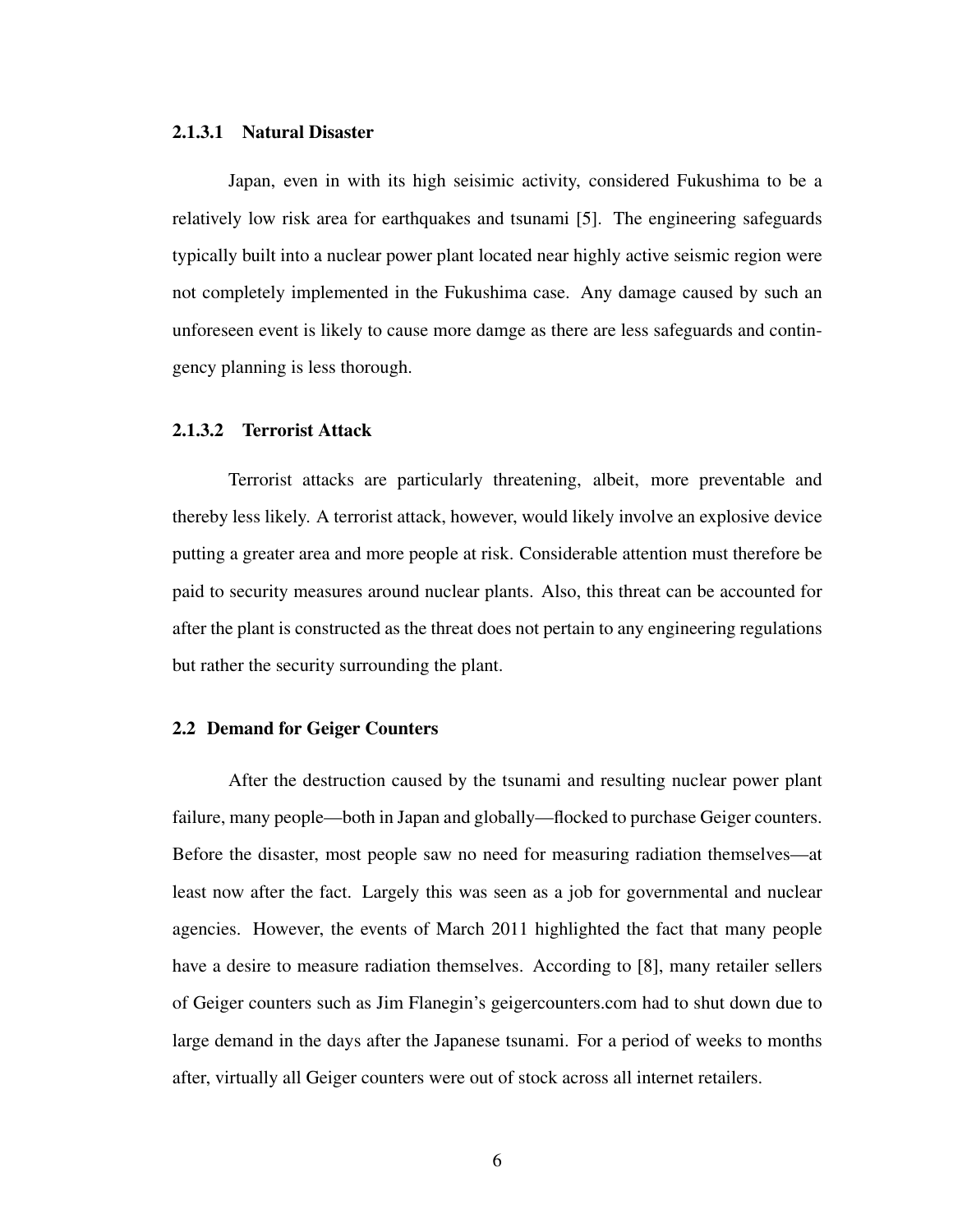The demand for Geiger counters was so high in the period directly after the Fukushima disaster that counterfit Geiger counters were a serious problem. According to one report [\[9\]](#page-47-8), Geiger counters had "sold out and prices quadrupled in Tokyo because of worries about radiation fallout since the Fukushima nuclear reactor meltdown. . . The demand spurred a grey market of 'illegal' products that use faulty parts and shoddy designs or are fake." Unfortunately, some companies apparently took advantage of the fear and desperation that many Japanese were feeling after the tragedy. With a new awareness of the importance of radiation detection, consumers can be better prepared and obtain a Geiger counter before the next nuclear disaster hits.

#### <span id="page-15-0"></span>2.3 Governmental Response to the Fukushima Disaster

Unfortunately, the threat of nuclear disaster can hardly be considered a "potential" given the large-scale damage caused by previous nuclear power plant failures. According to an article in the journal *Nature*, 1.73 million people lived within 75 km of the Fukushima Daiichi plant when its three reactors failed and cores melted after a tsunami in March 2011 [\[5\]](#page-47-5). The disaster was rated a seven out of seven on the interna-tional nuclear events scale [\[7\]](#page-47-9). The amount of radiation released,  $7.7 \times 10^{17}$  Becquerel, is the second largest amount ever, only surpassed by the Chernobyl explosion in 1986 [\[6\]](#page-47-6). The damage caused by the Fukushima disaster was been widely chronicled by media outlets.

The desire to measure radiation oneself can be due to many factors. Chief among the concerns after the Japanese disaster was the reliability of governmental data. Given that radiation sickness can be potentially lethal, the threat of radiation is a significant one. If governmental numbers are off for some reason, the damage could be irreversible. This concern of governmental data is not unfounded. According to a report by a Japanese government panel, "From inspectors' abandoning of the Fukushima Daiichi nuclear power plant. . . to a delay in disclosing radiation leaks, Japan's response to the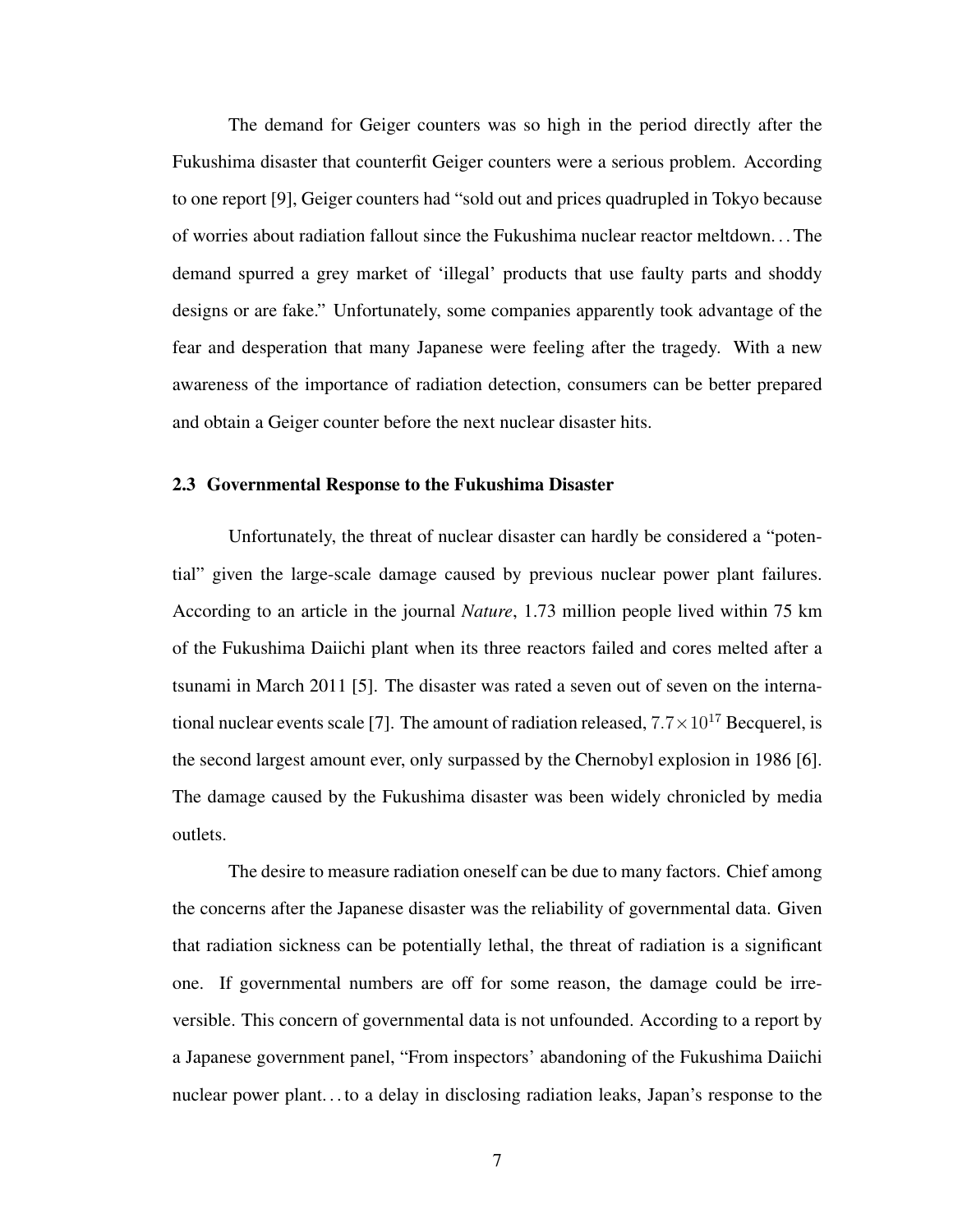nuclear accident caused by the March tsunami fell tragically short" [\[10\]](#page-47-10). The Japanese government's handling of the Fukushima disaster did not inspire confidence in their abaility to handle the situation effectively and therefore citizens were unsure whether or not the government's data could be trusted.

A second concern after inaccurate data is having no data at all. If the nuclear fallout is great enough, it may prevent governmental agencies from gathering data. Another potential issue could be that the power is out and a person has no means of communication. Under any type of disaster scenario, the average citizen is scared for their health, unprepared, and will attempt to seek safety. In the case of a nuclear disaster, having a Geiger counter enables the user to determine first hand and with confidence, whether or not their familys, friends, or own life is at risk. A Geiger counter can empower its user, providing them with a sense of security and making them safer.

#### <span id="page-16-0"></span>2.4 Radiation Measurement

Radiation can be confusing to the layperson. The typical person only has an understanding of radiation from news, movies, or books. Largely these sources tend to sensationalize radiation, focusing on the danger of nuclear fallout and ultimately leaving people scared or confused.

There are two types of radiation: non-ionizing and ionizing. An example of non-ionizing radiation is the RF signals produced by mobile phones or microwaves. These sources are non-ionizing meaning that they do not break chemical bonds. They are therefore considered less harmful. In high enough power densities these sources will cause heating but they are not believed to cause cancer. Ionizing radiation is more harmful to human health as it can potentially break chemical bonds and cause cellular damage, thereby causing radiation sickness or cancer [\[11\]](#page-48-0). Geiger counters are capable of measuring only ionizing radiation. Ionizing radiation comes from both natural and man-made sources. Figure [2.1](#page-17-0) below shows the percent that each type of source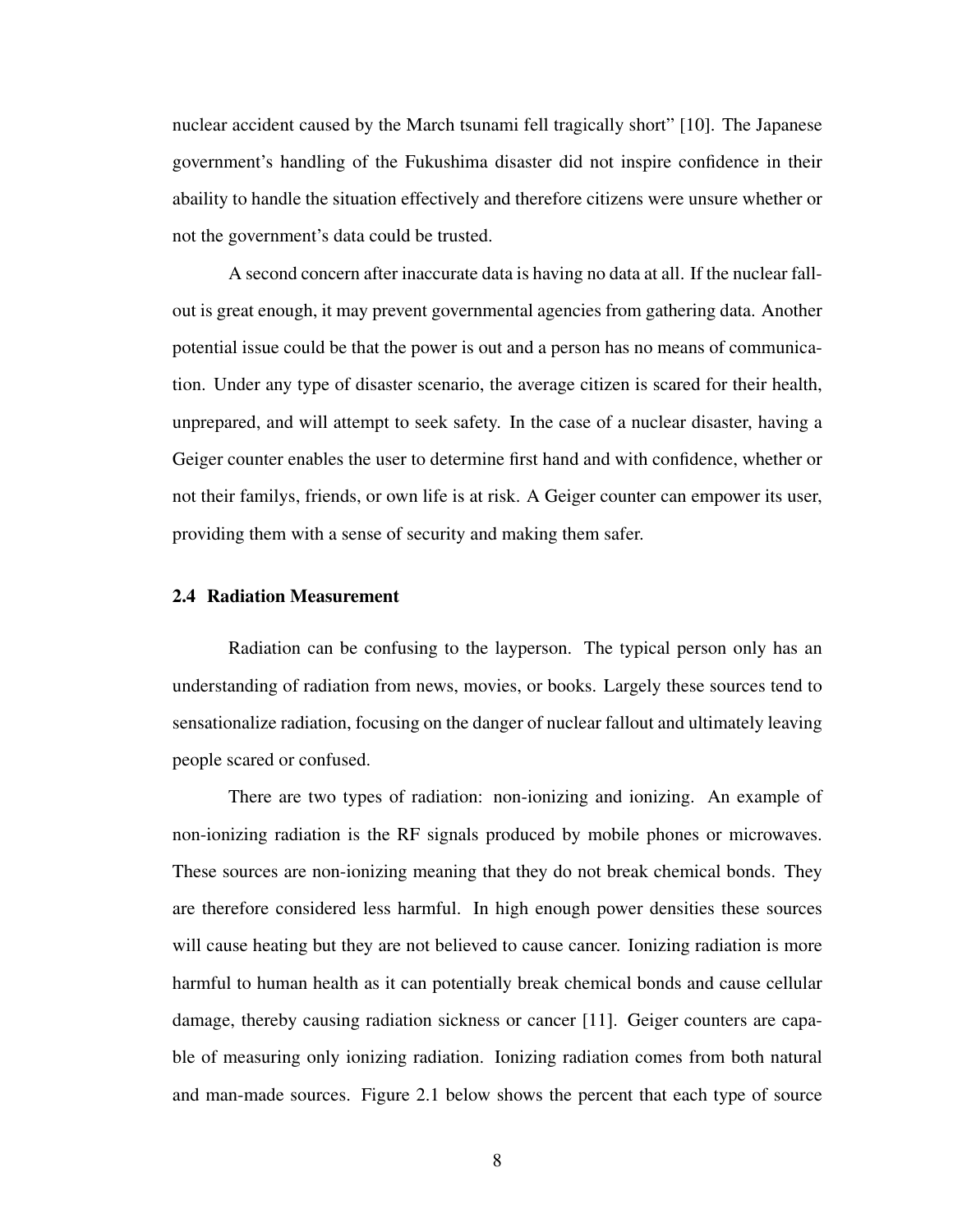

contributes to the total radiation contamination each person receives. From the figure

<span id="page-17-0"></span>Figure 2.1. Radiation sources and relative percentages [\[12\]](#page-48-1)

one can see that natural radiation accounts for 85% of the total radiation received each year while the nuclear power industry accounts for only 1%.

There are two measures of ionizing radiation. First is the radiation concentration. Radiation concentration can be broken down into two measures: dose, and counts per minute (CPM). The dose can be thought of as a relative concentration of radioactive particles within an object or person. The radiation dose is measured in SI units of grays (Gy). CPM is a measure of the number of nuclear decays that occur in one minute. This is the measure that Geiger counters will detect: for each radioactive particle that strikes the Geiger tube, a detection is recorded and the operator is typically alerted by a clicking noise from the device. The second measure of radiation has to do with the human harmfulness the radiation. The type of radioactive particle emitted and the concentration of radioactive particles dictate the harmfulness. As mentioned before there are three types of ionizing radiation: alpha particles, beta particles, and gamma rays. In terms of human health, the alpha particle is the most dangerous while the beta particle and gamma ray are less dangerous. (Alpha particles are more harmful to human tissue than the other two forms of ionizing radiation but they are also the most easily shielded and can be stopped by a piece of paper. They are therefore only dangerous if ingested or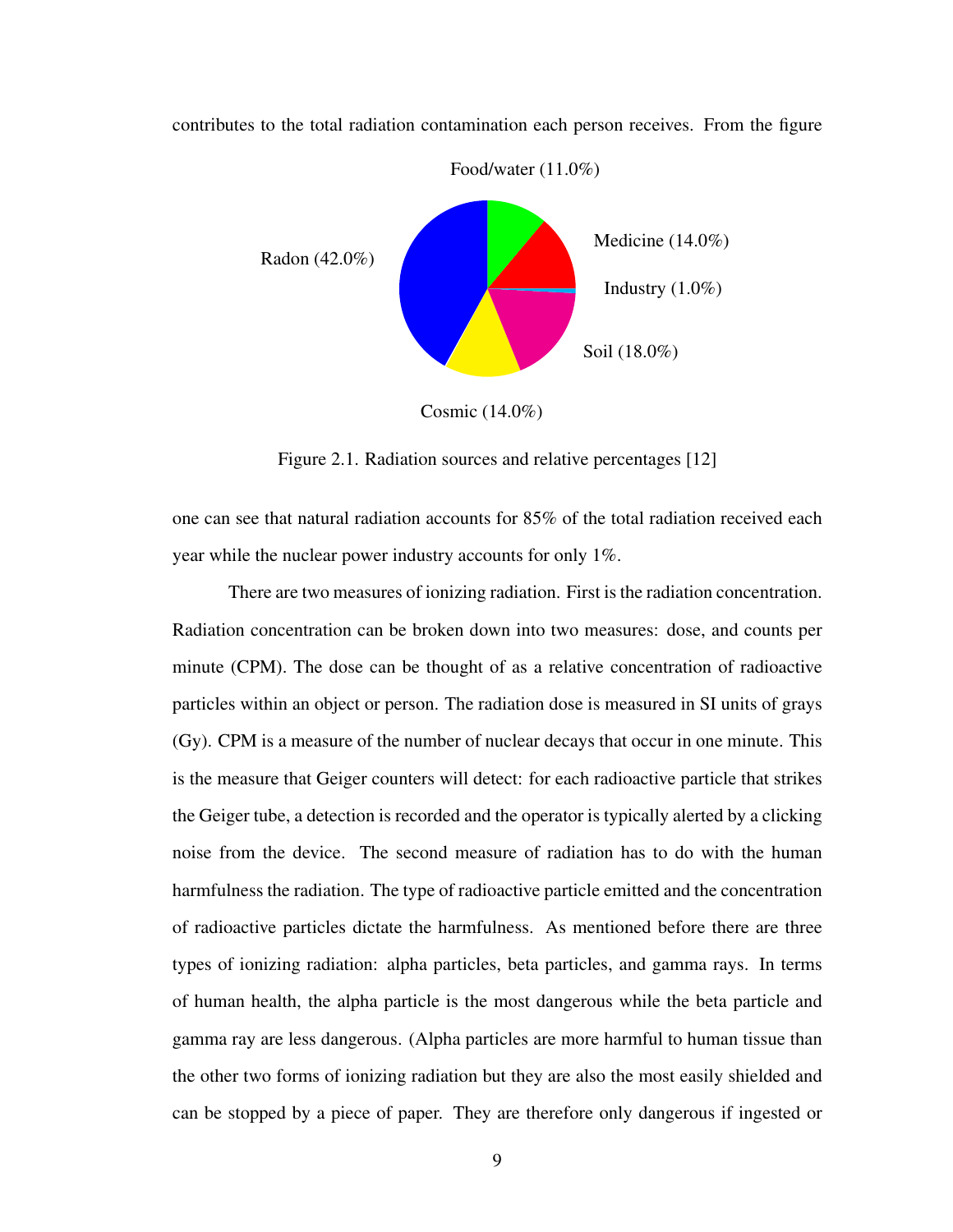emitted inside the body [\[12\]](#page-48-1). Beta particles can penetrate slightly into human tissue and gamma rays an penetrate significantly further than beta particles.) The measure of this harmfulness is called relative biological effectiveness (RBE) and is measured in SI units of sieverts  $(Sv)$  [\[13\]](#page-48-2). In order to measure RBE, the type of ionizing radiation as well as the concentration of the radiation must be taken into account, making this a more difficult measurement to carry out. This is because it is more difficult to discern between types of ionizing radiation than it is to simply detect one of the three types of ionizing radiation. Once the type of radiation is determined, the relative concentrations of each type must be determined and then a calculation must be performed to achieve the final RBE measurement in sieverts. From Figure [2.1,](#page-17-0) if one assumes a total radiation level of 2.4 mSv/yr as suggested by [\[12\]](#page-48-1), industry accounts for only 24  $\mu$ Sv/yr. In the case of the Fukushima disaster, however, within an 80 km radius, radiation levels were over 6,000 times greater than background. In a disaster such as Fukushima, nuclear industry would account for  $> 99\%$  of radiation totaling in at upwards of 10,000 mSv/yr.

For most applications, especially consumer devices, measurements of RBE become prohibitively expensive and therefore impractical. Moreover, to determine the dangerousness of radiation levels, RBE measurements are unnecessary. In most cases, measurements in CPM are adequate in alerting the user of potential harm. For instance, typical background radiation levels are 15–25 CPM. Anything in the range of 100–10,000 can therefore be considered significant radiation levels and anything greater than 10,000 is extremely unsafe. In the case of a consumer level Geiger counter, the user is not concerned with scientific level accuracy in their measurements but is more concerned with relative safety. That is, if they measure 1,000 CPM around their milk or water, they should be suspicious of the source and proceed accordingly.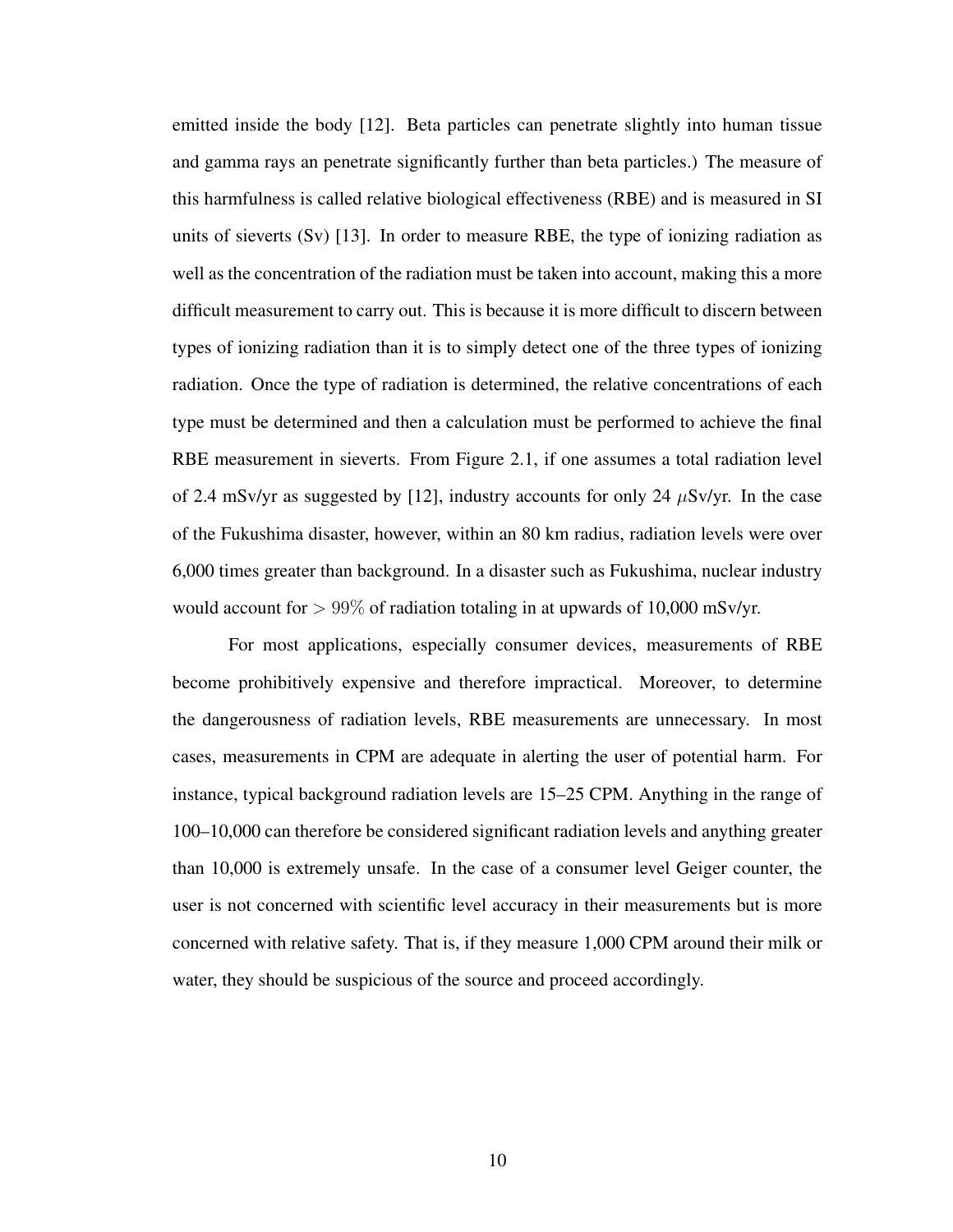#### <span id="page-19-0"></span>2.5 Proposing a Device Design

This section compares a commercially available Geiger counter to an ideal Geiger counter that would be able to suit mass market demand and provide reliable and valuable data in time of distress such as the Fukushima disaster.

## <span id="page-19-1"></span>2.5.1 Existing Design

Since the Japanese nuclear disaster, many companies have begun to produce and sell Gegier counters for hobbyists. One such device is a Geiger counter by Sparkfun Electronics<sup>[1](#page-19-3)</sup>. This device sells for \$149.95, making it relatively inexpensive compared to other products. In the Sparkfun Geiger counter, data is sent serially to the user's PC. This means the Geiger counter must be connected to a computer at all times in order to transmit data. The Sparkfun Geiger counter runs into many of the same problems that other Geiger counters face—in order to measure radiation, the user must be close to a source of radiation. This is acceptable when radiation levels are low enough to be harmless; however, high levels of radiation are harmful to human health. For any portable application, the device must be permanently connected to a power source, namely a PC. This makes such a device impractical and potentially dangerous.

#### <span id="page-19-2"></span>2.5.2 Improved Design

The ideal consumer device would allow for realtime remote data output or "afterthe-fact" storage and retrieval of data. While realtime output is generally convenient, wireless transmission of data requires significantly more power than an SD card, meaning shorter battery life. Thus, for a portable design SD card is ideal. The SD card can store the data and the device can be retrieved when or where radiation levels are safe for humans. Once the device is retrieved, the data from the SD card can be read and plotted

<span id="page-19-3"></span><sup>1</sup><http://www.sparkfun.com/products/10742>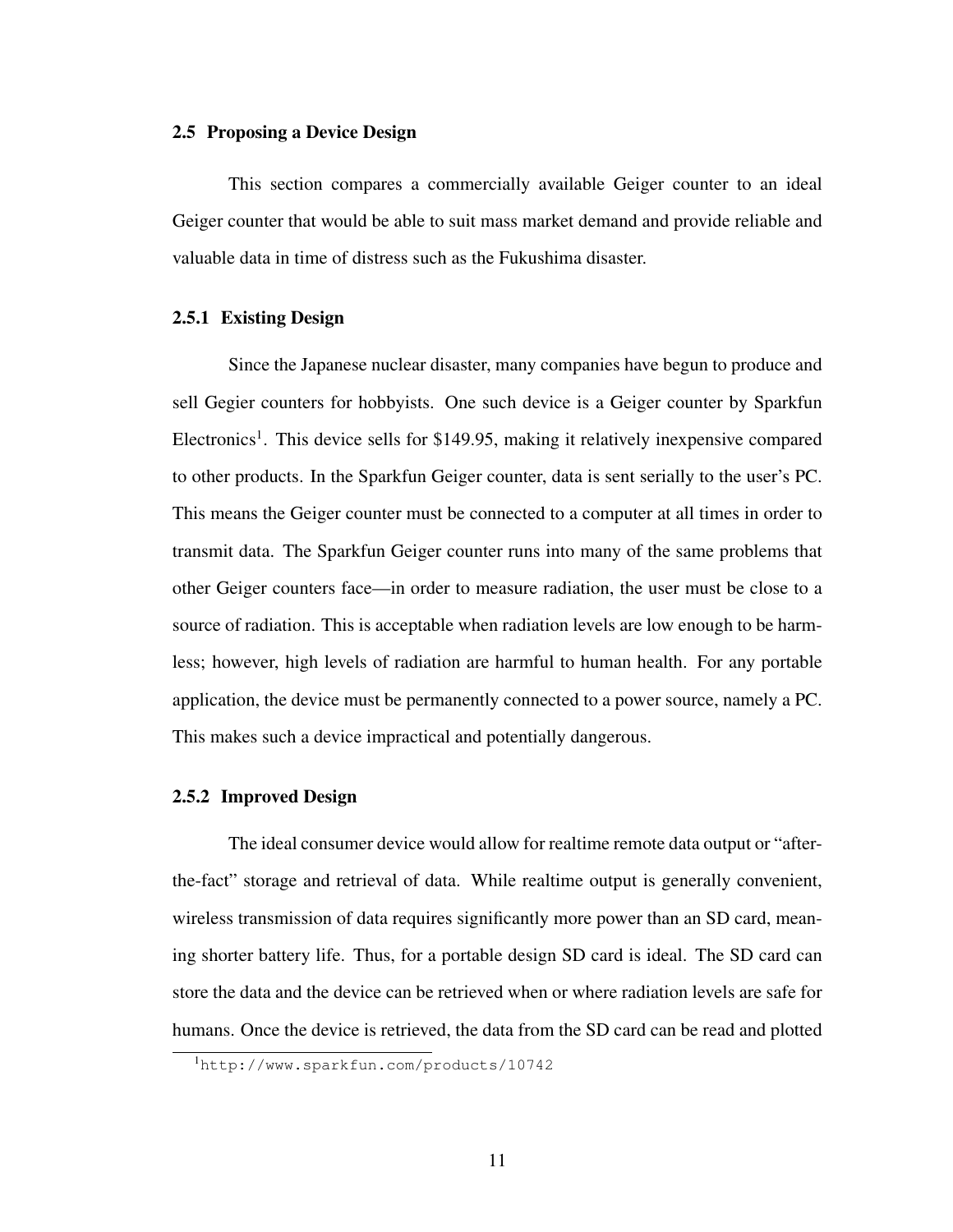with a personal computer. Since the device is small (approximately 6 in.  $\times$  2 in.) it can be put on a robot, balloon, or any other autonomous vehicle.

Other than removable memory, the Geiger counter should be affordable and easy to use. These factors are the most critical if widespread adoption is desired. Device design of the Data Logging Radiation Detector addresses these issues in the remaining chapters.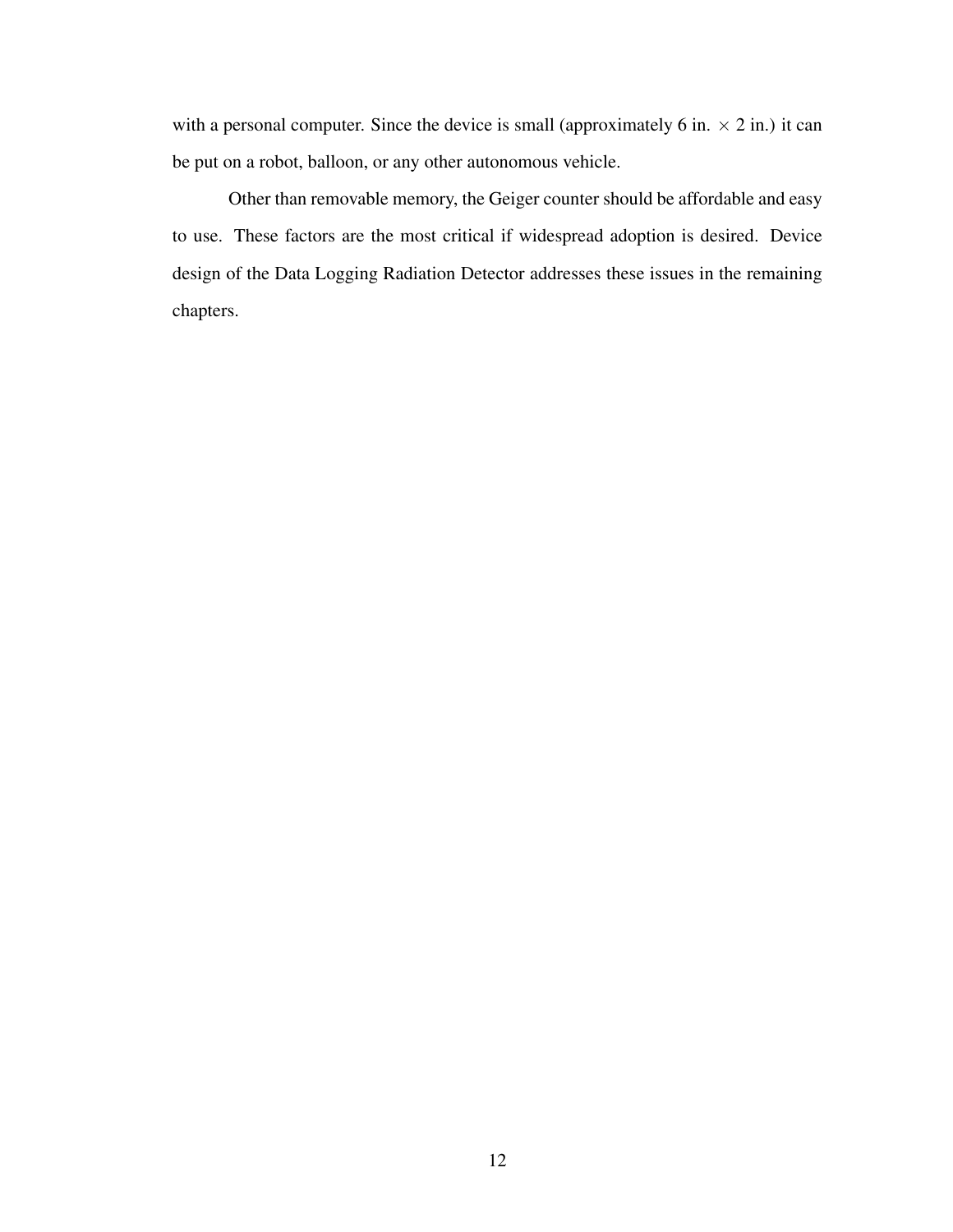#### Chapter 3

# PROJECT BREAKDOWN

<span id="page-21-0"></span>This chapter provides a general overview of device deisgn and layout, particularly focusing on how the project blocks work together to form a cohesive device capable of reliably measuring radiation.

#### <span id="page-21-1"></span>3.1 Specifications

Specifications were chosen in order to ensure the reliability of the Data Logging Radiation Detector. Table [3.1](#page-21-2) indicates these project specifications. The specifications are important as they form a baseline level of performance that must be achieved in order for the radiation detector to operate correctly.

Each specification serves a particular purpose. Output voltage is important as it dictates whether or not the Geiger tube is operational. Efficiency is important as it is directly proportional to battery life. Finally, accuracy is important as incorrect measurements can be misleading to the operator and potentially harmful to human health. By

<span id="page-21-2"></span>

| Table 3.1. Project specifications |           |  |
|-----------------------------------|-----------|--|
| Specifications                    | Proposal  |  |
| Output voltage                    | 495-605 V |  |
| Power supply efficiency           | 60%       |  |
| Count per minute accuracy         | 85%       |  |

meeting the specifications of the project proposal, located in Appendix [A](#page-49-0) and duplicated above in Table [3.1,](#page-21-2) it is possible to ensure that the Data Logging Radiation Detector is functional, accurate, and does not waste power, making it suitable for all users in a disaster zone.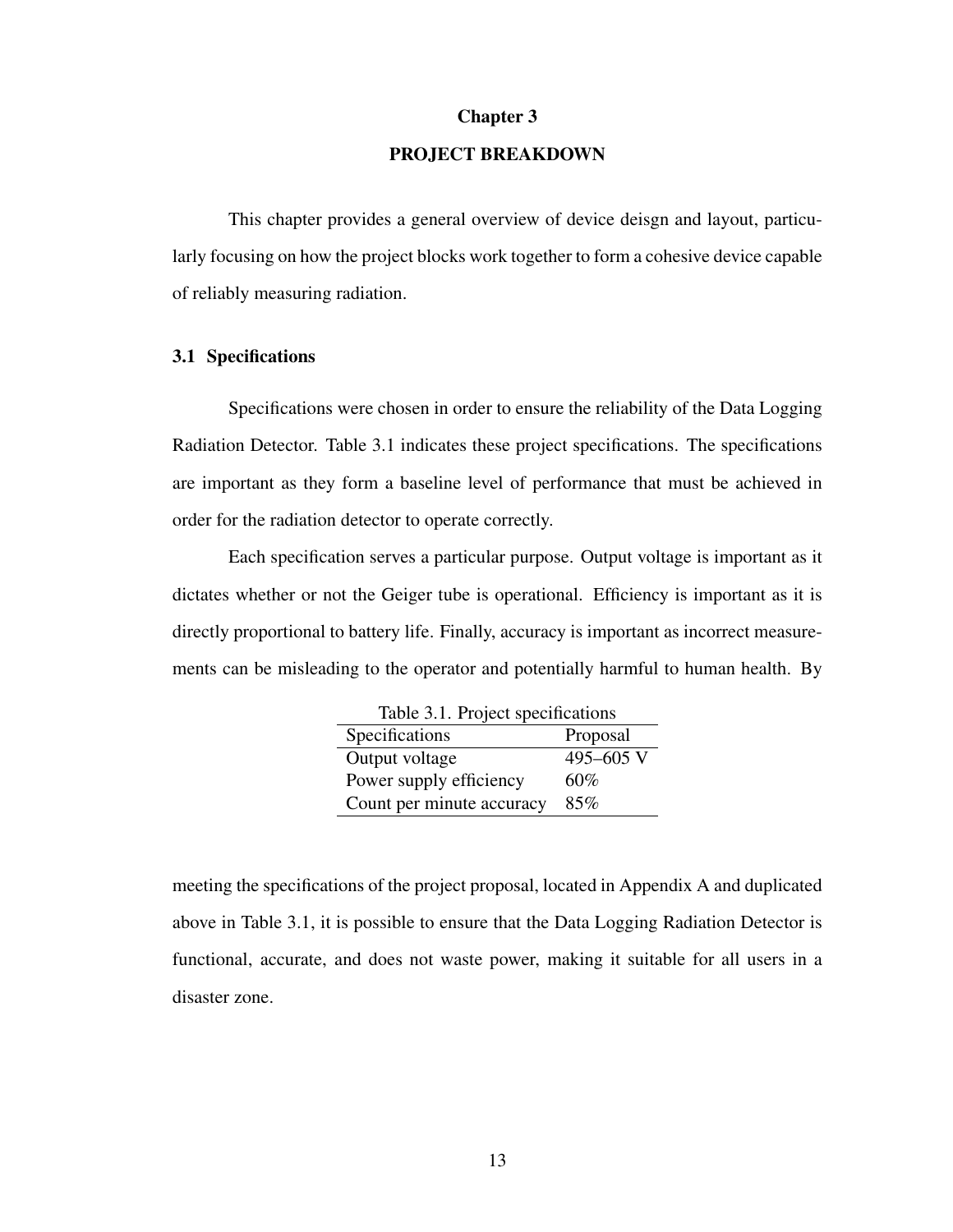#### <span id="page-22-0"></span>3.2 Project Blocks

The project is broken down into four major blocks: boost switching power supply, Geiger tube, microcontroller, and SD card. Figure [3.1](#page-22-2) shows each block's relation to one another and to the project as a whole.The inputs to the project are a 5 V DC source at the boost switching power supply and alpha, beta, or gamma radiation at the Geiger tube. The outputs of the project are a text file written to an SD card and a digital signal from a microcontroller that illuminates a light emitting diode (LED).



<span id="page-22-2"></span>Figure 3.1. Block diagram illustrating the major components of the project

The following sections will describe how each block interacts with the other blocks to produce the desired outputs of data in units of CPM stored to an SD card and a digital signal to indicate the detection of radiation (illuminating an LED). Specifically, Section [3.2.1](#page-22-1) describes the Geiger tube's operation. Section [3.2.2](#page-24-0) describes the switching power supply. Finally, Sections [3.2.3](#page-24-1) and [3.2.4](#page-25-1) describe the microcontroller and SD card, respectively.

# <span id="page-22-1"></span>3.2.1 Geiger Tube

While the boost power supply is the first block of the project as seen in Figure [3.1,](#page-22-2) the boost power supply's characteristics are governed by what it is powering—the Geiger tube. It is therefore beneficial to explain the Geiger tube's operation first. This discussion will make the need for the power supply obvious and will help determine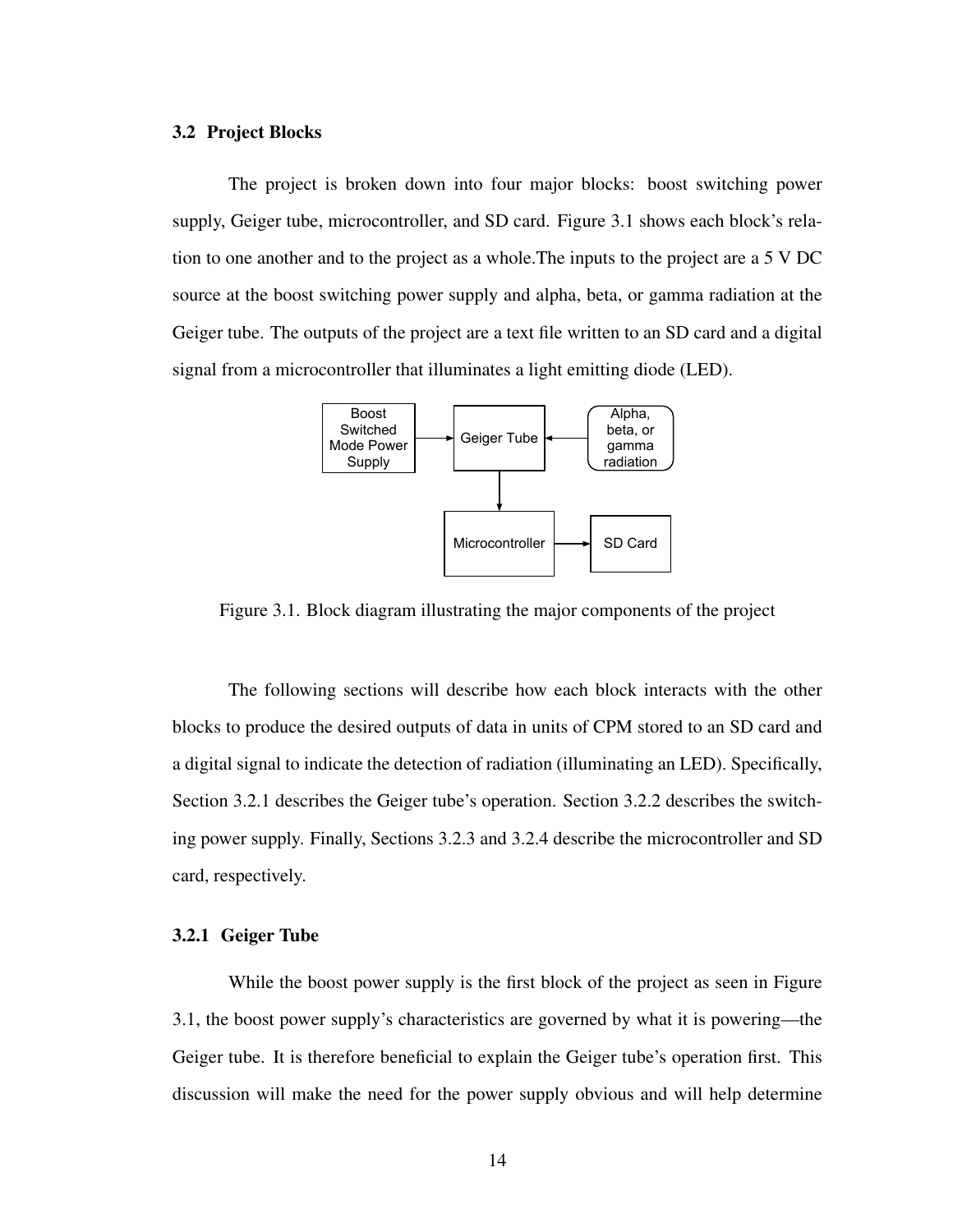the design requirements for the boost power supply. It is also relevant to explain the operation of the Geiger tube first since it is what converts radiation into an electrical signal and therefore is the most important single component of the project.

Figure [3.2](#page-23-0) shows the physical structure of the Geiger tube. The Geiger tube itself



<span id="page-23-0"></span>Figure 3.2. Geiger tube schematic drawing

consists of a metal tube filled with either helium or argon gas. The anode of the tube is placed in the center, surrounded by the gas. The cathode is electrically connected to the outer shell of the tube. A high potential ( $\approx$  550 V) is placed across the anode and cathode. When a radioactive particle/wave collides with and enters the tube, the high voltage will cause the radiation to ionize the gas molecules. Electrons are then ejected from the gas atoms. The negatively charged electrons are attracted to the positively charged anode [\[15\]](#page-48-3). This flow of electrons results in a pulse of current at the cathode of the tube.

A microcontroller can be set to interrupt when the pin connected to the tube anode goes high. This forms the basic process for the detection of a radioactive particle/wave.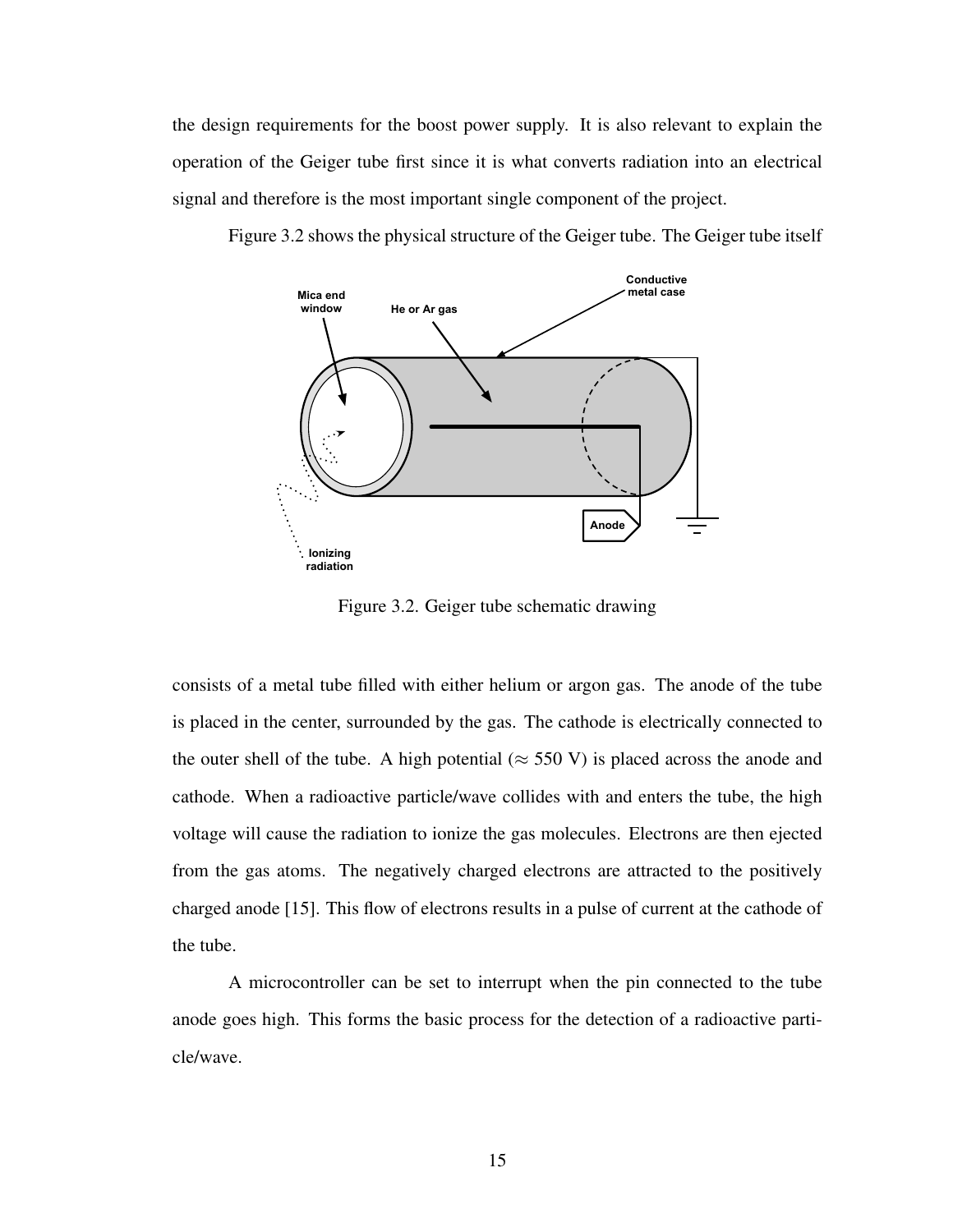#### <span id="page-24-0"></span>3.2.2 Switching Power Supply

In order to properly bias the Geiger tube, a voltage on the order of 500 V must be placed across the anode and cathode of the tube. Such a high voltage is not directly available from batteries, lab power supplies, or wall outlets. To generate this voltage, a boost DC-DC switching power supply is necessary. According to the specifications of Table [3.1,](#page-21-2) the boost power supply must have an output voltage from 495–595 V and an efficiency of greater than or equal to 60%. Usually such a high voltage would imply high power consumption. This is not true for this particular application. Since the impedance of the tube is nearly infinite (only significant when the tube is transmitting a pulse of current), the output current is very low and therefore output power is very low. The total power consumed by the power supply is small enough that the device can run off batteries.

#### <span id="page-24-1"></span>3.2.3 Microcontroller

The microcontroller performs multiple functions for the device. These functions can be broken into two main types: analog (power supply related) tasks and digital (SD card and LED) tasks.

#### <span id="page-24-2"></span>3.2.3.1 Analog Tasks

The microcontroller regulates the boost switching power supply. The microcontroller does this by reading a voltage from a resistor divider at the output of the power supply. Based on the voltage read by the analog to digital converter (ADC), the microcontroller generates a pulse width modulated (PWM) square wave that then drives the switching MOSFET. This process is described in greater detail in Section [4.](#page-27-0)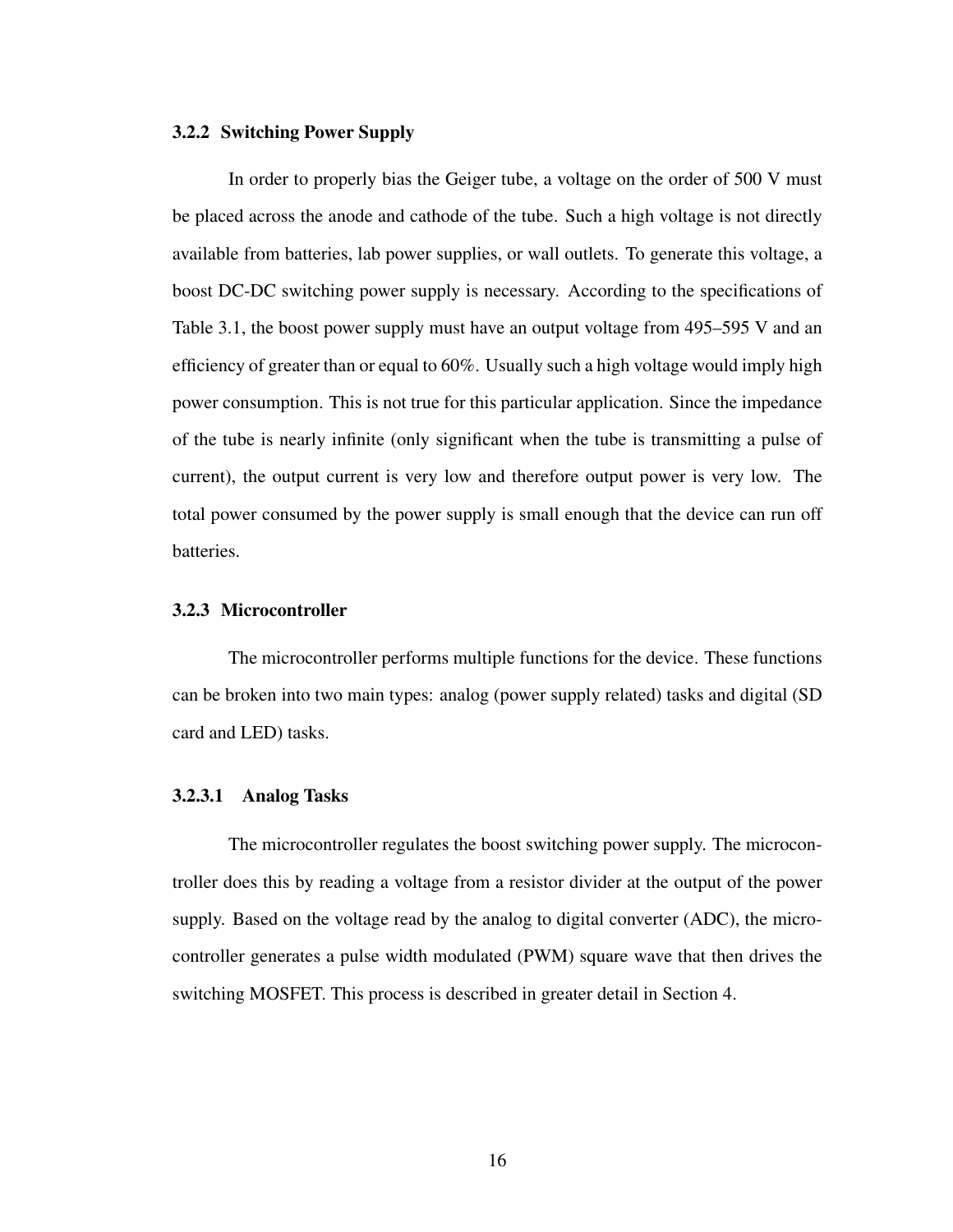## <span id="page-25-0"></span>3.2.3.2 Digital Taks

The microcontroller performs a series of digital tasks simultaneously. First, the microcontroller detects and stores CPM data that is input via the Geiger tube. The microcontroller does this by enabling an interrupt service routine (ISR). When the ISR pin on the microcontroller is triggered by a falling edge, the ISR stops any running processes and enters into the routine. In the routine, the microcontroller is programmed to receive the data and save each count to internal memory.

The next task that the microcontroller performs is the illumination of an LED. After data has been received and stored by the microcontroller, a digital pin is driven high by the microcontroller. A series resistor is attached to this pin, limiting the current through the LED. Each time the LED lights up, a particle has been detected. The illumination of the LED provides a visual cue to the user, ensuring them that the device is functional. This is beneficial as the user is unable to see internal processes at play and hence making it difficult to troubleshoot any potential problems.

Next, the microcontroller writes the CPM data to the SD card every minute. Once the device is programmed and powered, an internal timer inside the microcontroller will run for one minute. Each count is accumulated in internal register over this one minute interval. Once the minute is up, the total number of counts in the one minute period is written as a text file to the SD card.

The final task that the microcontroller performs is the illumination of a second LED, used to alert the user that an error occurred in writing to the SD card. If the SD card is not recognized by the microcontroller, a red error light will appear indicating the need for insertion (or reinsertion) of the SD card.

#### <span id="page-25-1"></span>3.2.4 SD Card

The SD card is the data storage component of the Data Logging Radiation Detector. An SD card is the ideal storage for the device for multiple reasons. First, SD cards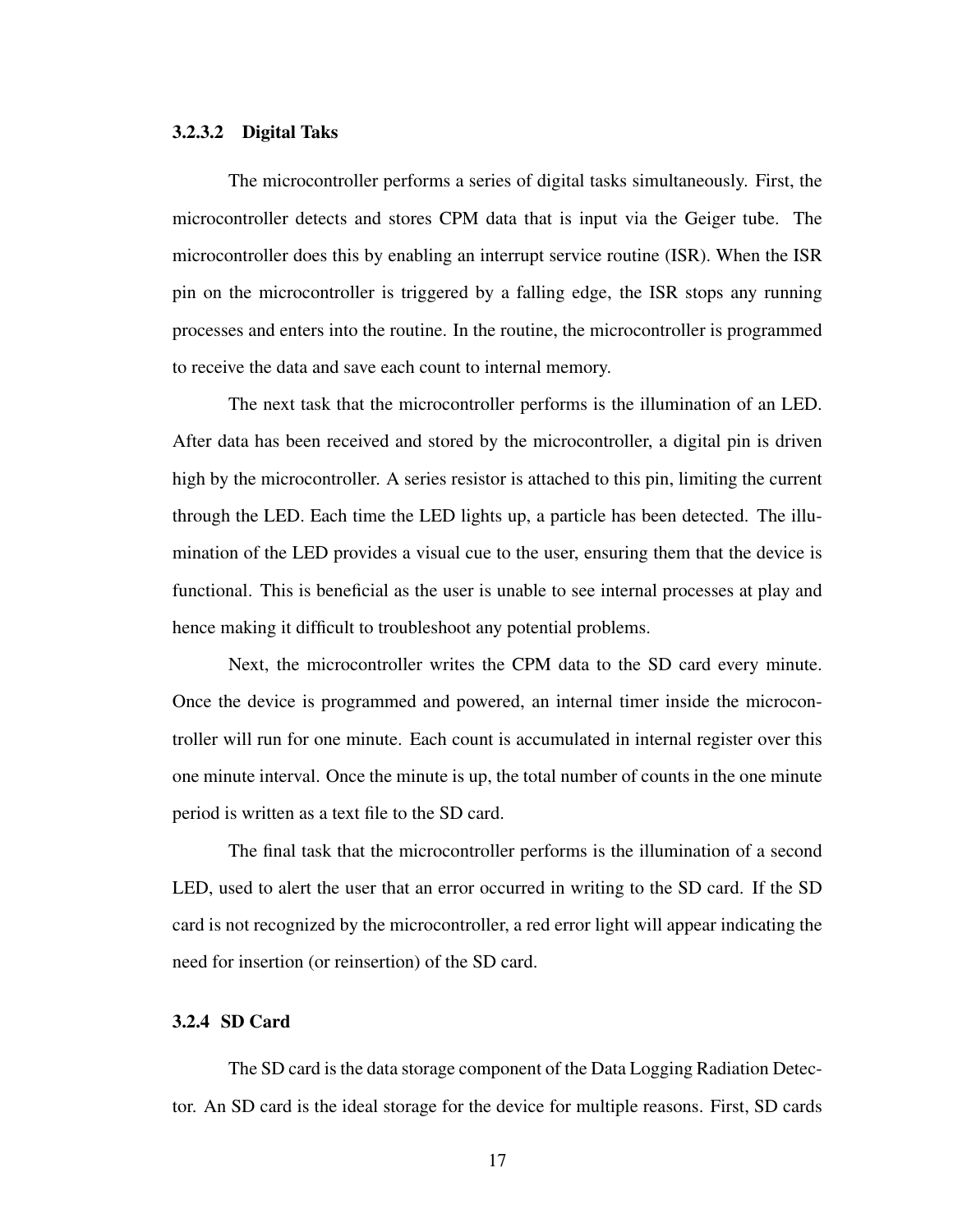are very inexpensive. A 2 GB SD card runs from \$3-6. Second, SD cards are widely used. They are the standard storage device of digital cameras and can be found in many other devices such as cell phones and MP3 players. All major operating systems and computers thereby support the SD card standard. Third, SD cards are non-volatile, meaning they retain their stored data even when powered off. Non-volatility is necessary if the device runs out of power—a potential senario for any portable device. Fourth, SD cards consume very little power. Low power means better battery life. Finally, SD communication is relatively simple when compared to USB communication.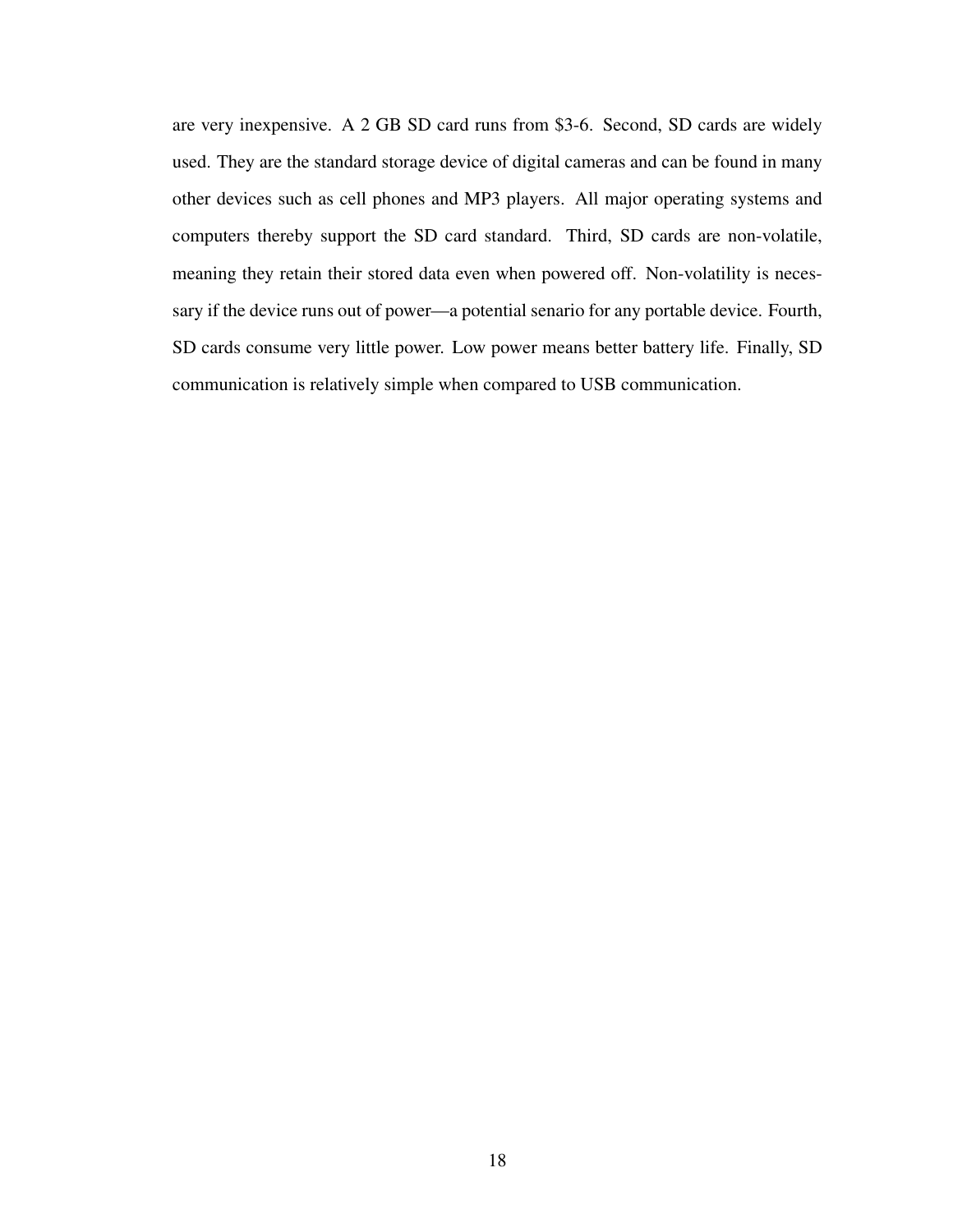#### Chapter 4

# DESIGN

<span id="page-27-0"></span>The following section delves into the details of how each block operates. Subsection [4.1](#page-27-1) focuses on the switching power supply, Subsection 3.2 focuses on the microcontroller, and Subsection 3.3 focuses on the SD card.

#### <span id="page-27-1"></span>4.1 Switching Power Supply

Multiple considerations were taken into account when designing the switching power supply. The most important parameters were the input voltage and current and the output voltage and current.

#### <span id="page-27-2"></span>4.1.1 Input Power

For the input voltage, 5 V DC was chosen. The project proposal allowed for any DC voltage in the range of 3–12 V. Five volts was deemed the optimal voltage as it was known that the microcontroller was likely to run off a 5 V source. Using a 5 V input to the power supply means the power supply and microcontroller blocks could share the same input voltage source, simplifying the required circuitry. The selected 5 V is also the standard voltage for USB communication. Since 5 V is the only input voltage, the programmer is able to not only program the microcontroller, but also power the entire Data Logging Radiation Detector.

The second factor in determining the input power is input current. The input current is determined by the switching power supply. By designing the power supply properly, input current was minimized. The input current is dictated by duty cycle of the square wave driving the switching MOSFET, inductor size, and other factors. The analysis in [4.1.5](#page-30-0) will describe how these values were chosen to find a suitable balance between input current and output voltage.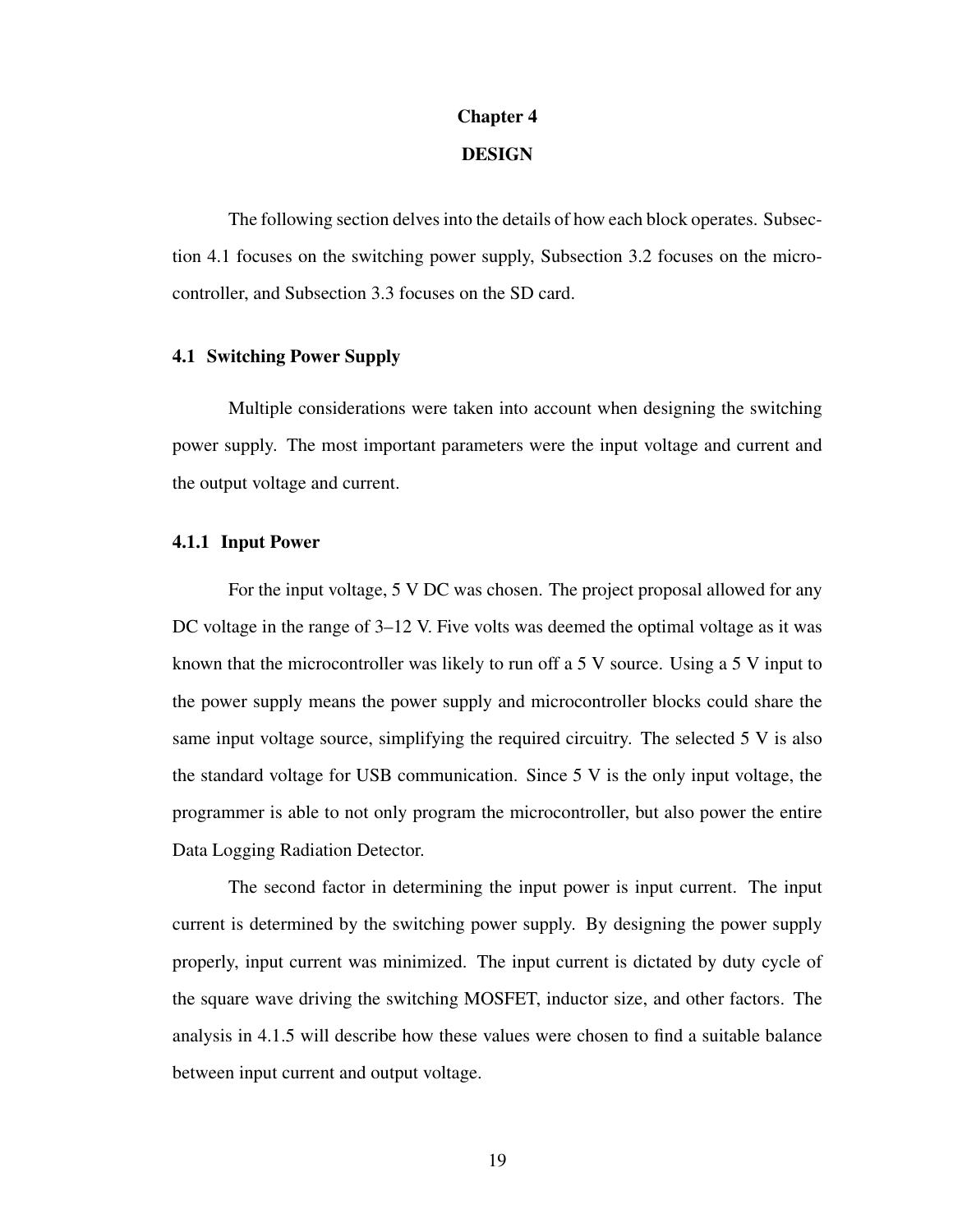#### <span id="page-28-0"></span>4.1.2 Output Power

The output voltage and current requirements were dictated by the Geiger tube. The tube selected for this device was the LND712 from LND Inc. This tube is used in many other inexpensive Geiger counters, including the Sparkfun Geiger counter. The tube requires a median voltage of 550 V, so this voltage was chosen as the median operating voltage in the Project Proposal (see Appendix [A\)](#page-49-0). At DC with no radiation, the impedance seen looking into the Geiger tube is nearly infinite. (The only current output from the tube is associated with the capacitance of the tube. In other words, only upon the detection of a radioactive particle will a current be discharged and the impedance appear finite.) An infinite impedance means no output current hence no output power and an efficiency of 0%. Since power supply efficiency needs to be greater than or equal to 60% according to Table [3.1,](#page-21-2) an output load resistance,  $R_{out}$ , was placed from  $V<sub>o</sub>$  to ground. This allows for a continuous current to flow through  $R<sub>out</sub>$  and therefore establishes an output current and a positive power supply efficiency. The selection of  $R_{out}$  is described in [4.1.7.](#page-32-0)

#### <span id="page-28-1"></span>4.1.3 Boost Switching Power Supply Operation

A boost DC–DC switching power supply converts a lower voltage DC input voltage,  $V_i$ , to a higher DC output voltage  $V_o$ . In this design  $V_i = 5$  V and  $V_o = 550$  V. The basic topology of a boost switching power supply can be seen below in Figure [4.1.](#page-29-1) The circuit is called a switching power supply because the switch controls the state of operation (in practical implementations, this switch is a transistor).

At some time, say,  $t = 0$ , the switch is open. Inductor  $L_1$  appears as a short under DC conditions and dumps any stored energy in its magnetic field to  $C<sub>o</sub>$ . Meanwhile  $V<sub>i</sub>$ appears at the diode's anode, therefore making  $D_1$  forward biased. Current is conducting through  $D_1$  and charge is stored onto the output capacitor,  $C_o$ . This charge build-up on  $C<sub>o</sub>$  creates some output voltage (less than the desired  $V<sub>o</sub>$ ). This state where the switch is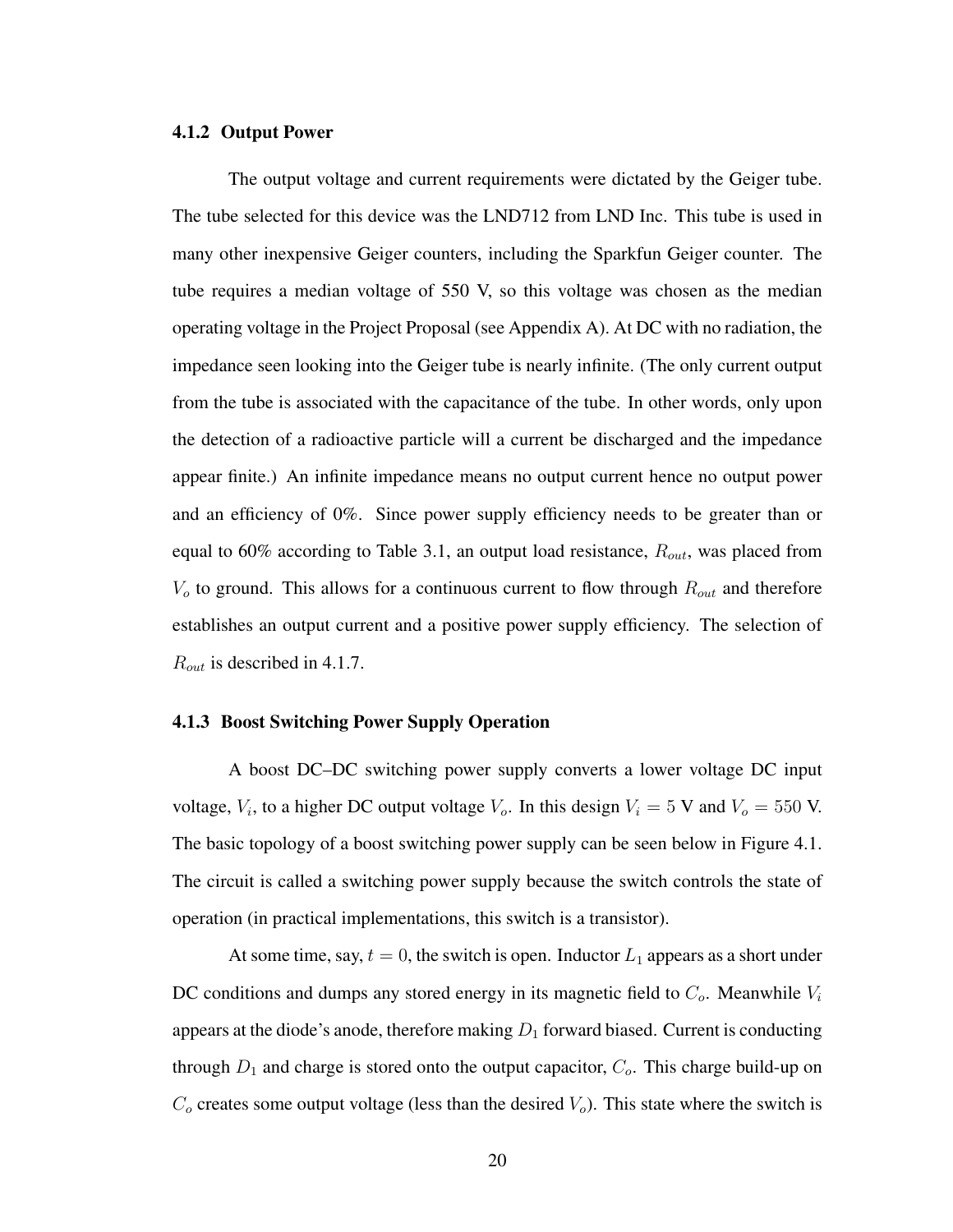

<span id="page-29-1"></span>Figure 4.1. Boost DC-DC switching power supply topology

open is the "off" state of the boost switching power supply. The total time in this state is called  $T_{off}$ .

At time  $t = t_2 = T_{off} + T_{on}$ , the switch is closed. The inductor sees an instantaneous change in voltage across its terminals (from  $0 \,$ V to  $5 \,$ V) so current ramps up linearly in the inductor [\[16\]](#page-48-4). This state where the switch is closed is the "on" state of the boost switching power supply. The total time in this state is called  $T_{on}$ .

The ratio of  $T_{on}$  to the total period  $T \times 100\%$  is the duty cycle. Selecting a larger duty cycle means that a higher output voltage is possible. On the other hand, larger duty cycle means greater input power and therefore greater input current and likely lower efficiency. It is necessary to balance output voltage with efficiency such that each meets the required specifications.

By rapidly switching between the "on" and "off" states, charge on  $C<sub>o</sub>$  gradually builds until the output voltage  $V<sub>o</sub>$  is reached. This voltage is regulated in a negative feedback loop with the microcontroller. The particular feedback control scheme implemented by the microcontroller is described in [4.2.4.](#page-37-0)

## <span id="page-29-0"></span>4.1.4 CCM vs. DCM

The boost switching power supply can operate in two distinctly different modes, continuous conduction mode (CCM) and discontinuous conduction mode (DCM). CCM occurs when the inductor current  $i_L$  does not reach zero, whereas in DCM  $i_L$  does reach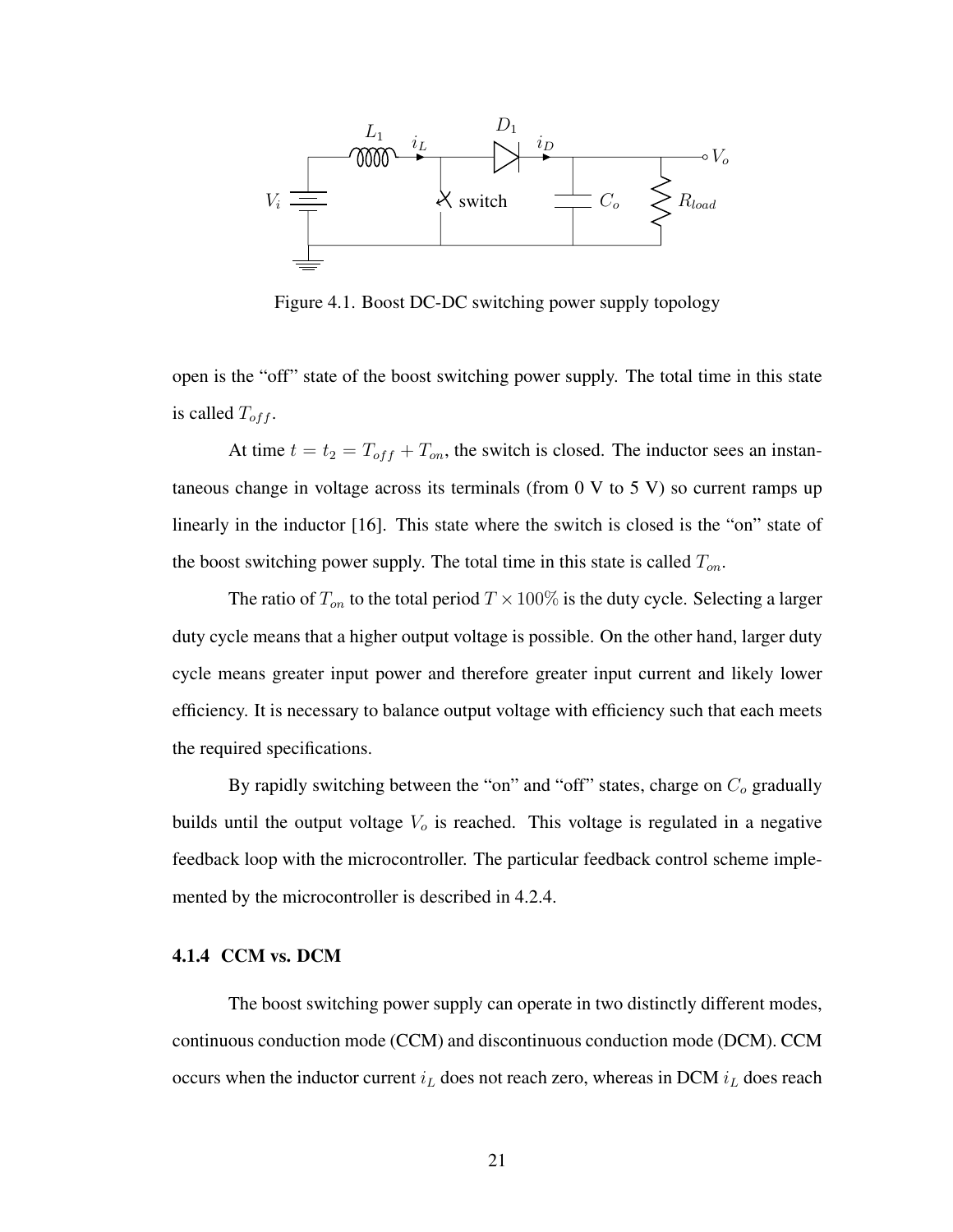zero. Each mode functions very differently and is appropriate for different applications. According to [\[17\]](#page-48-5), for low load currents it is desirable to operate in DCM. DCM has the benefit of being able to produce higher output voltages with smaller inductor sizes but has the downside of producing higher peak currents which can result in AC switching noise on DC power lines [\[17\]](#page-48-5). The output current of the Data Logging Radiation Detector is approximately 550 V/ $R_{out}$ . For an arbitrary output resistance of 1 M $\Omega$  the output current is approximately 500  $\mu$ A. This is low for a typical power supply and thus it is appropriate to select DCM as the operating mode. Section [4.1.5](#page-30-0) will describe the selection of components assuming operation in DCM.

#### <span id="page-30-0"></span>4.1.5 Power Supply Component Selection

In the ideal analysis of a boost switching power supply in DCM, the output voltage is a function of input voltage,  $V_i$ ; inductor size,  $L_1$ ; switching frequency, f; duty cycle,  $d = \frac{T_{on}}{T} \times 100\%$ ; and output resistance,  $R_{out}$ . From [\[16\]](#page-48-4), the relationship between input and output voltages is given as

<span id="page-30-1"></span>
$$
V_o = V_i \sqrt{\frac{k R_{out} \frac{d}{1/f}}{2L_1}}
$$
\n(4.1)

where  $k$  represents some fraction of the total period. In the case of this design, some values are have been predetermined. These are:  $V_i = 5$  V,  $V_o = 550$  V, and  $f = 4$  kHz. This analysis also assumes that  $k = 1$ , meaning that  $T_{on} + T_{off} = T$ , or that the inductor current reaches zero exactly at the end of one cycle. The frequency is known to be 4 kHz because the microprocessor can only generate a PWM signal at certain frequencies, as will be seen later.

Using Equation [\(4.1\)](#page-30-1), it is possible to establish preliminary component values. Solving Equation [\(4.1\)](#page-30-1) for  $L_1$  and assuming  $R_{out} = 1 \text{ M}\Omega$  and a 50% duty cycle results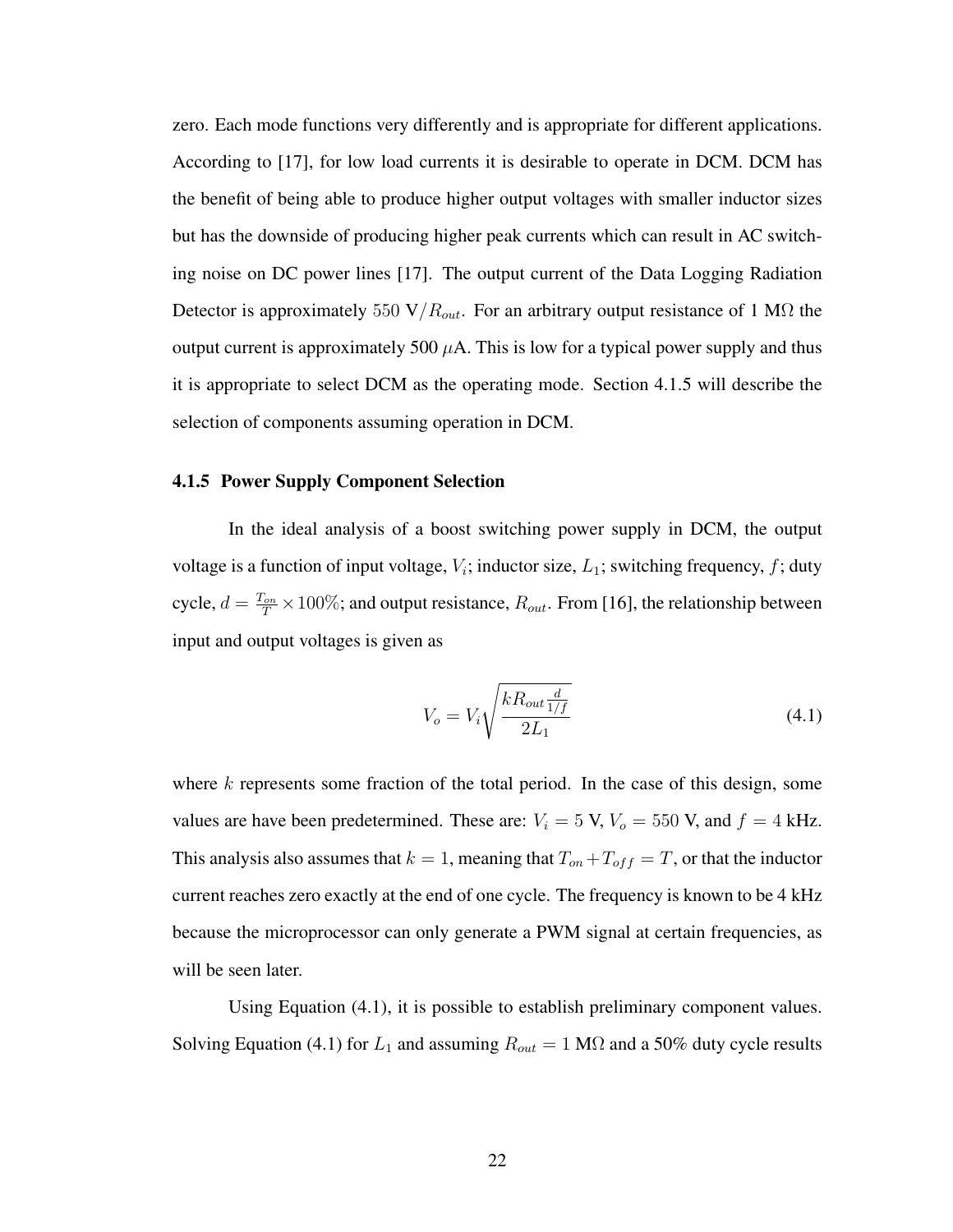in

$$
550 \text{ V} = 5 \text{ V} \sqrt{\frac{1 \text{ M}\Omega \times 125 \mu \text{s}}{2L_1}} \Rightarrow L_1 = 5 \text{ mH}
$$
 (4.2)

These values were then experimentally tested to check that the output voltage and efficiency specifications were met. From these tests it was found that values of  $L_1 = 10$  mH, a duty cycle near 60%, and output resistance of  $R_{out} \approx 5$  M $\Omega$  gave the appropriate output voltage.  $R_{out}$  was adjusted as described in the following subsection to make sure that the efficiency met specification. The selection of the duty cycle is also described in 3.2.

Since the output voltage was expected to be 550 V, high voltage components needed to be used. Specifically, the drain to source voltage  $(V_{DS})$  of the switching MOSFET and the breakdown voltage of the diode  $(V_{bd})$  needed to be greater than 550 V. After these necessary requirements were met, the efficiency of each component was taken into account. Specifically, the equivalent series resistance,  $R_{DS}$ , was minimized when selecting a MOSFET. Higher  $R_{DS}$  causes heat to accumulate in the MOSFET, increasing switching losses and potentially decreasing the MOSFET's lifetime. The inductor's series resistance  $R<sub>L</sub>$  also decreases efficiency. For these reasons, an inductor with low  $\mathcal{R}_L$  was selected.

#### <span id="page-31-0"></span>4.1.6 Geiger Tube Impedance

As mentioned before, the input impedance seen looking into the Geiger tube is infinite at DC, assuming no particles are being detected. The capacitance associated with the tube is discharged every time a particle is detected. This capacitance is related to the avalanche of electrons that are ejected from the helium gas molecules inside the tube. If a 5 pF tube capacitance is assumed (relative estimation based on the dimensions of the tube) it is possible to solve for the energy discharged per detection

$$
E = \frac{1}{2}CV^2 = \frac{1}{2}(5 \text{ pF})(550 \text{ V})^2 \approx 0.75 \text{ }\mu\text{J}
$$
 (4.3)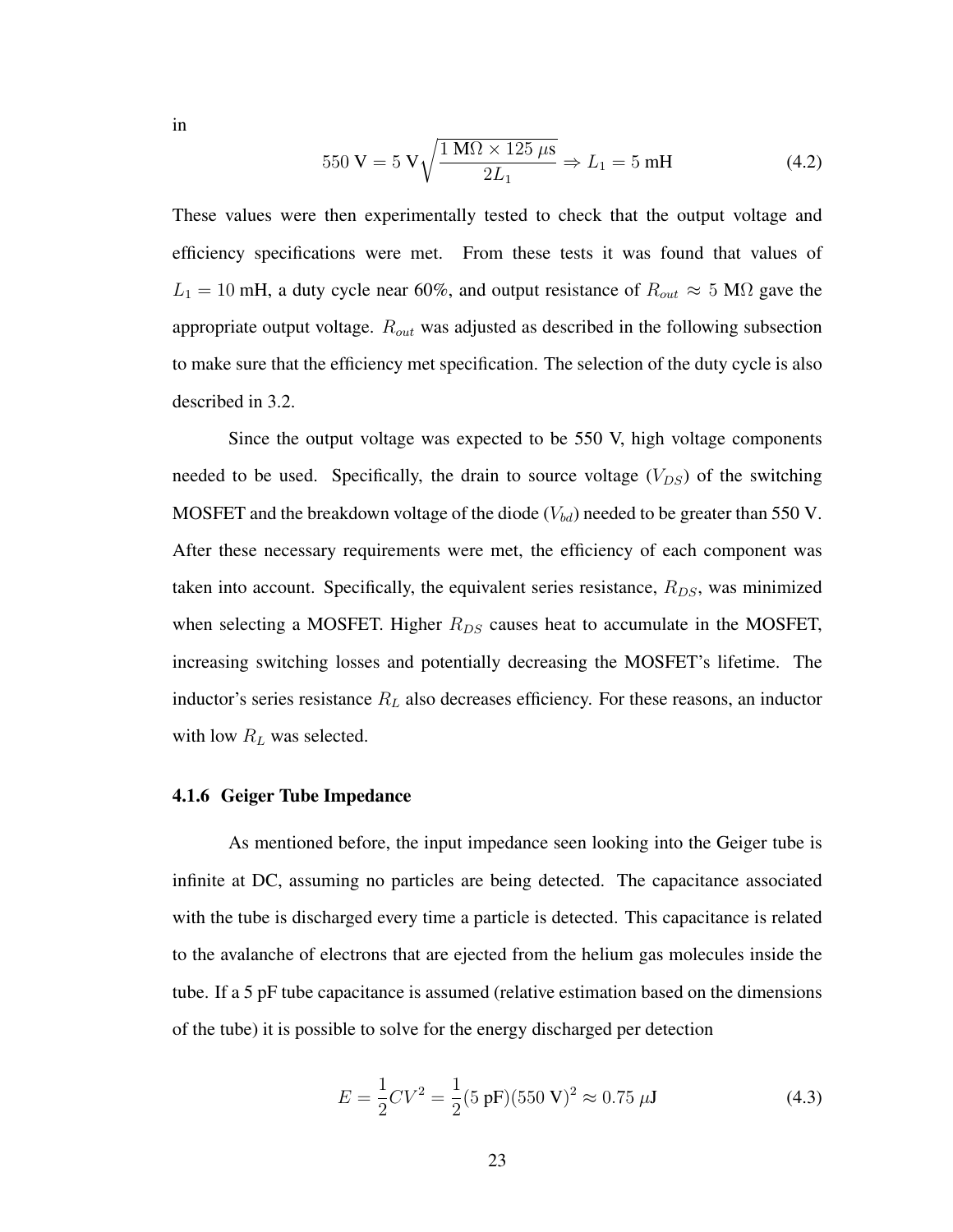Therefore there is an associated discharge of 0.75  $\mu$ J of energy with each detection. If 20 CPM is assumed (standard background radiation level) one can solve for the average current at the output of the Geiger tube

$$
i(t) = C \frac{\mathrm{d}v(t)}{\mathrm{d}t} \Rightarrow i = 5 \text{ pF}\left(\frac{550}{3}\right) \approx 1 \text{ nA}
$$
 (4.4)

Where  $dt = 3$ , the average time between detections in units of seconds. The resulting current leaving the tube, 1 nA, is negligible considering with a load resistance of 5 M $\Omega$ , the load current is 110  $\mu$ A. This means the average CPM would need to be five orders of magnitude larger in order the tube output current to be roughly equal to the load current. In other words, even with a high CPM rate on the order of 1000 CPM, the switching power supply would be able to deliver the required voltage to power the tube. This analysis does rely on the assumption of a 5 pF capacitance associated with the tube. However, even a 5 nF capacitance would not affect the output voltage significantly following the above analysis.

The above assumed a 5 M $\Omega$  shunt resistance. The reason for this is simple: Since this associated output current is so small, 60% efficiency is nearly impossible to acheive without a DC path to ground. For this reason, a shunt resistance was added at the output of the power supply. This allows a DC current to flow from the output of the switching power supply to ground, improving overall efficiency but increasing total consumed power. Ideally this would not be necessary, however, project specifications must be meet according to how they are written in Appendix [A.](#page-49-0)

#### <span id="page-32-0"></span>4.1.7 Output Resistance and Resistor Feedback

Figure [4.2](#page-33-0) shows how the selected output resistance affects the overall power supply efficiency. When the resistance is small such that  $R_{out} = 0 \Omega$ , there is no voltage at the output so the expected efficiency is 0%. As the load resistance gets very large such that  $R_{out} = \infty$ , (as with the Geiger tube) the output current approaches 0 A.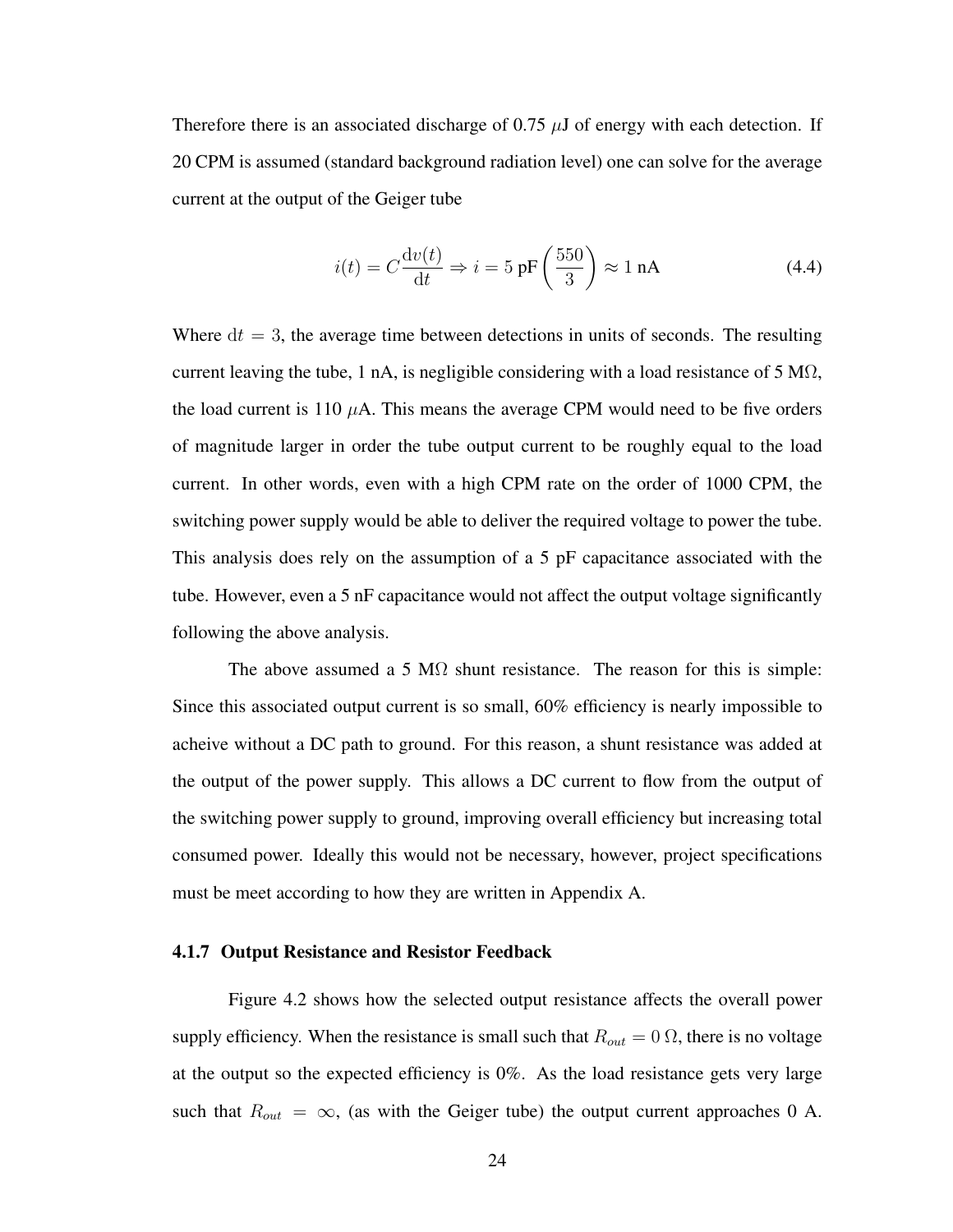

<span id="page-33-0"></span>Figure 4.2. Power supply efficiency as a function of load resistance—experimental results plotted with logarithmic  $x$ –axis

Zero output current also corresponds to an efficiency of 0%. Figure [4.2](#page-33-0) confirms this. Experimentally it was found that the resistance that gave the highest efficiency was 4.7 M $\Omega$ . For this reason,  $R_{out}$  was selected to be 4.7 M $\Omega$ .

The total output resistance needed to be close to 4.7 M $\Omega$ ; however, a second resistor was needed to establish a feedback path to the microcontroller. Since most microcontrollers' ADCs can read a maximum of 5 V—not the 550 V at  $V_0$ —a resistor divider was established at the output. The resistor divider ensures that the majority of the voltage drop occurs across the 4.7 M $\Omega$  resistor and thereby provides a voltage from 0–5 V, which is the operable range for the ADC. It is thereby possible to get a voltage proportional to the actual output voltage—only scaled down such that this voltage would not damage the microcontroller. Figure [4.3](#page-34-1) shows the feedback resistor divider setup.

 $R_1$  was selected such that when  $V_0 = 550$  V, the voltage seen at  $V_{ADC}$  would be 2 V since 2 V is 40% of 5 V. The resistor values are small compared to the 100 M $\Omega$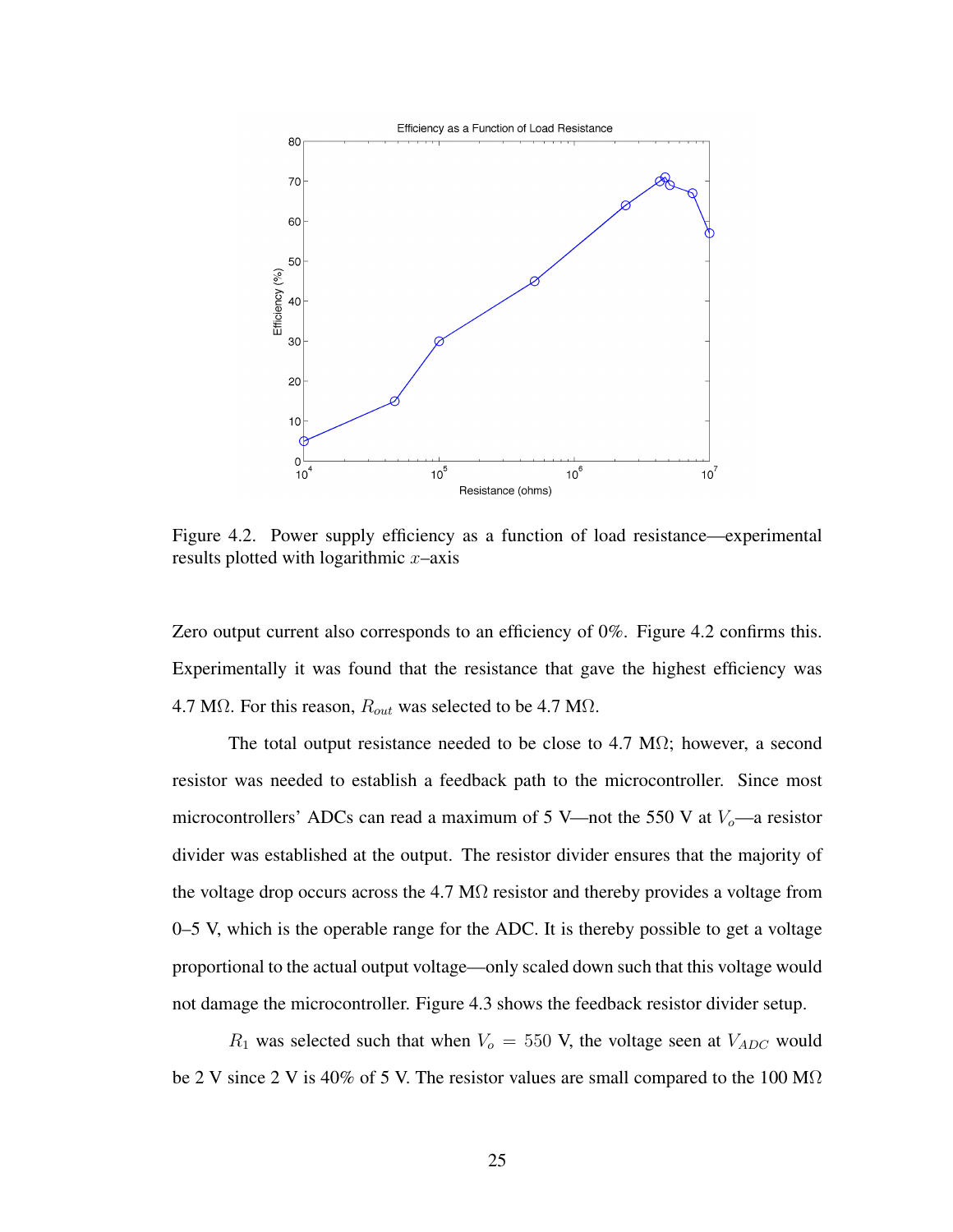

<span id="page-34-1"></span>Figure 4.3. Feedback resistor setup

input impedance of the ATMega 328p, therefore it can be reasonably neglected from the analysis. Negative feedback was utilized for the power supply; therefore, 40% becomes 60% when the bits are complemented. Therefore, a duty cycle of approximately 60% is required for an output voltage in the 500 V range. Any voltage increase at the output would also increase  $V_{ADC}$  but not by enough to make  $V_{ADC} > 5$  V. Using these conditions to solve for  $R_1$  one has

$$
550\,\mathrm{V}\left(\frac{R_1}{R_1 + 4.7\,\mathrm{M}\Omega}\right) = 2\,\mathrm{V} \Rightarrow R_1 \approx 21\,\mathrm{k}\Omega\tag{4.5}
$$

With this value for  $R_1$ , an output voltage of  $V_0 = 1124$  V would be necessary to damage the microcontroller. Even with 100% duty cycle driving the MOSFET, it would be virtually impossible to exceed this voltage and damage the microcontroller. The total output resistance essentially remains the same since  $4.7 \text{ M}\Omega + 21 \text{ k}\Omega \approx 4.7 \text{ M}\Omega$ . The total power supply efficiency also remains the same.

#### <span id="page-34-0"></span>4.2 Microcontroller

The microcontroller serves many critical purposes in this project. It controls all digital functions for the device and integrates the various blocks into a unified device that performs the desired functionality. The microcontroller controls the power supply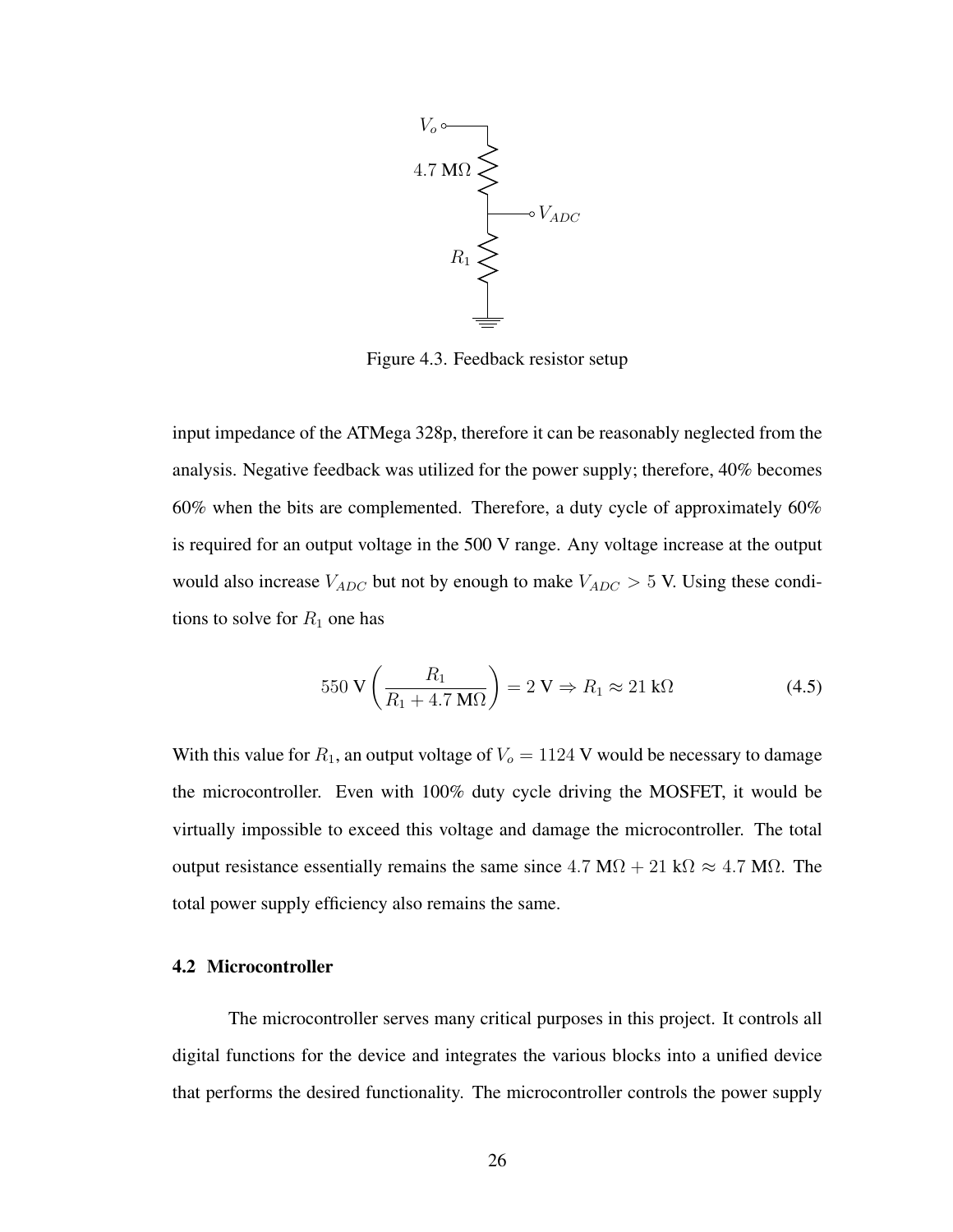by analyzing feedback from the output and adjusting the duty cycle of the power supply, thereby controlling the output voltage. The microcontroller also senses the signal from the Geiger tube, converts the detection into a digital output, and accumulates the CPM data over the one minute period. Finally, the microcontroller communicates with the SD card and saves the CPM data in a comma separated value (CSV) format.

For the above reasons, selecting an appropriate microcontroller was critical to device performance. The microcontroller must be capable of performing these multiple tasks as well as potential improvements.

## <span id="page-35-0"></span>4.2.1 Selection of Microcontroller

The selection of a microcontroller for this project was made based on several considerations including:

- Price
- Availibility
- Ability to perform PWM at or near 4 kHz
- Analog to digital converter
- Multiple timers
- SPI interface to communicate with a SD card

After careful consideration of the above constraints, an Atmel ATmega328p microcontroller was selected. Research indicated the 32 KB of internal flash memory would be sufficient to utilize existing libraries necessary for SD card communication. The ATmega328p would be capable of PWM at approximately 4 kHz, and the 16-bit timer 1 could time one minute periods, both while operating with the internal 1 MHz clock.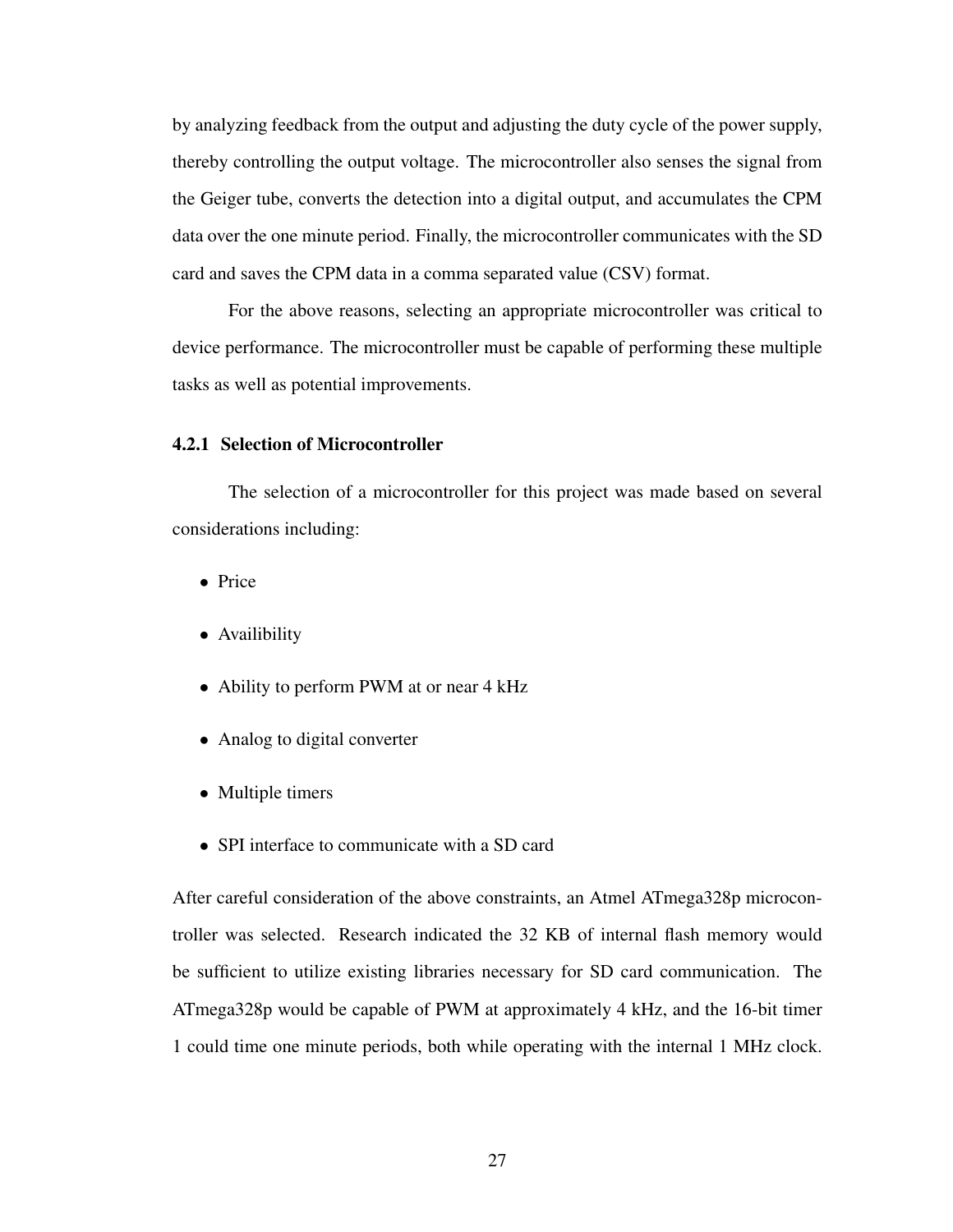It has 6 A/D converters, and excess I/O pins that allow for flexibility with future modifications. Overall, the ATmega328p meets all the technical constraints of the project. In addition, it is inexpensive at \$5.

#### <span id="page-36-0"></span>4.2.2 Power Supply Control

The microcontroller controls the power supply output voltage through a series of sequential steps. First, the ADC reads an analog voltage seen between the output resistor divider. Next, based on the voltage read by the ADC, a 4 kHz PWM signal drives the gate of the switching MOSFET. If a low voltage is read, the microcontroller compensates by generating a PWM signal with a high duty cycle. This boosts the output voltage by supplying more current to the boost stage. If the read output voltage is too high, the microcontroller generates a lower duty cycle PWM signal, causing the opposite effect.

Since the output voltage is on the order of 500 V, a simple voltage divider was attached to the output in order to bring the voltage seen at the pin of the microcontroller down to within the range of 0–5 V. This was done to prevent a high voltage from damaging the microcontroller. The selected values for the resistor divider can be seen in Figure [4.3.](#page-34-1)

#### <span id="page-36-1"></span>4.2.3 Analog to Digital Converter

The microcontroller reads a voltage from zero to five volts at the resistor divider. The ADC converts this to a digital value from 0–255. The ADC is used in single conversion mode, where the conversion is performed on demand. To make the process of selecting the appropriate ADC and reading the resulting output more intuitive, a function,  $adc<sub>-</sub>read()$ , was written that takes the ADC number as an input and returns the converted result. [This function was written by Brian.] As a high degree of accuracy is not necessary for this application, 8-bit precision for the analog to digital conversion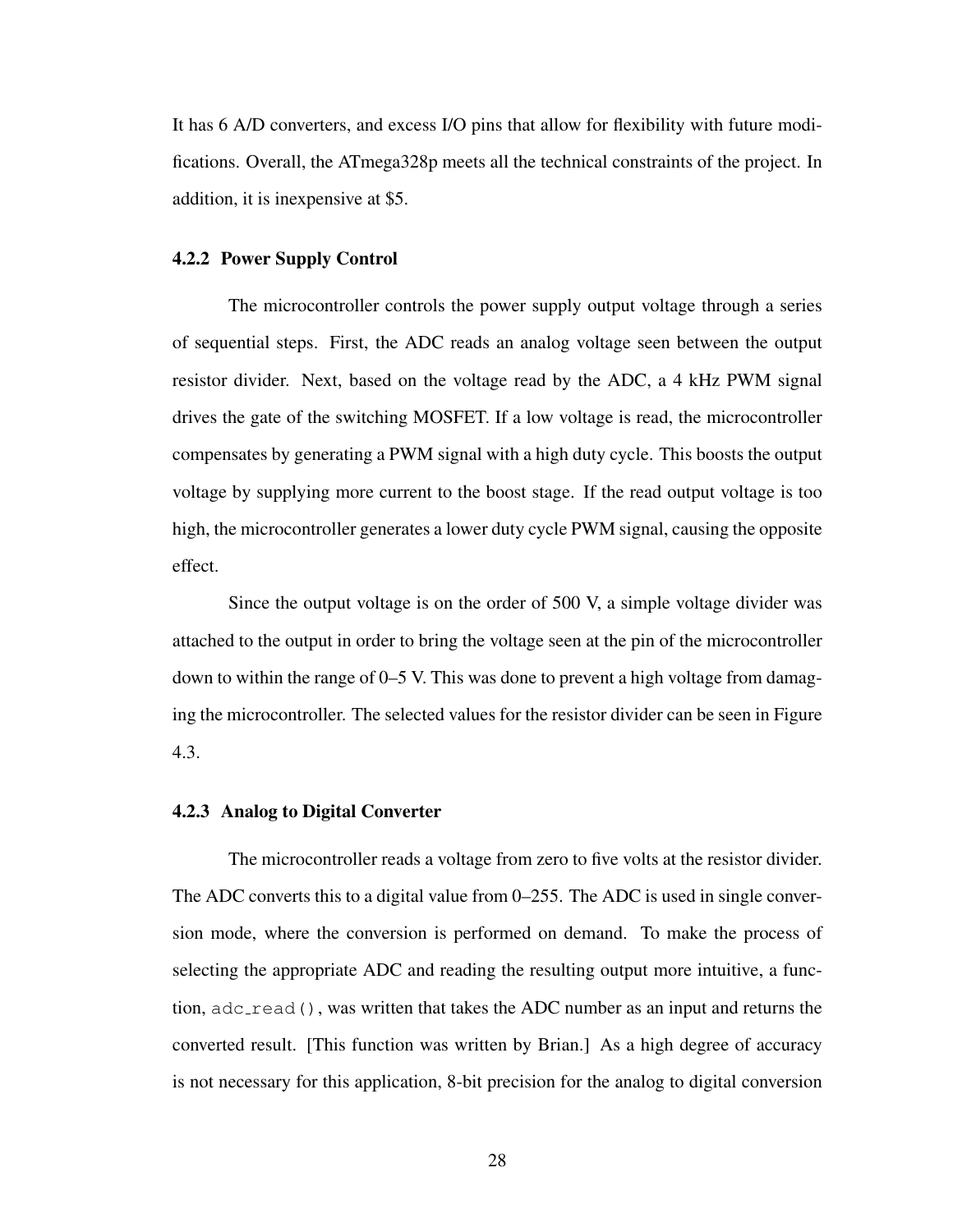was selected. Source supply voltage,  $V_{cc}$ , was selected as the reference voltage. Since the ADC must be clocked at a frequency between 50 and 200 kHz, a clock prescaler of 8 was selected based on the 1 MHz clock. The application of these settings can be seen in the code for the function  $adc$  read() starting at line 148 of the project code in Appendix [C.](#page-52-0)

#### <span id="page-37-0"></span>4.2.4 Pulse Width Modulation

To change the output voltage based on the voltage read by the ADC, the duty cycle of the signal driving the MOSFET gate must be altered. The signal driving the MOSFET is pulse width modified, meaning that the frequency of the signal stays the same, but high time and low time of the signal are altered inversely. The microcontroller generates the PWM signal using timer0 set to non-inverting fast PWM mode. The clock divider set to 1 produces a signal at about 4 kHz when using the internal 1 MHz clock. The OCR0A register controls the duty cycle of the signal, which is set to the complement of the return value from  $adc$ <sub>read</sub>(), providing negative feedback. [Brian implemented this with the general principle established by the two of us.] Taking the complement of the return value is equivalent to  $255 - ADC\_value$  since the values are unsigned. With the above settings, a 60% duty cycle results in an output voltage of approximately 500 V. The feedback voltage divider was altered slightly so that the voltage that appears at the microcontroller is approximately 40% of 5 V, or 2 V.

The application of the PWM signal settings can be seen in the code for the function  $pwm\_init$  () starting on line 123 of Appendix [C](#page-52-0) and the application of the feedback controlling the duty cycle can be seen on line 80 of Appendix [C.](#page-52-0)

#### <span id="page-37-1"></span>4.2.5 Geiger Tube Signal Sensing and Digital Output

The signal being fed to the microcontroller from the Geiger tube is a signal that is normally high and drops sharply upon detection of a particle as shown in Figure [4.4.](#page-38-0)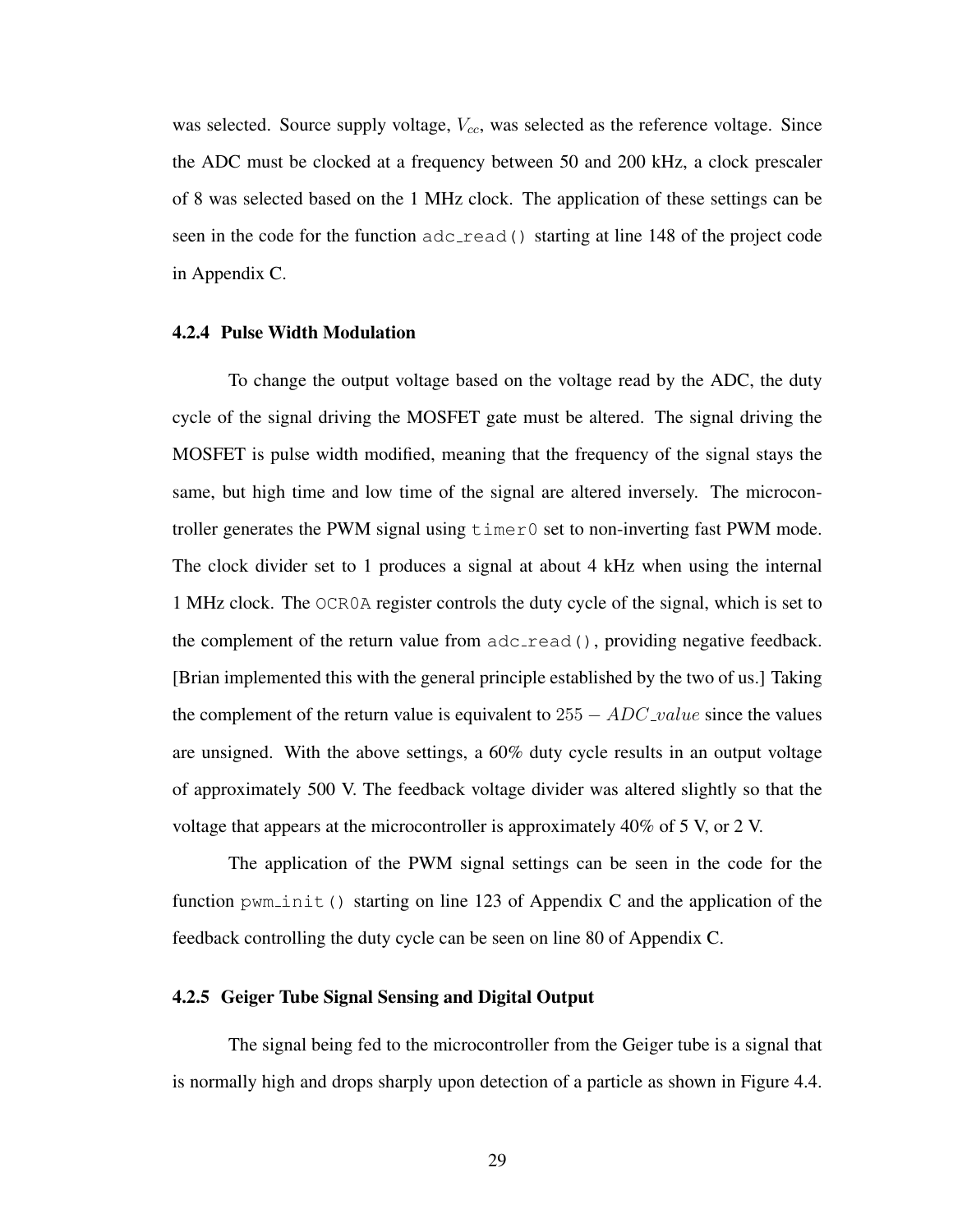

To sense this drop, an external interrupt pin is utilized and set to interrupt on falling edge

<span id="page-38-0"></span>Figure 4.4. Oscilloscope waveform of geiger tube output

only. The ISR is very short, consisting only of setting a flag and incrementing a CPM variable. The interrupt is kept as short as possible so that if two detections occur very rapidly both will be counted. The code periodically looks at this flag and if set, lights a status LED (light emitting diode) for 100 ms to indicate the detection. The application of the Geiger tube signal sensing can be seen in various locations in the code. The most significant portions are on lines 81-86 and lines 110-130 of the project code in Appendix [C.](#page-52-0) [Brian wrote the ISR.]

The other digital output of this project is the CPM data. The method for calculating CPM is simple: increment a variable with every detection, and timing out after one minute. When the minute expires, the CPM variable is saved and reset, then the timer begins the count for the next minute interval. The application of this method involves using Timer1 in the ATmega328p to time one minute, and generate an interrupt when the timer expires. The contents of this interrupt service routine set a flag, which causes the above sequence of events to happen. Timer1 is set up to "clear timer on compare", causing the interrupt upon a compare match. The value of the comparison is calculated as shown below:

$$
OCR1A = \left(\frac{1 \text{ MHz Clock Speed}}{1024 \text{ Clock Dividor}} \times 60 \text{ sec}\right) - 1 = 0 \times E4E1
$$
 (4.6)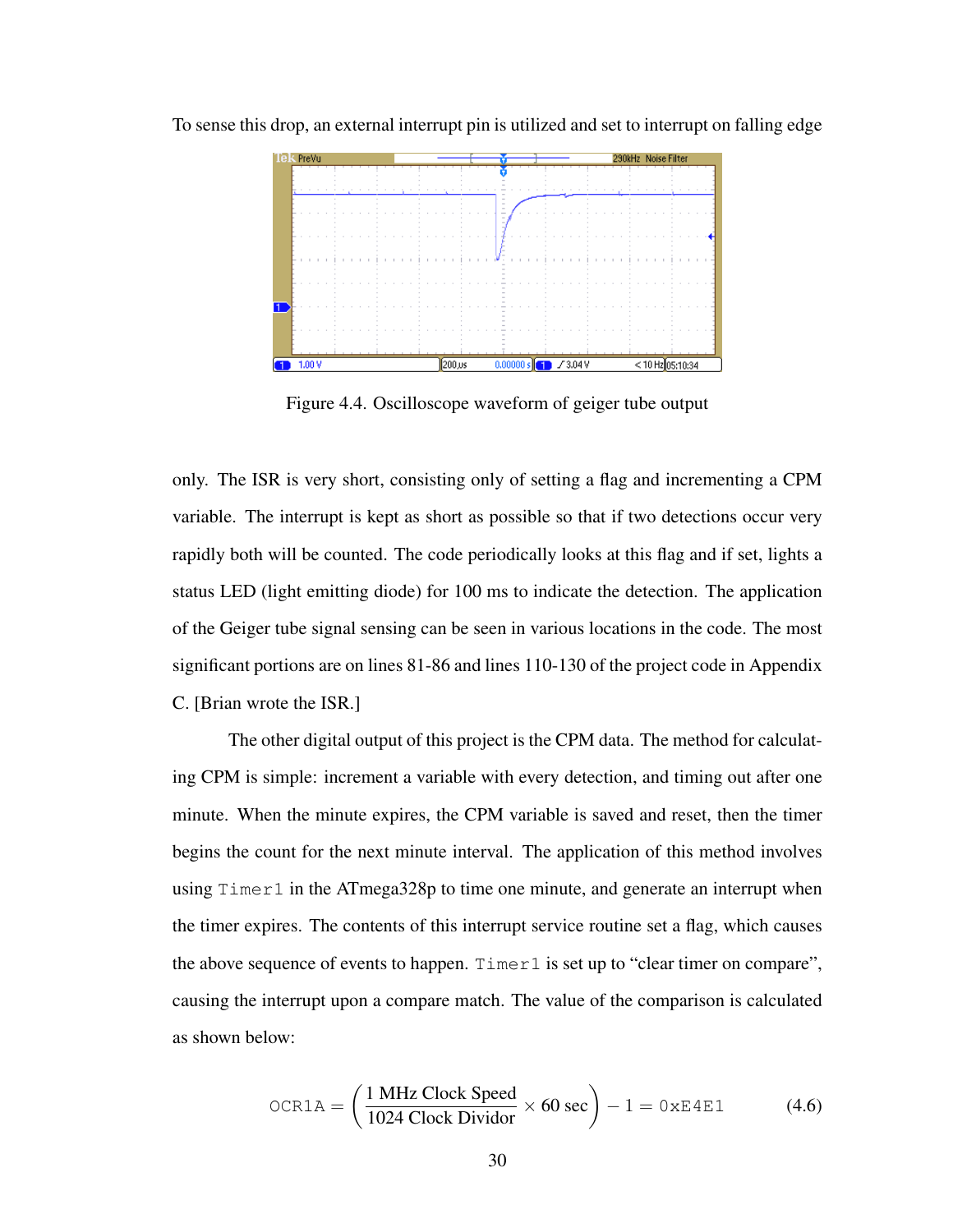The application of  $\tt Timer1$  can be seen in lines 87–98 and lines 132–138 of the project code in Appendix [C.](#page-52-0) The status LED allows for real-time monitoring of radiation levels, while the SD card allows for future data analysis.

#### <span id="page-39-0"></span>4.3 SD Card

In implementing the addition of an SD card to the project, the decision was made to utilize existing libraries to handle the low-level serial peripheral interface (SPI) communication with the SD card. [Brian worked with these low-level libraries.] With the functions provided in these libraries, communicating with the SD card becomes similar to interfacing with files in C on a standard file system with standard C libraries. The microcontroller initializes the SD card and file system, creates a file and file pointer, and every minute writes the CPM count to file. An eject button informs the software that the user intends to eject the SD card, causing the file to be closed and an LED to illuminate, indicating the process has finished. The implementation of the SD card data logging can be seen in the project code of Appendix [C.](#page-52-0)

Interfacing with the SD card, which operates at 3.3 V, involves using a voltage divider on the pins connecting to the ATmega328p. All of the signals coming from the microcontroller are dropped to 3.3 V through the voltage divider to ground, and all signals from the SD card at 3.3 V are sufficient voltage for the microcontroller to read. The resistor values were selected to be small relative to the approximately 75 kΩ input resistance of the SD card pins, 1.8 kΩ and 3.3 kΩ produce the necessary voltages. The SD card connects to the MOSI, MISO, SS, & SCK ports on the ATmega328p, which can be seen on the project schematic in Appendix [B.](#page-50-0)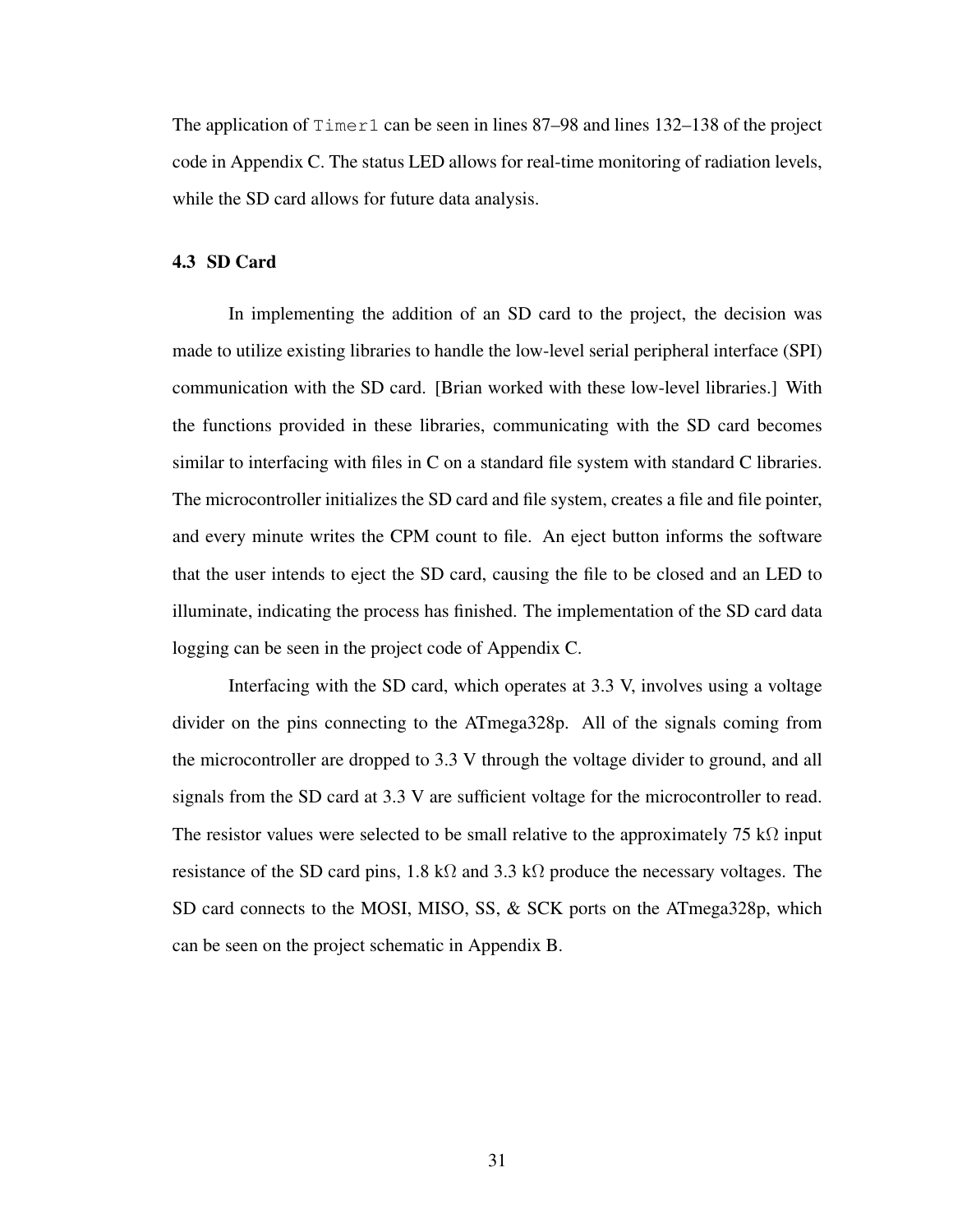# Chapter 5

# RESULTS

<span id="page-40-0"></span>The results section briefly describes the test methodology and rationale while focusing on test results. Subsection [5.1](#page-40-1) describes how the output voltage was measured and describes the associated results. Subsection [5.2](#page-41-0) explains efficiency testing methodology and results. The final subsection [5.3](#page-42-0) describes the accuracy measurements and results.

#### <span id="page-40-1"></span>5.1 Output Voltage

The first step of testing was to determine if the output voltage of the switching power supply met specifications. If the output voltage of the switching power supply is not high enough, the Geiger tube will not be able to operate.

To test the output voltage, the lab multimeters were used. These multimeters have a DC input resistance of 10 M $\Omega$ . Usually, when measuring a voltage across a resistor, the input resistance of the multimeter does not affect the actual quantity that is being measured. For example, if measuring 1 V across a 1 kΩ resistor with a 10 MΩ multimeter, the resistance of the multimeter acts in parallel with the 1 kΩ resistor, creating an equivalent resistance of

$$
R_{eq} = \frac{R_1 \times R_2}{R_1 + R_2} = \frac{10 \text{ G}}{1 \text{ k} + 10 \text{ M}} = 999.9 \text{ }\Omega
$$
\n(5.1)

which is essentially the same value as the 1 kΩ resistor. In other words, neglecting the effect of the measurement tool on the circuit results in a very small error.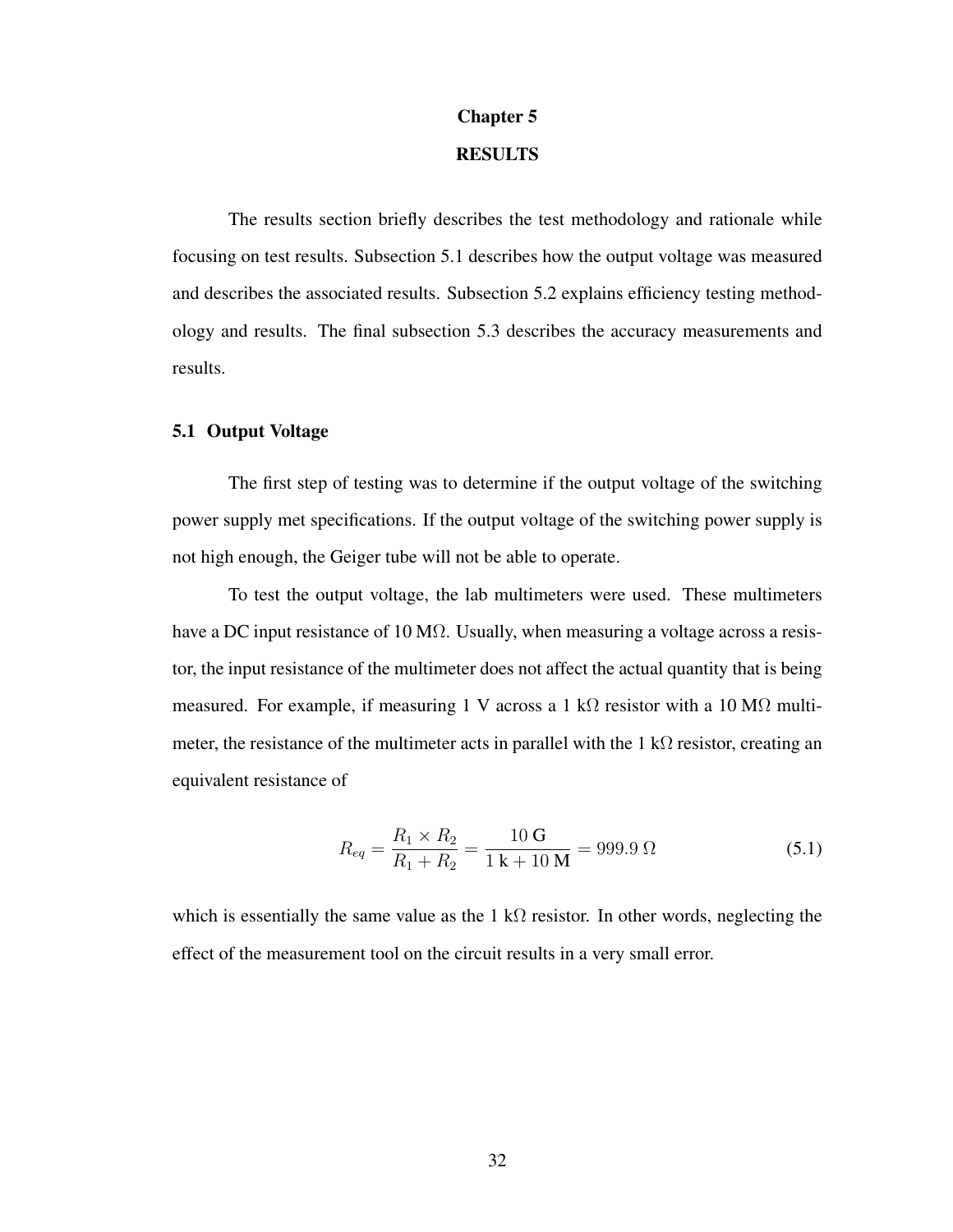If, however, one is measuring the voltage across a larger resistor, say the 4.7 M $\Omega$ output resistance of the power supply, the input resistance of the multimeter is not negligable. The equivalent resistance with the multimeter attached is

$$
R_{eq} = \frac{47 \times 10^{12}}{14.7 \times 10^6} = 3.1973 \text{ M}\Omega
$$
 (5.2)

which is 32% less than the desired 4.7 M $\Omega$  resistance. The discrepancy means the reading on the multimeter would actually show the voltage across the  $3.2 M\Omega$  equivalent resistance, not the voltage across the  $4.7 \text{ M}\Omega$  resistance that is at the output under normal operating conditions.

To compensate for the lower-than-desirable input resistance of the lab multimeter, 90 M $\Omega$  was put in series with the multimeter resulting in an equivalent resistance of 100 M $\Omega$ . The equivalent output resistance of the power supply with the multimeter attached is  $R_{eq} = 4.489 \text{ M}\Omega$  which is only 0.044% less than 4.7 M $\Omega$ . The added series resistance with the multimeter forms a 1/10 voltage divider, it is necessary to correct the measurement by simply multiplying the multimeter's reading by ten.

The voltage measured at the output of the power supply is 514 V, which is within the specified range of 495–595 V.

#### <span id="page-41-0"></span>5.2 Efficiency

Efficiency of the power supply is calculated as

Efficiency = 
$$
\frac{P_{out}}{P_{in}}
$$
 (5.3)

Measuring the efficiency of the power supply is more complicated than it may first appear. The problem lies in the fact that the microcontroller performs functions for the power supply as well as functions for the rest of the circuit (eg. writing data to the SD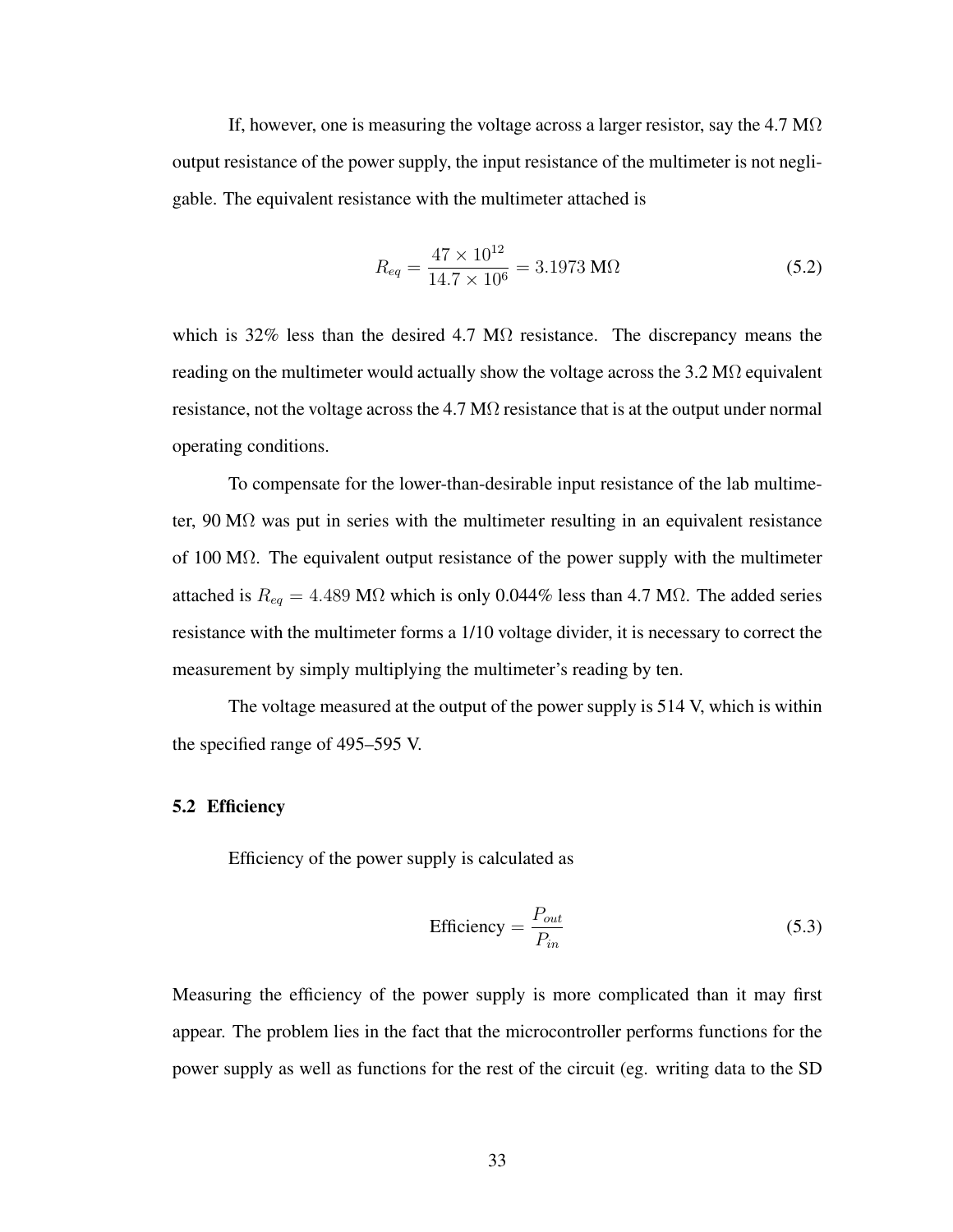card). When measuring the efficiency then, it is necessary to find what fraction of power is consumed due to the power supply exclusively.

To take this into account, a second circuit with an ATMega328p and associated circuitry was built. In this circuit, the microcontroller performed all the same tasks, except for the pulse width modulation. The power consumed by this circuit could therefore be subtracted from the total power consumed, leaving just the power consumed by the switching power supply circuitry, indicated as  $P_{in}$ .

Measuring the output power involved measuring the output voltage, squaring this value, and dividing by the output resistance. This gives

$$
\text{Efficiency} = \frac{\frac{(V_{out})^2}{R_{out}}}{I_{in} \times V_{in}} \tag{5.4}
$$

Using this method, the input current was measured to be 21 mA, the output voltage was measured to be 514 V, and the efficiency of the power supply was calculated to be  $71\%$ , well above the specification of 60%.

#### <span id="page-42-0"></span>5.3 CPM Accuracy

To measure the accuracy of the radiation detector, results were compared against a commercially available Geiger counter, the GM-10 from Blackcat Systems.

Radiation comes from nuclear decay, which is a random process, causing fluctuations in background CPM radiation levels. Moreover, since a count occurs when a radioactive particle/wave hits the Geiger tube, no two Geiger tubes will necessarily record the same CPM data for the same one minute period, even if the two Geiger counters are right next to each other. In other words, differences between this device and the commercial device are expected. However, the average CPM over a long period (greater than 1 hour) for each device should be relatively close.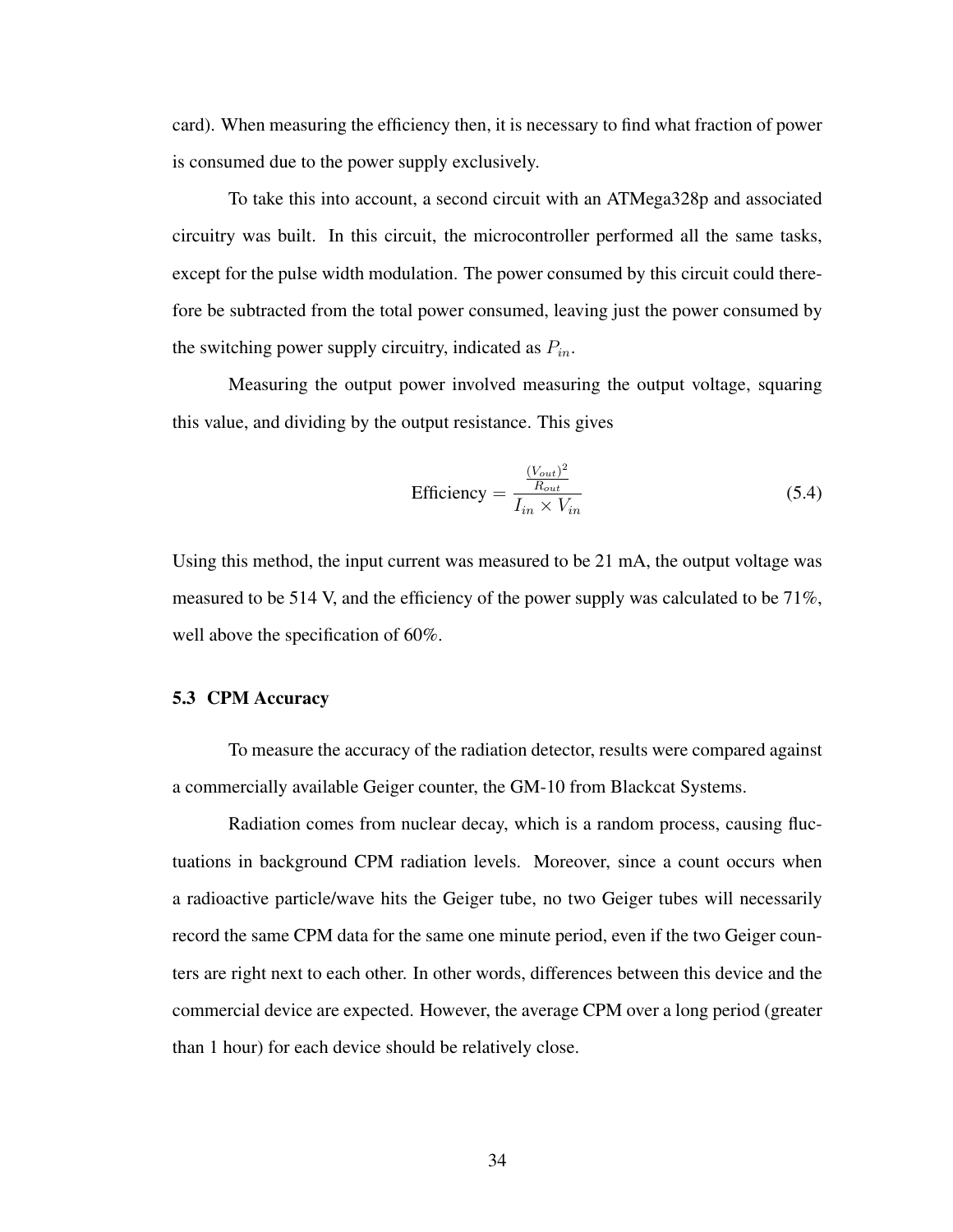Figure [5.1](#page-43-1) compares results of this device with the GM-10 over the same 30 minute period. The two devices were next to each other during testing.



<span id="page-43-1"></span>Figure 5.1. CPM data comparing the GM-10 commercial geiger counter with the designed Radiation Detector

Taking the average CPM over the 30 minute period results in values of 19.6 CPM for this device and 19.9 CPM for the GM-10. These readings correspond to 98.5% accuracy, which is well above the specification of  $\geq$ 85%. Different time periods produce different results; therefore, the estimated device accuracy is 95–100% when the CPM data is averaged over a relatively long period (30 minutes or longer).

# <span id="page-43-0"></span>5.4 Overall Results

The overall results are shown below in Table [5.1.](#page-44-0) The device meets specification for all three areas: output voltage, efficiency, and accuracy. From the table it is seen that the designed device meets all specifications set forth. Continual testing showed that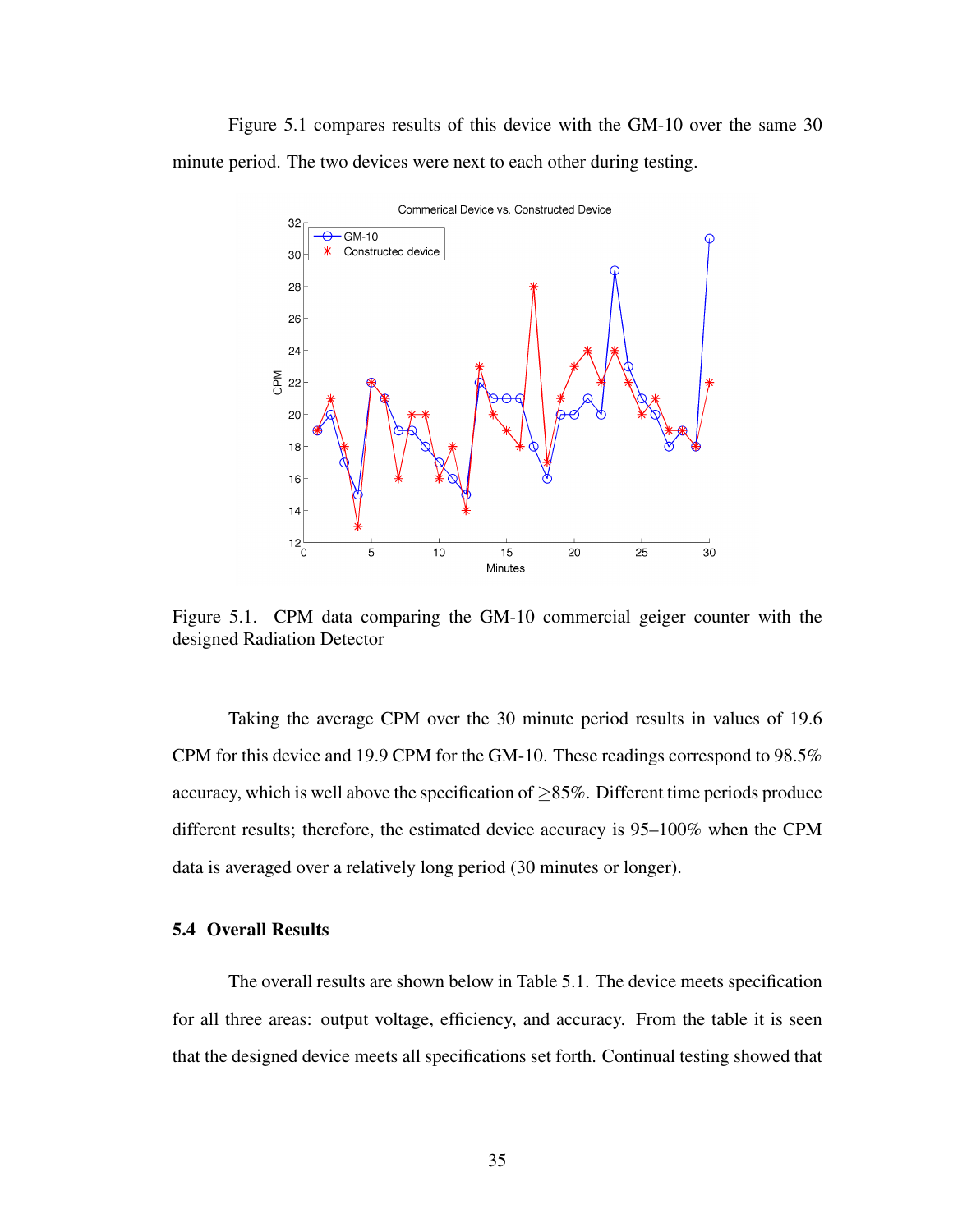| Table 5.1. Project specifications and results |              |              |                               |
|-----------------------------------------------|--------------|--------------|-------------------------------|
| Specifications                                | Proposal     |              | Measured Meets specification? |
| Output voltage                                | 495 $-605$ V | 514 V        | Yes                           |
| Power supply efficiency                       | $60\%$       | 71%          | Yes                           |
| Count per minute accuracy                     | 85%          | $96 - 100\%$ | Yes                           |

<span id="page-44-0"></span>Table 5.1. Project specifications and results

these results remained the same over time and also suggest that the design is reliable when operating for a long time period  $(> 1$  hour).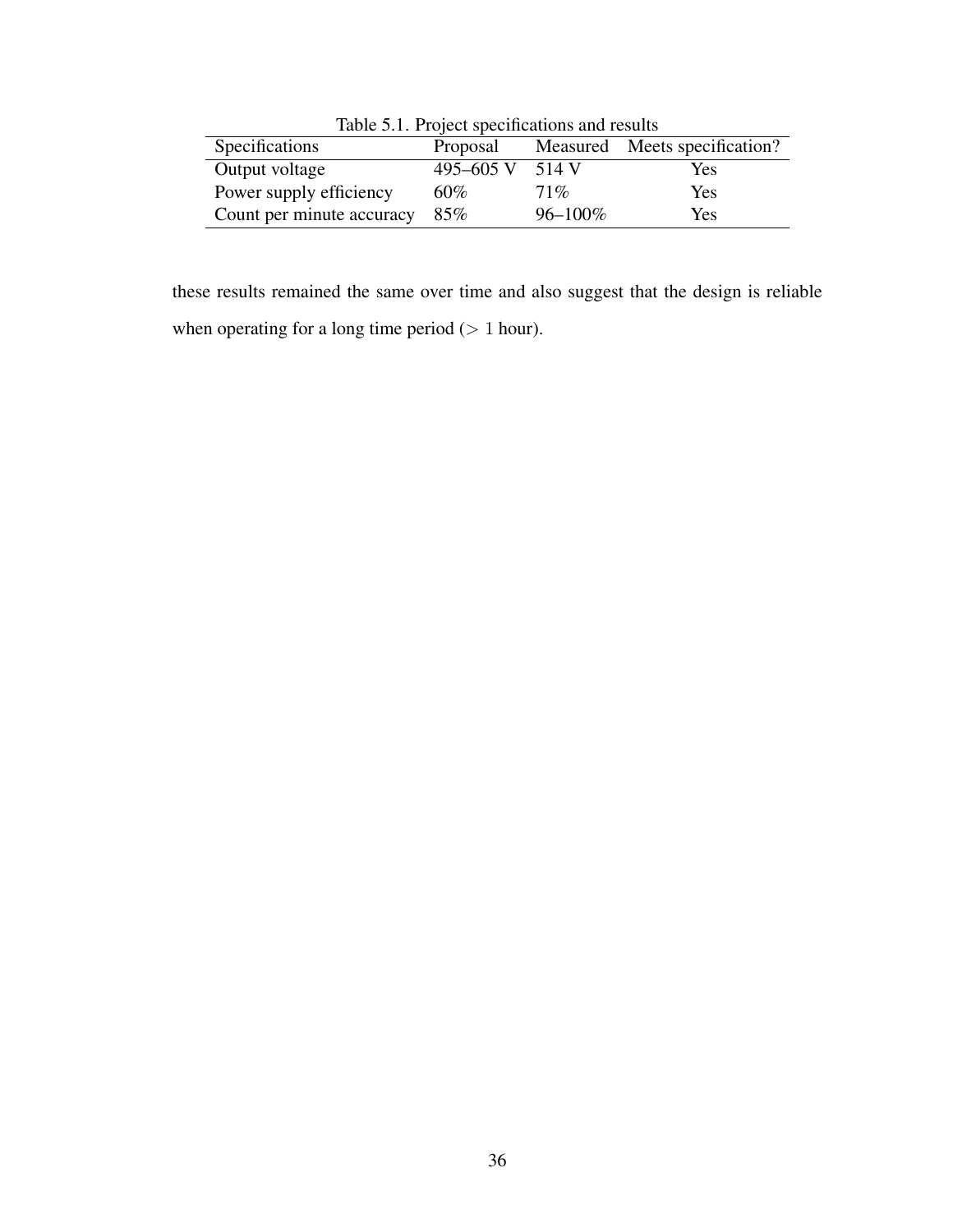#### Chapter 6

# **CONCLUSION**

<span id="page-45-0"></span>This thesis demonstrates the need for the average person to be aware of potential nuclear dangers and suggests a design for a Data Logging Radiation Detector that would potentially alert the user of nuclear radiation.

The constructed device consists of four major sections: a DC-DC boost switch mode power supply, a Geiger-Müller tube, an ATMega328p microcontroller, and a removable SD card. The device meets or exceeds all of the constraints set forth in Table [3.1.](#page-21-2) The switching power supply achievs an output voltage of 514 V and 71% efficiency, exceeding specifications. Mean CPM data agrees with a commercial Geiger counter to within 5%, also exceeding specifications.

#### <span id="page-45-1"></span>6.1 Problems

Measuring the high output voltage from the power supply proved to be one of the most challenging aspects of the design stage. The Keithly 175 multimeter used initially calculated a root mean square reading of the voltage, while the Mastech MAS830 calculated only a peak voltage. This discrepancy slowed progress on the design as the output voltage could not be accurately determined. Gaining access to a 100 M $\Omega$ scope probe allowed the output waveform to be displayed on an oscilloscope, ensuring that the power supply was operating as it was designed.

#### <span id="page-45-2"></span>6.2 Potential Improvements

There is a range of potential functionality improvements that would directly increase the usability of this device. A few potential improvements are given below from most to least difficult: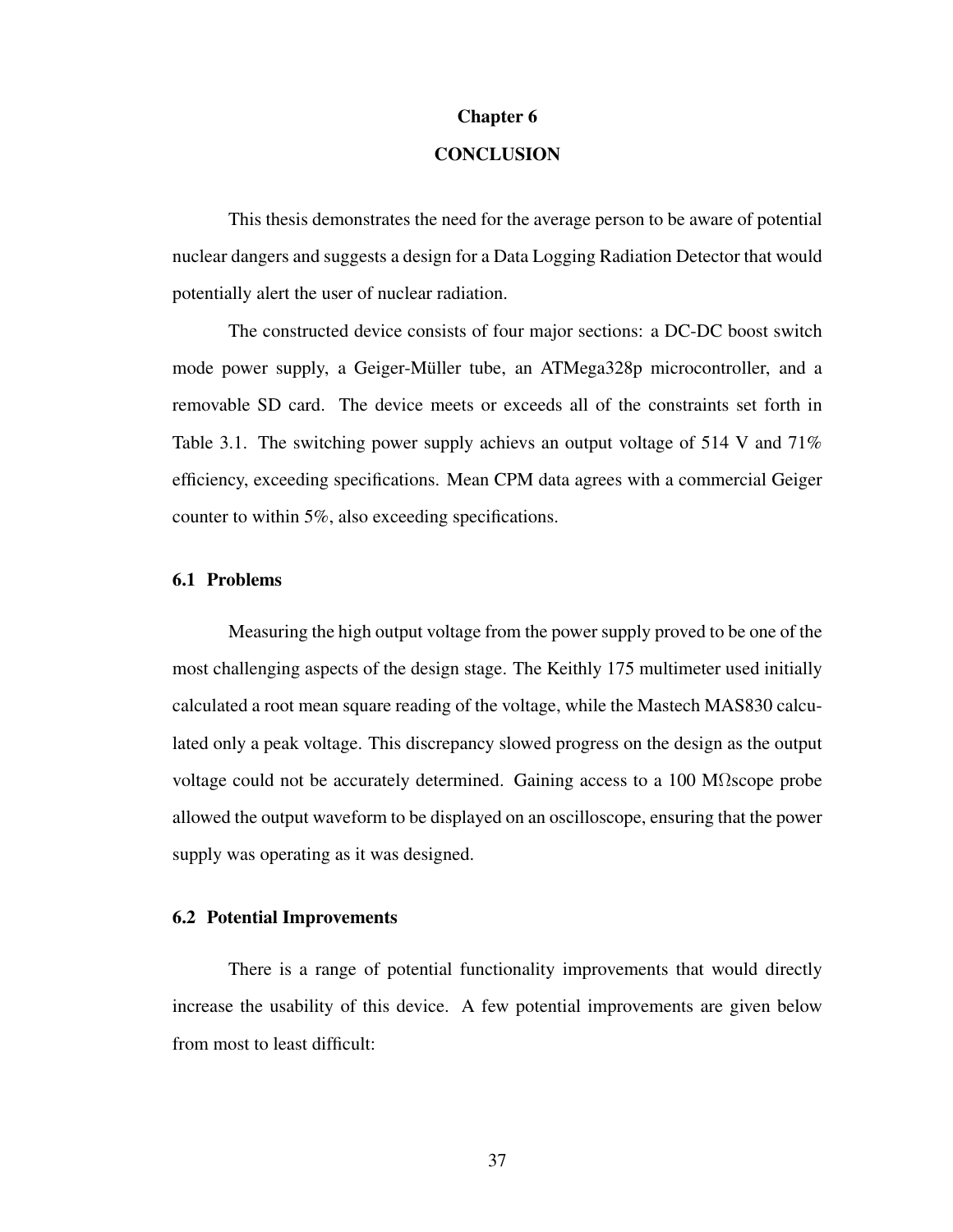- 1. Timing circuit and GPS: A timing circuit with GPS would allow each CPM recording to be transmitted with a timestamp showing the time and date. If the device is moving, it would then be possible to track its location and determine which CPM measurements are associated with certain locations.
- 2. Printed Circuit Board (PCB): Designing a PCB would improve the structural integrity of the device as well as reduce parasitics and provide a more professional looking package.
- 3. LCD: Adding an LCD would be a simple improvement that could display a running CPM average, giving the user more feedback than the current LED.

Adding these functionalities would help the Data Logging Radiation Detector be a more complete consumer level Geiger counter. These improvements would increase its appeal to the general population, hopefully making the detection of radiation more commonplace and less intimidating to the average citizen in times of nuclear crisis.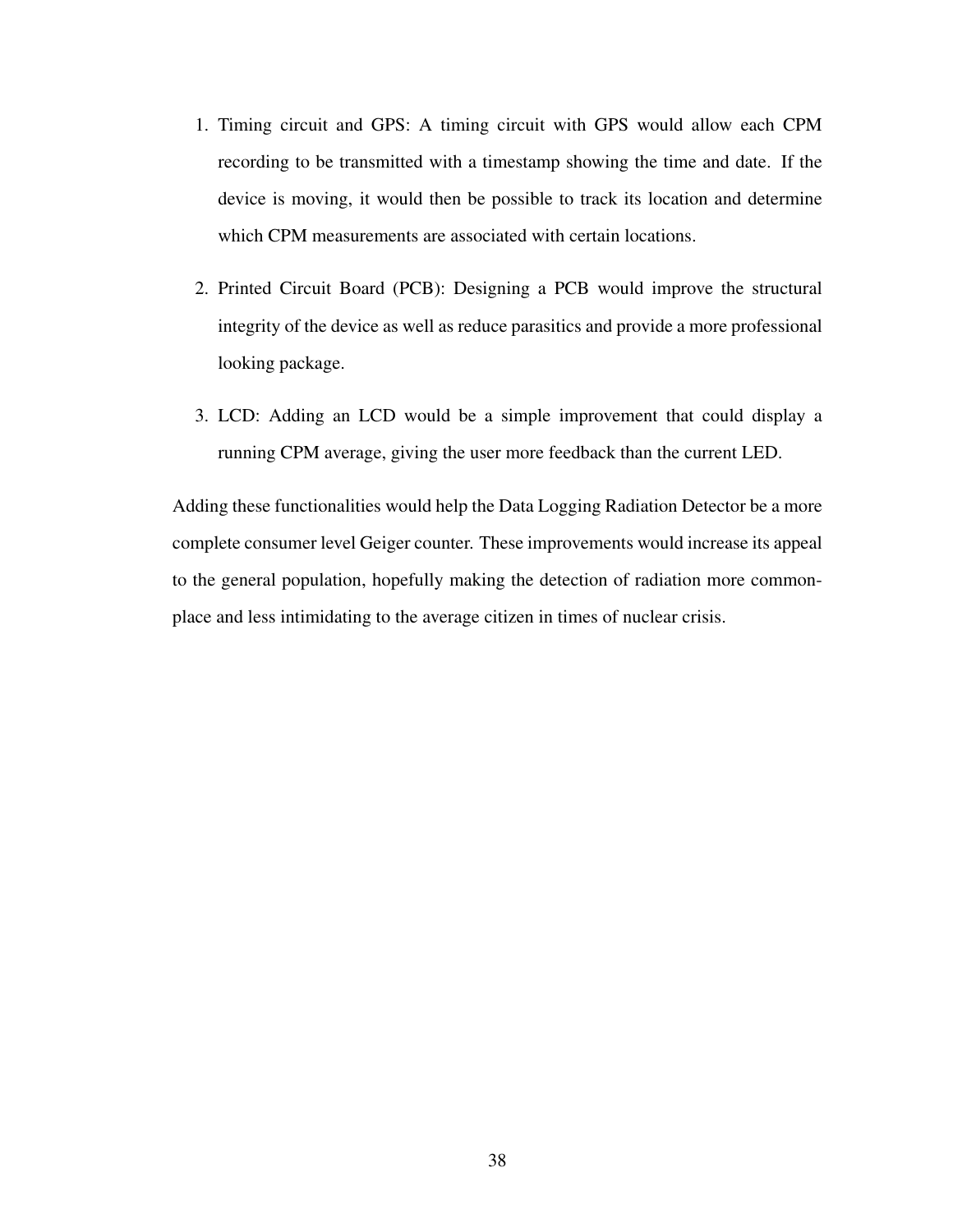## **REFERENCES**

- <span id="page-47-1"></span><span id="page-47-0"></span>[1] International Atomic Energy Agency. "Nuclear Power Worldwide: Status and Outlook", IAEA Press Releases, 23 October 2007. <http://www.iaea.org/newscenter/pressreleases/2007/prn200719.html>
- <span id="page-47-2"></span>[2] Schneider, Mycle. "2008 World nuclear industry status report: Global nuclear power," *Bulletin of the Atomic Scientists*, 16 September 2008, [http://www.thebulletin.org/web-edition/reports/2008-world-nuclear-industry](http://www.thebulletin.org/web-edition/reports/2008-world-nuclear-industry-status-report/2008-world-nuclear-industry-status-rep)[status-report/2008-world-nuclear-industry-status-rep](http://www.thebulletin.org/web-edition/reports/2008-world-nuclear-industry-status-report/2008-world-nuclear-industry-status-rep)
- <span id="page-47-3"></span>[3] Novak, Stanislav; Podest, Milan. "Nuclear power plant aging and life extension: Safety aspects," *International Atomic Energy Agency Bulletin*, April 1987.
- <span id="page-47-4"></span>[4] Wald, Matthew. "Nuclear 'Renaissance' Is Short on Largess", *The New York Times*, 7 December 2010. [http://green.blogs.nytimes.com/2010/12/07/nuclear](http://green.blogs.nytimes.com/2010/12/07/nuclear-renaissance-is-short-on-largess/)[renaissance-is-short-on-largess/](http://green.blogs.nytimes.com/2010/12/07/nuclear-renaissance-is-short-on-largess/)
- <span id="page-47-5"></span>[5] Butler, Decan. "Reactors, residents, and risk." *Nature*, 21 April 2011. <http://www.nature.com/news/2011/110421/full/472400a.html>
- <span id="page-47-6"></span>[6] Brumfiel, Geoffrey. "Directly comparing Fukushima to Chernobyl." *Nature* 07 September 2011. [http://blogs.nature.com/news/2011/09/directly](http://blogs.nature.com/news/2011/09/directly_comparing_fukushima_t.html)\_comparing\_fukushima\_t.html
- <span id="page-47-9"></span>[7] World Nuclear Association. "Fukushima Accident 2011". April 2012. [http://www.world-nuclear.org/info/fukushima](http://www.world-nuclear.org/info/fukushima_accident_inf129.html) accident inf129.html
- <span id="page-47-7"></span>[8] Kopytoff, Verne G. "Japan's Nuclear Crisis Causes Run on Radiation Detectors", *The New York Times*. 21 March 2011. <http://www.nytimes.com/2011/03/22/business/22geiger.html>
- <span id="page-47-8"></span>[9] Alpeyev, Pavel. "Japan Geiger Counter Demand After Fukushima Earthquake Means Buyer Beware", *Bloomberg* 14 Jul 2011. [http://www.bloomberg.com/news/2011-07-15/geiger-counters-sell-out-in-post](http://www.bloomberg.com/news/2011-07-15/geiger-counters-sell-out-in-post-fukushima-japan.html)[fukushima-japan.html](http://www.bloomberg.com/news/2011-07-15/geiger-counters-sell-out-in-post-fukushima-japan.html)
- <span id="page-47-10"></span>[10] Tabuchi, Hiroko. "Japan Panel Cites Failure in Tsunami," *The New York Times*, 26 December 2011. [http://www.nytimes.com/2011/12/27/world/asia/report](http://www.nytimes.com/2011/12/27/world/asia/report-condemns-japans-response-to-nuclear-accident.html)[condemns-japans-response-to-nuclear-accident.html](http://www.nytimes.com/2011/12/27/world/asia/report-condemns-japans-response-to-nuclear-accident.html)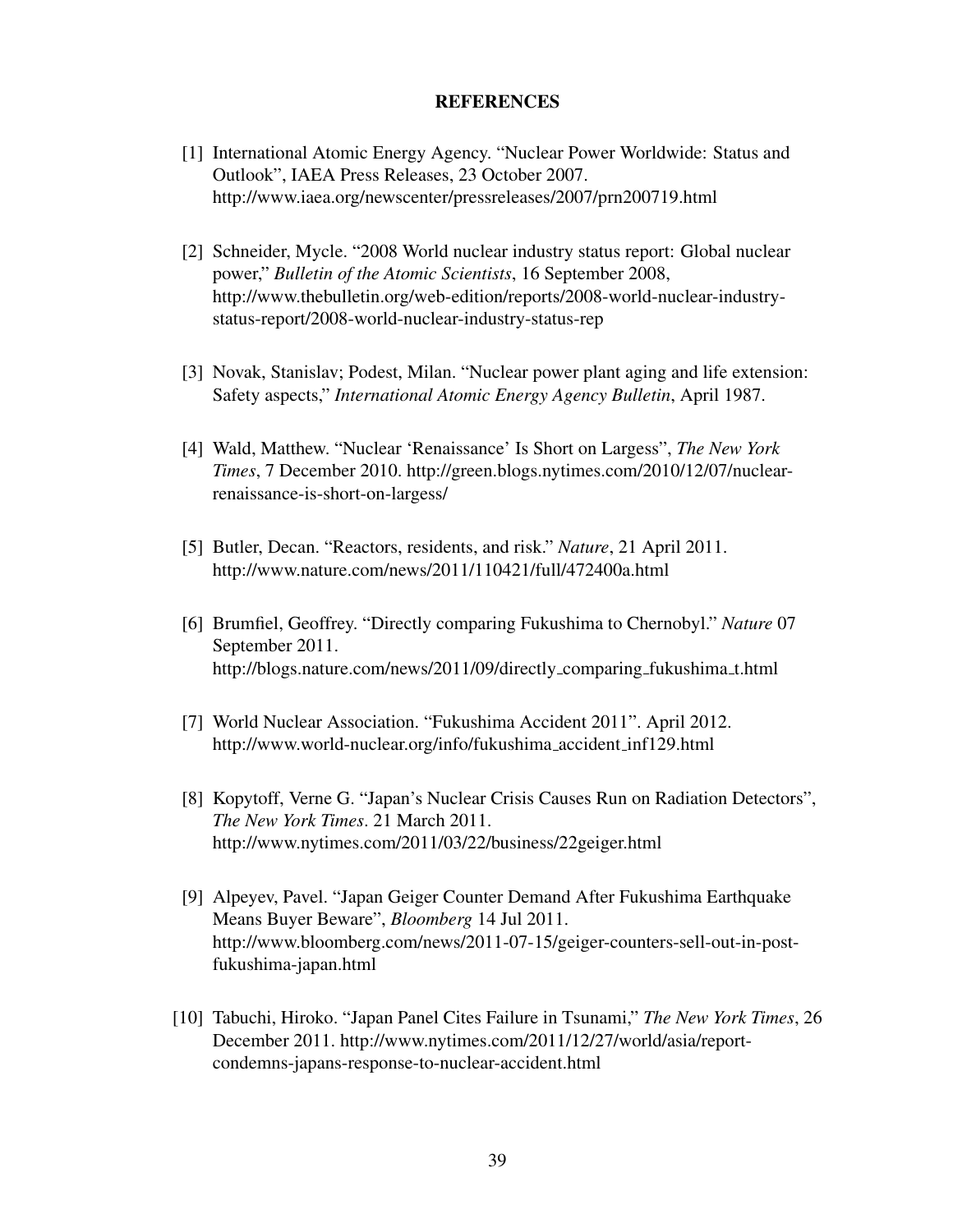- <span id="page-48-0"></span>[11] Roan, Shari. "Possible health effects of nuclear crisis", *The Los Angeles Times* 16 March 2011. [http://articles.latimes.com/2011/mar/16/health/la-he-japan-quake](http://articles.latimes.com/2011/mar/16/health/la-he-japan-quake-radiation-20110316)[radiation-20110316](http://articles.latimes.com/2011/mar/16/health/la-he-japan-quake-radiation-20110316)
- <span id="page-48-1"></span>[12] World Nuclear Association. "Nuclear Radiation and Health Effects". November 2011. <http://www.world-nuclear.org/info/inf05.html>
- <span id="page-48-2"></span>[13] Karam, Andrew. "What Those Fukushima Radiation Counts Really Mean: Analysis", *Popular Mechanics*. May 10, 2011. [http://www.popularmechanics.com/science/energy/nuclear/what-those](http://www.popularmechanics.com/science/energy/nuclear/what-those-fukushima-radiation-counts-really-mean-analysis-5719140)[fukushima-radiation-counts-really-mean-analysis-5719140](http://www.popularmechanics.com/science/energy/nuclear/what-those-fukushima-radiation-counts-really-mean-analysis-5719140)
- [14] Cartlidge, Edwin. "Fukushima maps identify radiation hot spots." *Nature* 14 November 2011. [http://www.nature.com/news/fukushima-maps-identify](http://www.nature.com/news/fukushima-maps-identify-radiation-hot-spots-1.9355#/b1)[radiation-hot-spots-1.9355#/b1](http://www.nature.com/news/fukushima-maps-identify-radiation-hot-spots-1.9355#/b1)
- <span id="page-48-3"></span>[15] Centronic Corporation. *Geiger Müller Tubes.* [http://www.centronic.co.uk/downloads/Geiger](http://www.centronic.co.uk/downloads/Geiger_Tube_theory.pdf)\_Tube\_theory.pdf
- <span id="page-48-4"></span>[16] Abraham Pressman, *Switching Power Supply Design*. McGraw Hill: New York, 3rd Ed. 2009.
- <span id="page-48-5"></span>[17] Ravindra Ambatipudi, *Low Cost Boost Converters Using LM3578A*. National Semiconductor Application Note 1066. November 1999.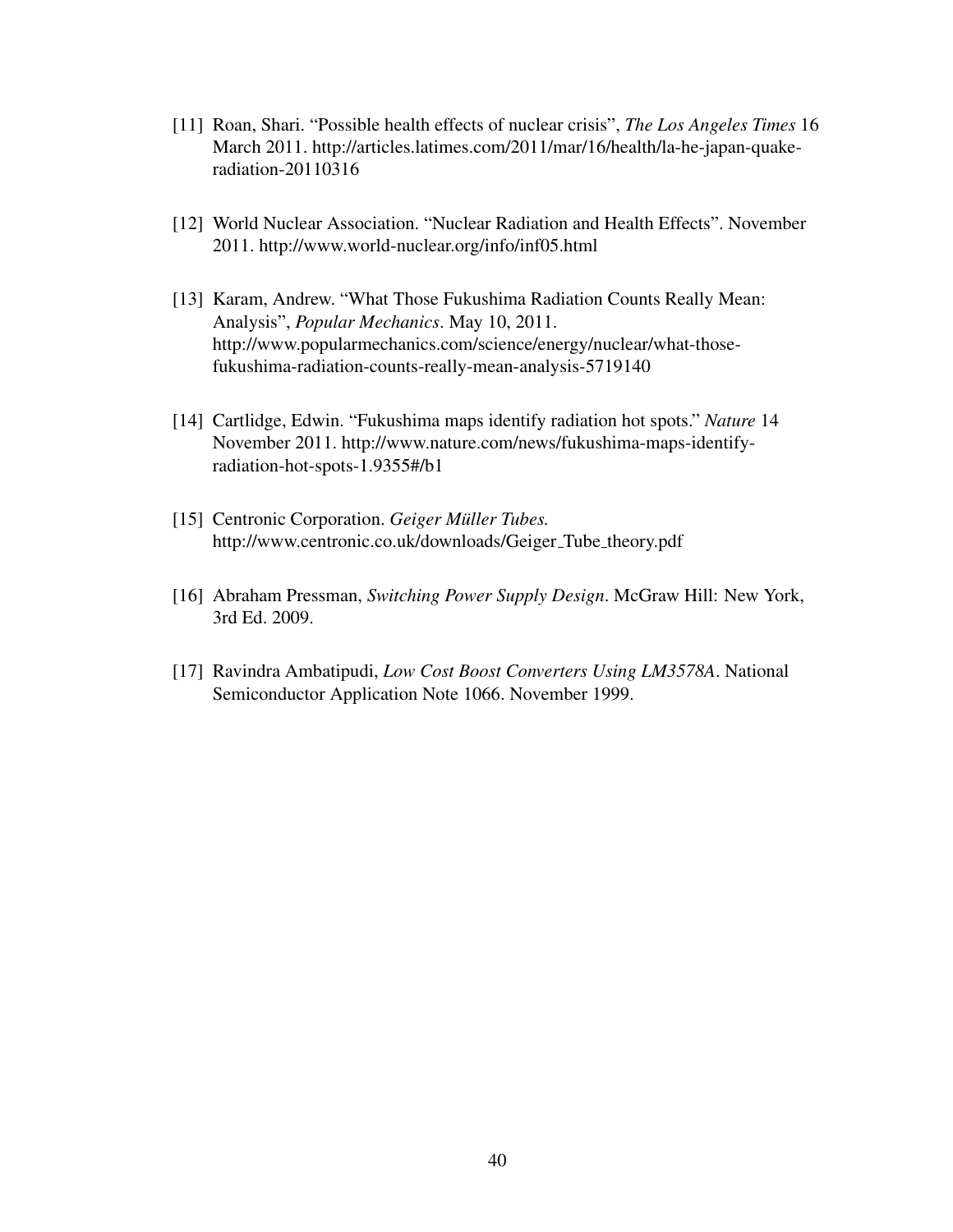# Appendix A PROJECT PROPOSAL

## <span id="page-49-0"></span>A.1 Details

This project aims to add functionality to Professor Eason's scientific ballooning module. In particular, a radiation detector will be added to detect the presence of alpha, beta, and gamma radiation. By generating a high voltage across the Geiger tube, it is possible to detect the random collisions of alpha particles, beta particles, and gamma rays. (Normal radiation levels are approximately 2.4 millisievert/year or  $1.09 \times 10^{-7}$ SV/hour. This translates to around 25 counts per minute or cpm.) Upon detection, a pulse of current will be sent to the microprocessor which will then process the data and produce a digital output.

## A.2 Inputs/Outputs

Inputs to the project will be a DC voltage for the microprocessor and the Geiger Tube. Output will be a digital signal from the microprocessor.

#### A.3 Specifications

The input to the power supply will be a DC voltage between 3-12 V and the output of will be 550 V  $\pm$  10%. Overall power supply efficiency should be greater than or equal to 60%. The circuit should be able to measure background radiation to within  $\pm 50\%$  of normal levels.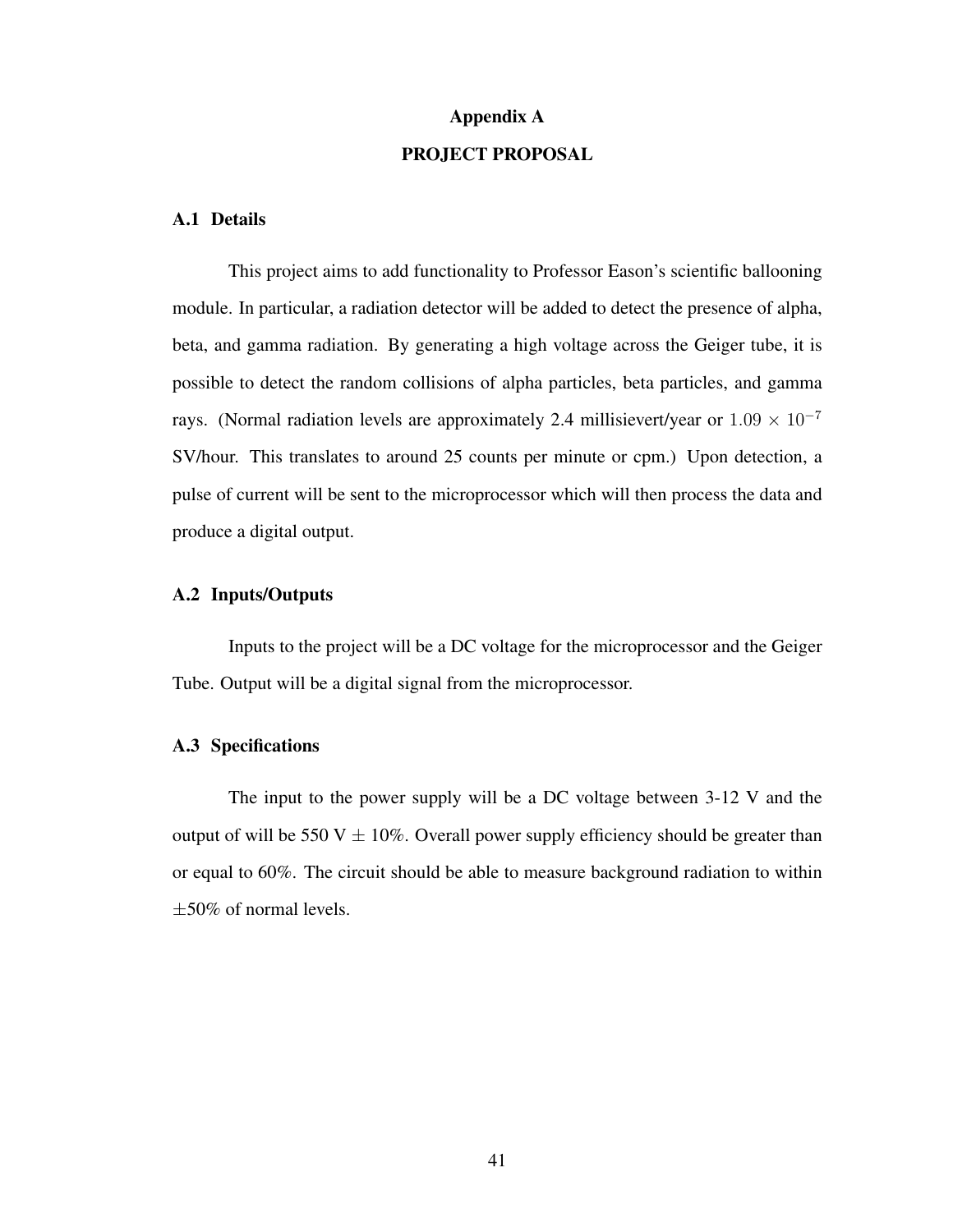# Appendix B

# SCHEMATIC

<span id="page-50-0"></span>A complete project schematic can be found on the next page.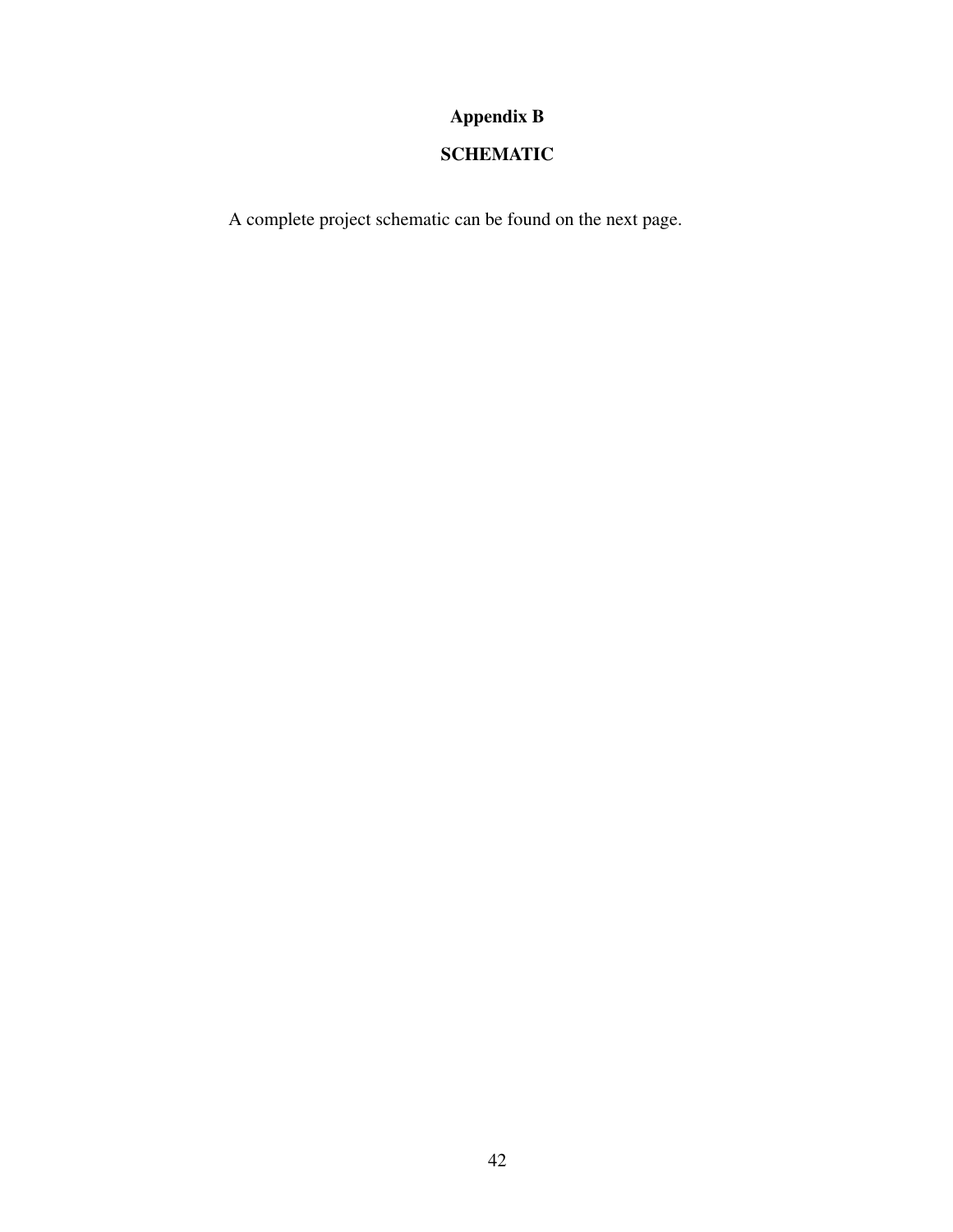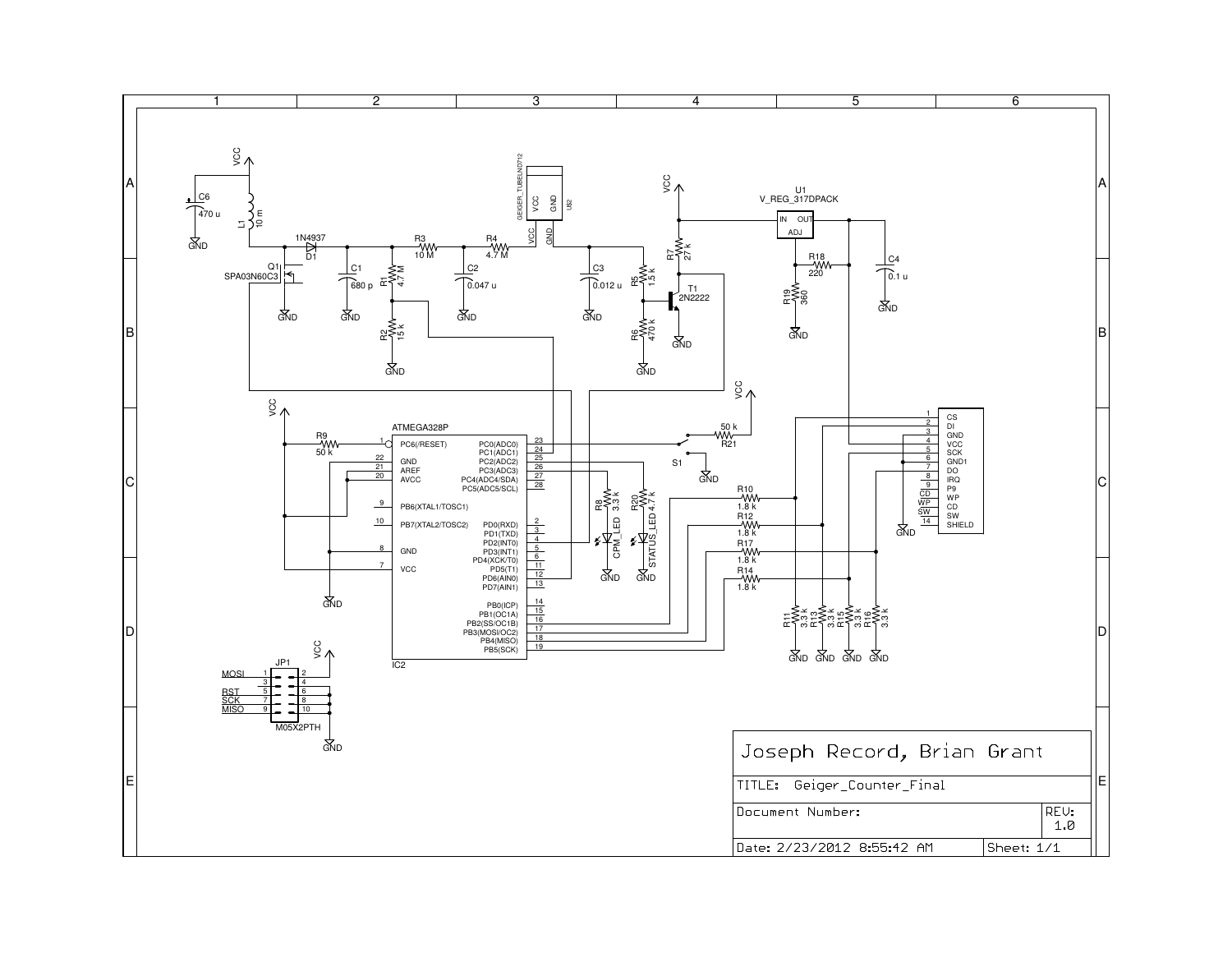#### Appendix C

# CODE LISTING

main.c

```
1 // Geiger Counter with SD Card Output
  // Senior Project - Brian Grant & Joseph Record
  // PWM for Power Supply, LED Status, SD Card Output
  // Using low level SD card routines adaped from Roland Reigel's
      project "MMC/SD/SDHC Card Library"
  // http://www.roland-riegel.de/sd-reader/index.html
6
  #include <string.h>
  #include <avr/pgmspace.h>
  #include <stdlib.h>
  #include <stdio.h>
11 #include <avr/io.h>
  #include <avr/interrupt.h>
  #include <util/delay.h>
  #include "fat.h"
  #include "fat_config.h"
16 #include "partition.h"
  #include "sd_raw.h"
  #include "sd_raw_config.h"
  #define sbi(var, mask) ((var) |= (uint8_t)(1 << mask))
21 \# \text{define } \text{chi}( \text{var}, \text{mask}) ((var) \& = (uint 8_t)~(1 << mask))
  #define STATUS_LED 3
  #define ERROR_LED 2
  void pwm_init(void);
26 void cpm_init(void);
  void led_init(void);
  uint8_t exit_check(void);
  uint8_t adc_read(uint8_t adc_num);
  static struct fat_file_struct* open_file_in_dir(struct
      fat_fs_struct* fs, struct fat_dir_struct* dd, const char* name);
31 static uint8_t find_file_in_dir(struct fat_fs_struct* fs, struct
      fat_dir_struct* dd, const char* name, struct
      fat_dir_entry_struct* dir_entry);
  uint16_t cpm = 0; // count per minute rolling storage
  uint16_t cpm_final = 0; // count per minute to be written to SD
      card
  uint8_t geiger_flag = 0; // radiation detection flag
36 uint8_t minute_flag = 0; // minute expiry flag
  int main(void)
  {
    char buffer[10];
```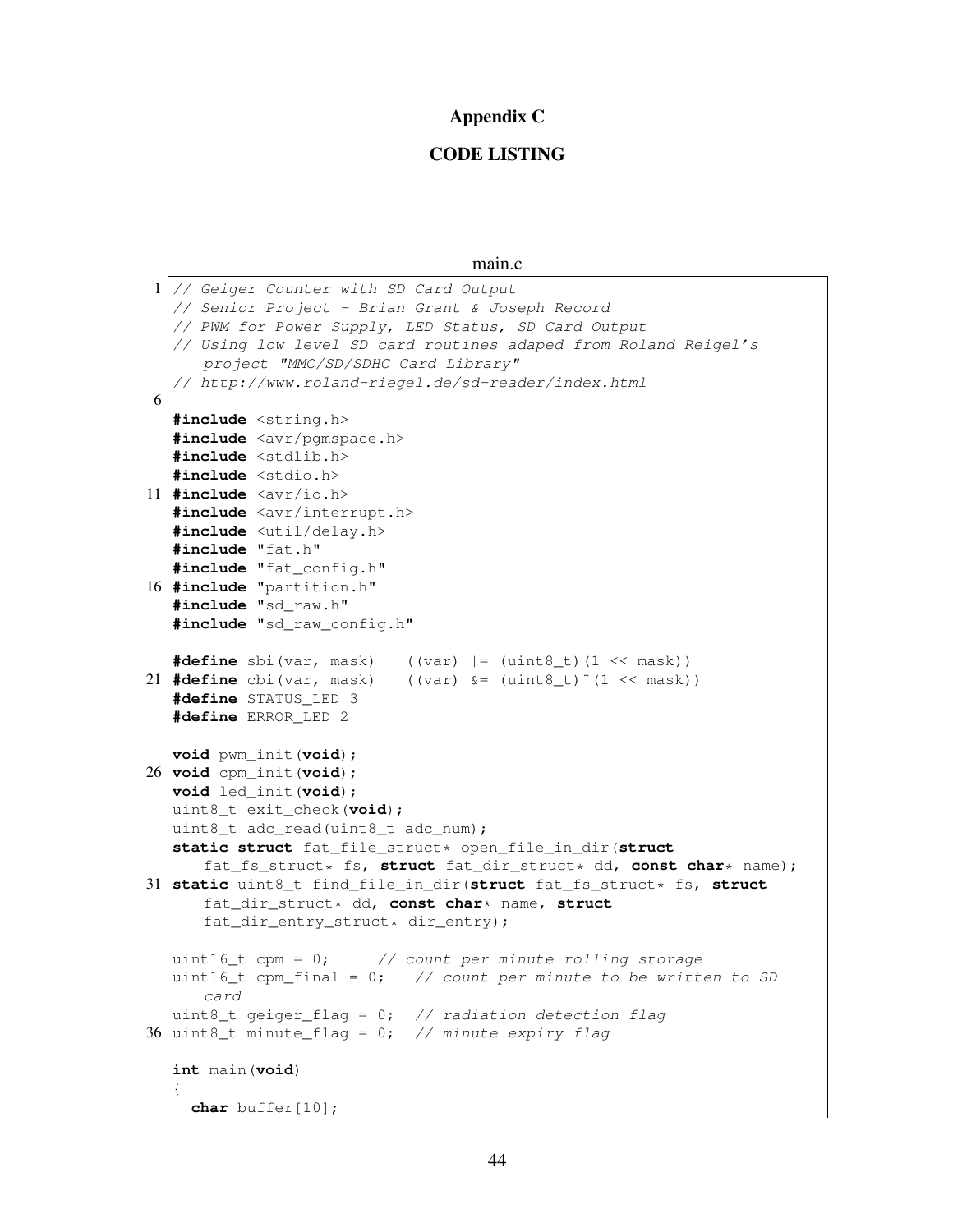```
41 uint8 t buffer len = 0;
    uint8_t first_write = 1;
    pwm_init(); // setup pwm for power supply
     cpm_init(); // setup 1 min timer for cpm
46 led_init(); // setup status LEDs and geiger trigger
     // initialize SD card
     if(!sd_raw_init()) sbi(PORTC, ERROR_LED); // SD initialization
        failed
51 // open first partition
     struct partition_struct* partition = partition_open(sd_raw_read,
        sd_raw_read_interval, sd_raw_write, sd_raw_write_interval, 0);
     if(!partition) sbi(PORTC, ERROR_LED); // opening partition failed
    // open file system
56 struct fat_fs_struct* fs = fat_open(partition);
    if(!fs) sbi(PORTC, ERROR_LED); // opening filesystem failed
    // open root directory
    struct fat_dir_entry_struct directory;
61 fat_get_dir_entry_of_path(fs, "/", &directory);
    struct fat_dir_struct* dd = fat_open_dir(fs, &directory);
    if(!dd) sbi(PORTC, ERROR_LED); // opening root directory failed
     // create file
66 struct fat dir entry struct file entry;
    char file_name[8] = {'c','p','m','.','t','x','t','\0'};
     if(find_file_in_dir(fs, dd, file_name, &file_entry)) { // if file
        exists, erase it
      if(!fat_delete_file(fs, &file_entry)) sbi(PORTC, ERROR_LED); //
          error deleting file
      if(!sd_raw_sync()) sbi(PORTC, ERROR_LED); // error syncing disk
71 }
    if(!fat_create_file(dd, file_name, &file_entry)) sbi(PORTC,
        ERROR_LED); // error creating file
    if(!sd_raw_sync()) sbi(PORTC, ERROR_LED); // error syncing disk
     // open created file
76 struct fat_file_struct* fd = open_file_in_dir(fs, dd, file_name);
     if(!fd) sbi(PORTC, ERROR_LED); // error opening file
    while (adc_read(0) > 128) { // check eject/done jumper
      OCR0A = \text{adc\_read}(1); // adjust duty cycle based on feedback
          voltage
81 if (geiger_flag) { // check for particle detected
        sbi(PORTC, STATUS_LED); // turn on status LED
        _delay_ms(100); // hold LED high long enough for human to
            see
        cbi(PORTC, STATUS LED); // turn off status LED
        geiger_flag = 0; // clear geiger flag
86 }
```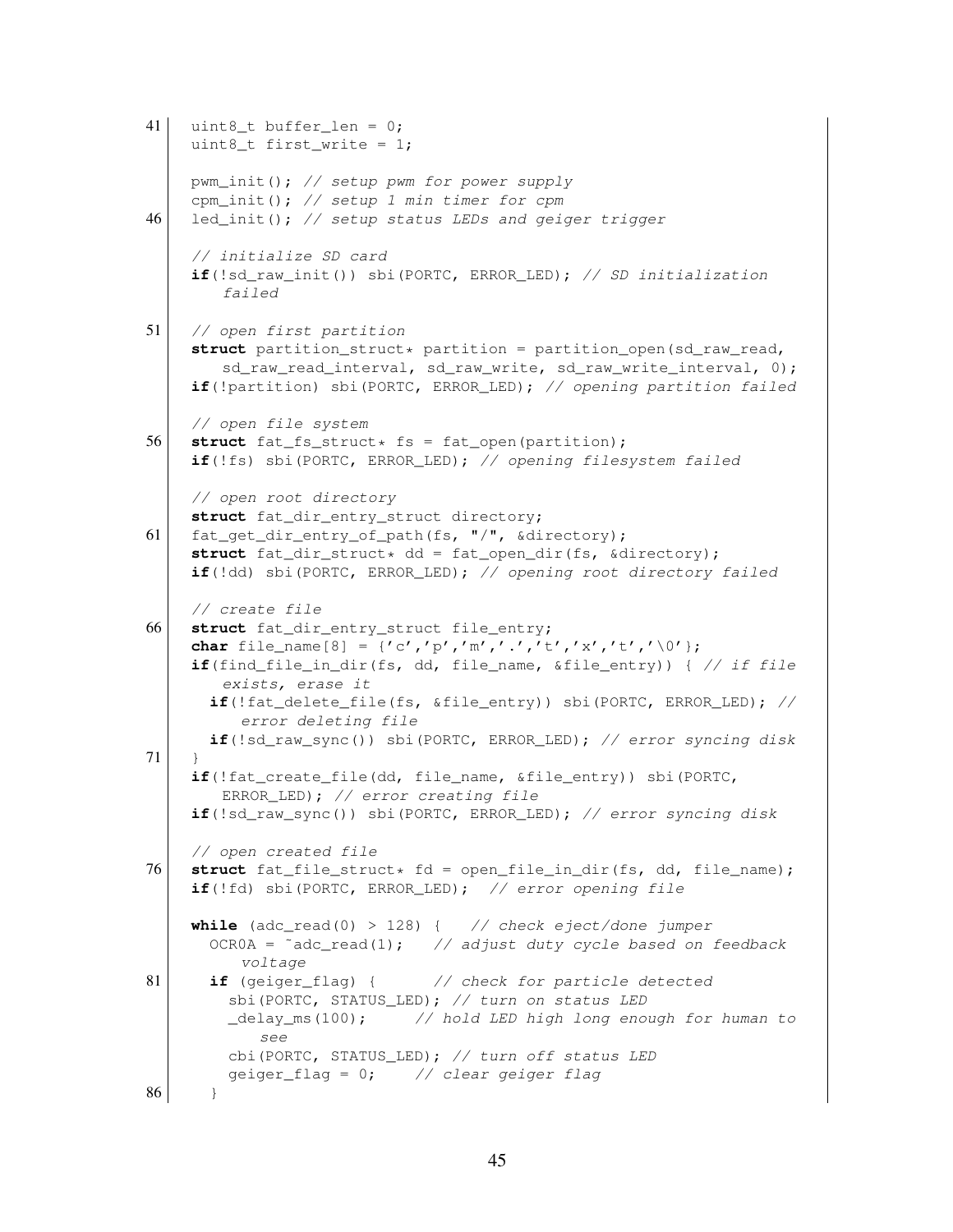```
if (minute_flag) { // check for minute expiry -
          write cpm to sd card
         if (first_write) { // check for first write since
            bootup
           sprintf(buffer,"%d",cpm_final); // convert cpm varaible
              to string (first write without leading comma)
           first_write = 0; \frac{1}{2} // clear first write flag
91 }
         else sprintf(buffer,",%d",cpm_final); // convert cpm
            varaible to string
         buffer len = strlen(buffer); \frac{1}{2} // get length of cpm string
         if(fat_write_file(fd, (uint8_t*) buffer, buffer_len) !=
            buffer len) sbi(PORTC, ERROR LED); // error writing to file
         if(!sd_raw_sync()) sbi(PORTC, ERROR_LED); // flush SD write
            buffer
96 cpm final = 0; \frac{1}{2} // clear cpm
         minute flag = 0; \frac{1}{2} // clear minute flag
       }
     }
101 fat_close_file(fd); // close file<br>fat_close_dir(dd); // close directory
     fat_close_dir(dd); // close directory
     fat_close(fs); \frac{1}{2} // close file system
    partition_close(partition); // close partition
     sbi(PORTC, STATUS_LED); // indicate exit process has completed
106 \vert while (1) OCROA = \tilde{a} adc_read(1); // adjust duty cycle based on
       feedback voltage
      return 0;
   }
   ISR (INT0_vect) // geiger tube trigger
111 {
    cpm++; // increment rolling cpm
    geiger_flag = 1; \frac{1}{2} // set geiger flag to cause LED to light
   }
116 ISR (TIMER1_COMPA_vect) // one minute timer trigger
   \left\{ \right.cpm_final = cpm; // save current cpm
    cpm = 0; // clear rolling cpm
    minute_flag = 1; \frac{1}{s} // set minute expiry flag to cause write to SD
       card
121 }
   void pwm_init(void) // setup pwm for power supply
   {
    DDRD | = (1 \ll DDD6); \frac{153}{153} // set PD6 as an output
126 OCROA = 153; \frac{153}{100} OCROA = 153;
       TCCR0A |= (1 << COM0A1); // set none-inverting mode
      TCCR0A |= (1 << WGM01) | (1 << WGM00); // set fast PWM Mode
      TCCR0B | = (1 \leq C); \frac{1}{2} set prescaler to 1 and start
          PWM
   }
131
```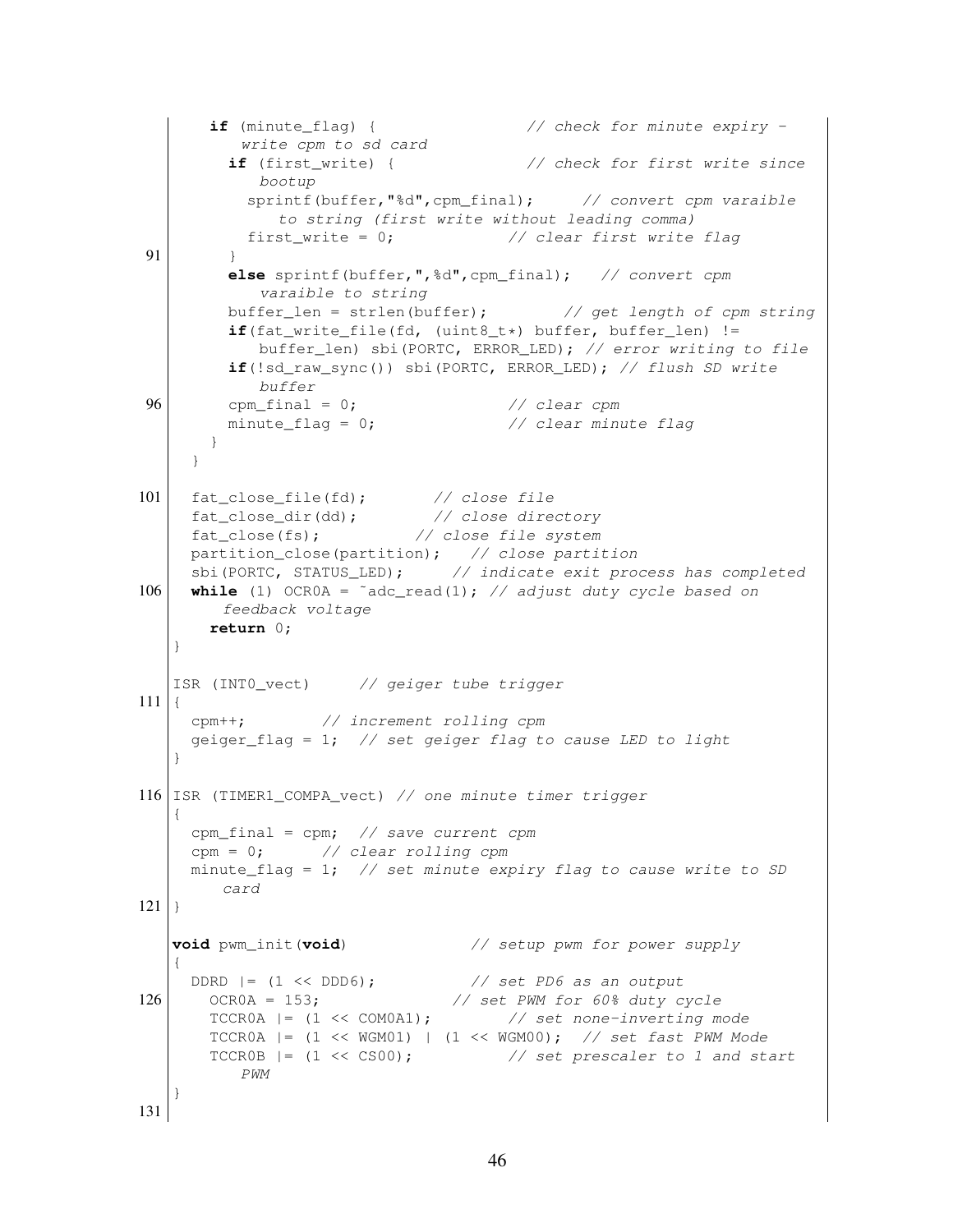```
void cpm_init(void) // setup 1 min timer for cpm
   {
     OCR1A = 0xE4E1; // compare value = (1MHz/1024)*60sec -
        1
       TCCR1B = (1 \ll WGM12); \qquad \qquad \frac{1}{\sqrt{1 + 1}} mode 4, CTC on OCR1A136 TIMSK1 = (1 << OCIE1A); \frac{1}{s} of \frac{s}{s} interrupt on compare
          match
       TCCR1B |= (1 << CS12) | (1 << CS10); // set prescaler to 1024
          and start the timer
   }
   void led_init(void) // setup status LEDs and geiger trigger
141 {
    DDRC | = (1 \ll DDC2) | (1 \ll DDC3); // set PC2 & PC3 as outputs
     EICRA | = (1 \lt\lt ISC01); // trigger on falling edge of INTO
     EIMSK | = (1 \ll INT0); // enable INT0sei(); \frac{1}{2} // enable global interrupts
146 }
   uint8_t adc_read(uint8_t adc_num)
   {
    ADMUX = adc_num; \frac{1}{\sqrt{2}} read specified ADC
151 ADMUX |= (1 << REFS0); // set AVcc as the reference
       ADMUX |= (1 << ADLAR); // set 8 bit resolution
      ADCSRA | = (1 \ll \text{ADPS1}) | (1 \ll \text{ADPS0}); // set presaler to 8
     ADCSRA | = (1 \ll \text{ADEN}); // enable the ADC
       ADCSRA |= (1 << ADSC); \frac{1}{3} // single conversion mode
156 while(ADCSRA & (1 << ADSC)); // wait until conversion is
       complete
       return ADCH;
   }
   struct fat_file_struct* open_file_in_dir(struct fat_fs_struct* fs,
      struct fat dir struct* dd, const char* name)
161 {
      struct fat_dir_entry_struct file_entry;
       if(!find_file_in_dir(fs, dd, name, &file_entry)) return 0; //
          check that file exists
       return fat_open_file(fs, &file_entry); // open file
   }
166
   uint8_t find_file_in_dir(struct fat_fs_struct* fs, struct
     fat_dir_struct* dd, const char* name, struct
      fat_dir_entry_struct* dir_entry)
   {
      while(fat_read_dir(dd, dir_entry)) { // scan through
         directory
          if(strcmp(dir_entry->long_name, name) == 0) { // look for
             file name match
171 fat reset dir(dd);
              return 1;
           }
       }
       return 0;
```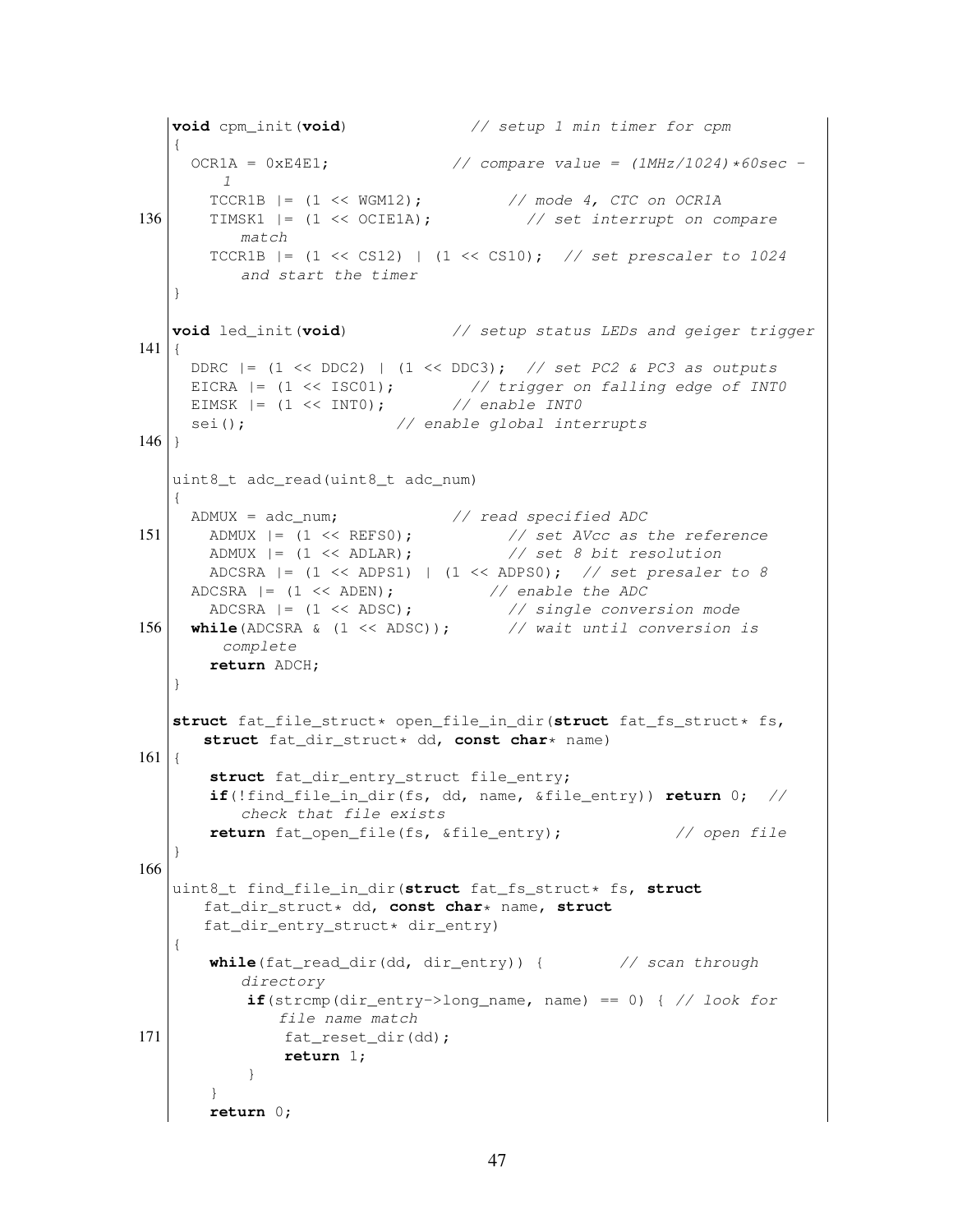176 }